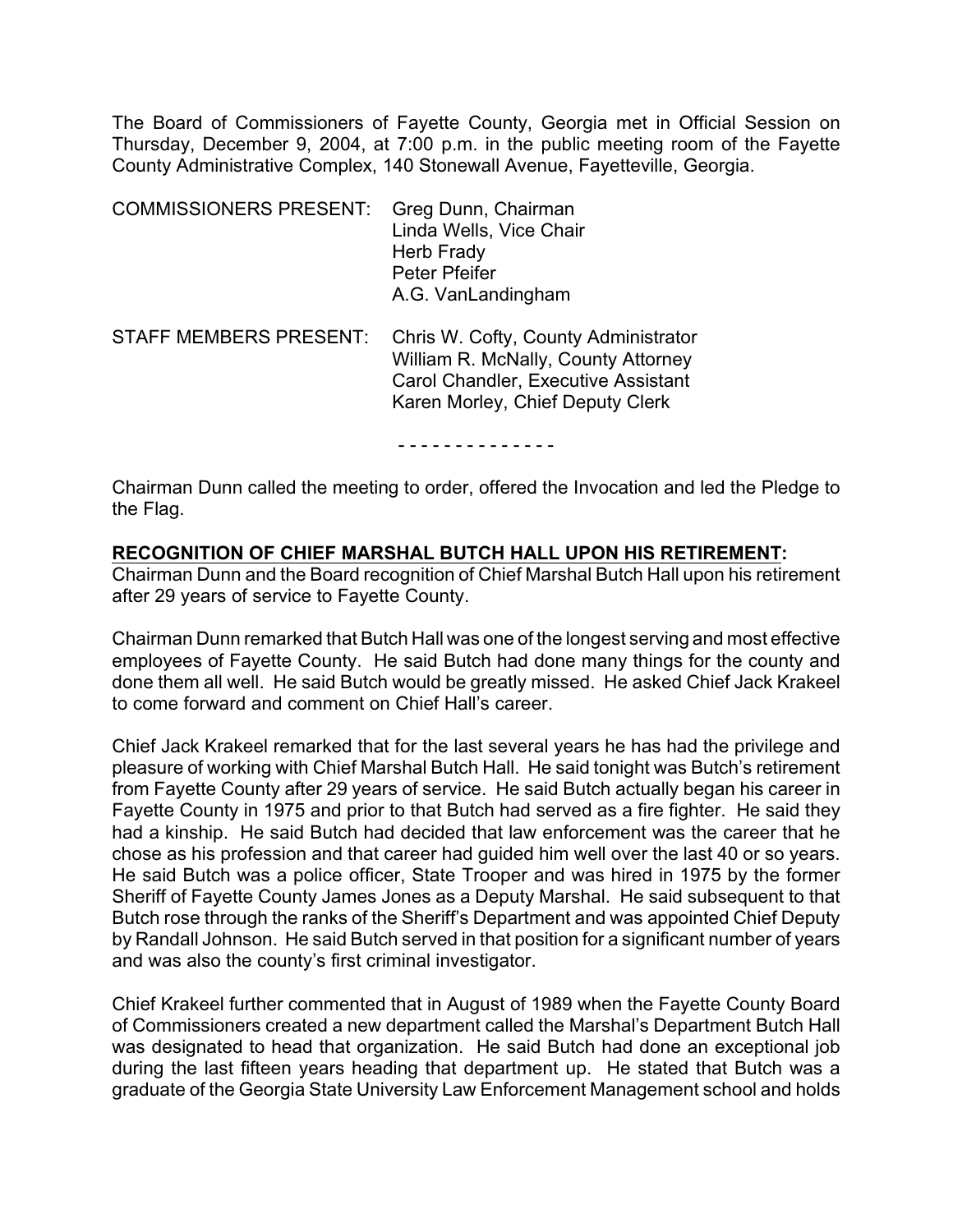a Master's Degree in Criminal Justice Management. He said Butch was a graduate of the 149<sup>th</sup> Session of the F.B.I. National Academy, a graduate of the Georgia Bureau of Investigations Academy, holds an Executive Certificate from the Georgia Peace Officers Standards and Training Council, a graduate of the Georgia Association of Chiefs of Police Command College, a graduate of the National Sheriff's Institute, completed the University of Georgia Management Development Program, a member of the Georgia Chief of Police Association, a member of the National Chief of Police Association, a member of the F.B.I. National Academy Association, and a member of the Atlanta Metropole Association. He said Butch was married to Linda and they had four children and seven grandchildren. He said Butch enjoys several pastimes most of which were outdoors such as fishing and hunting. He said he has had the pleasure of hunting with Butch. He said he wanted to tell a quick story. He said when it comes to fishing you have to be careful if you go fishing with Butch Hall. He stated that several years ago when Sam Champion was the county's Public Works Superintendent they had all gone fishing at Lake West Point. He said Sam had bought himself a brand new rod and a brand new reel and it was pretty expensive according to Sam. He said they had been fishing for approximately three or four hours and had not had a lot of luck and finally they saw some fish topping the water. He said one of them cast out and got a nice little hybrid. He said Butch in his eagerness to catch a hybrid leaned back and as luck would have it his lure caught the end of Sam's rod and slung it about 60 feet out in the middle of West Point Lake in about 50 feet of water. He said Sam was the kind of person who was never at a loss for words and this was the only time that he could recall Sam Champion standing there in utter silence with his mouth wide open.

Chief Krakeel further stated that Butch had been a great asset to this county and he had thoroughly enjoyed the privilege of serving with him for the last couple of years as the Director of Public Safety and working with Butch in the Fayette County Marshal's Office.

Chairman Dunn said Butch Hall had been the county's Chief Marshal since 1989. He said today was a good day in some ways but he felt it was not so good for some people in this room. He said there was over 32 years experience among all of the current Board of Commissioners. He said Butch had been the county's marshal every day that every current Board member had been in office. He remarked that the Board had grown dependent on Butch's good and sound judgment. He said one of the things that the Board was going to miss so much was Butch's reasonable approach to people. He said when things go wrong and people have problems, Butch knows somehow intuitively inside himself how to deal with people and not exacerbate a problem and to take care of the person and to secure each one of us as part of his job. He said one could tell from the people who work for Butch and their attitudes that they also shine in this area. He said the Marshal's Office takes care of people very well. He said the county had been very fortunate.

Chairman Dunn remarked that Butch had been in every job imaginable and knows just about everything that there was to know about public safety. He said there was a rocking chair here that belonged to Butch and normally these were given to people who were going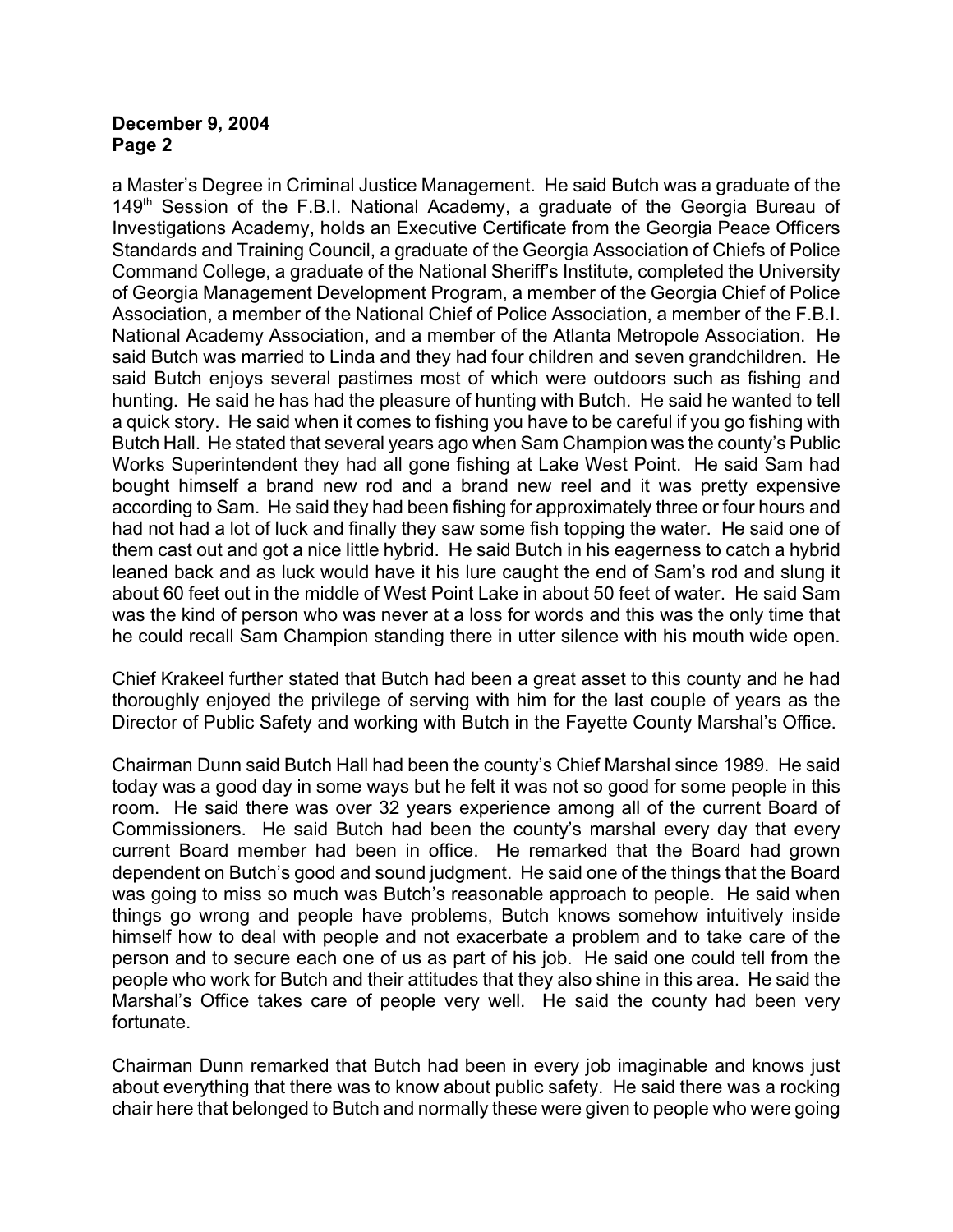off and retire. He said Butch was not going to get a whole lot of use out of the rocker for a while. He stated when Butch retires he would be going to work as a Chief Investigator for the new District Attorney. He said that in itself was a whole new challenge and was another aspect of law enforcement and maybe the only one that Butch had not done yet. He commented that after September 11<sup>th</sup> the National Government created the Department of Homeland Security and that had trickled down to the local governments. He said Butch was also the first Director of Homeland Security in Fayette County's history. He said Butch had done a very good job in implementing programs that many people were not familiar with. He said Butch and his staff had taken care of security of vital assets in this county. He said Butch had done an excellent job.

Chairman Dunn said what he had grown to like about Butch was that he does everything professionally and calmly and he was not flamboyant or self-effacing. He said Butch does not look for credit but just looks to get the job done and get it done professionally and to have the least possible interruption of the lives of the people he has to deal with whether they be good people or not so good people. He said Butch was all about "taking care of business". He said as the county has this transition to make now to replace Butch, it was going to be a very hard thing for the county to do. He said Butch knew everybody in the county and there was just no aspect of law enforcement that the Board has ever asked Butch to look into or to take care of a problem where he did not have familiarity and experience. He said this could not be replicated in just anybody. He said this would take the county a long time to find somebody who everyone was comfortable with and we all know who would treat the citizens of Fayette County as well as Butch has since 1989.

Chairman Dunn said as Butch leaves, he just wanted him to know that the Board was going to miss him. He said personally he was not thrilled that Butch was leaving but he said the new District Attorney Scott Ballard was very lucky to have someone like Butch to head up his investigative department. He said all of the people in the four county area of the district would continue to be served by Butch Hall. He thanked Butch for everything that he had done. He said the Board was very grateful. He said Butch had been a good chief of police, a super friend and an all around professional. He said Butch was an institution in Fayette County. He said the people of Fayette County had been very lucky to have had Butch in this job.

Chief Hall said he appreciated all of the Boards' support during the past years, all of the county employees, the administrative staff and especially Chief Krakeel and the Fire Department and of course the Marshal's Office staff. He said without these people the Marshal's Office would not exist. He said these people were the backbone and not him. He said these were the ones to take the credit.

All of the Board members congratulated Butch on a job well done.

# **REZONING PETITIONS:**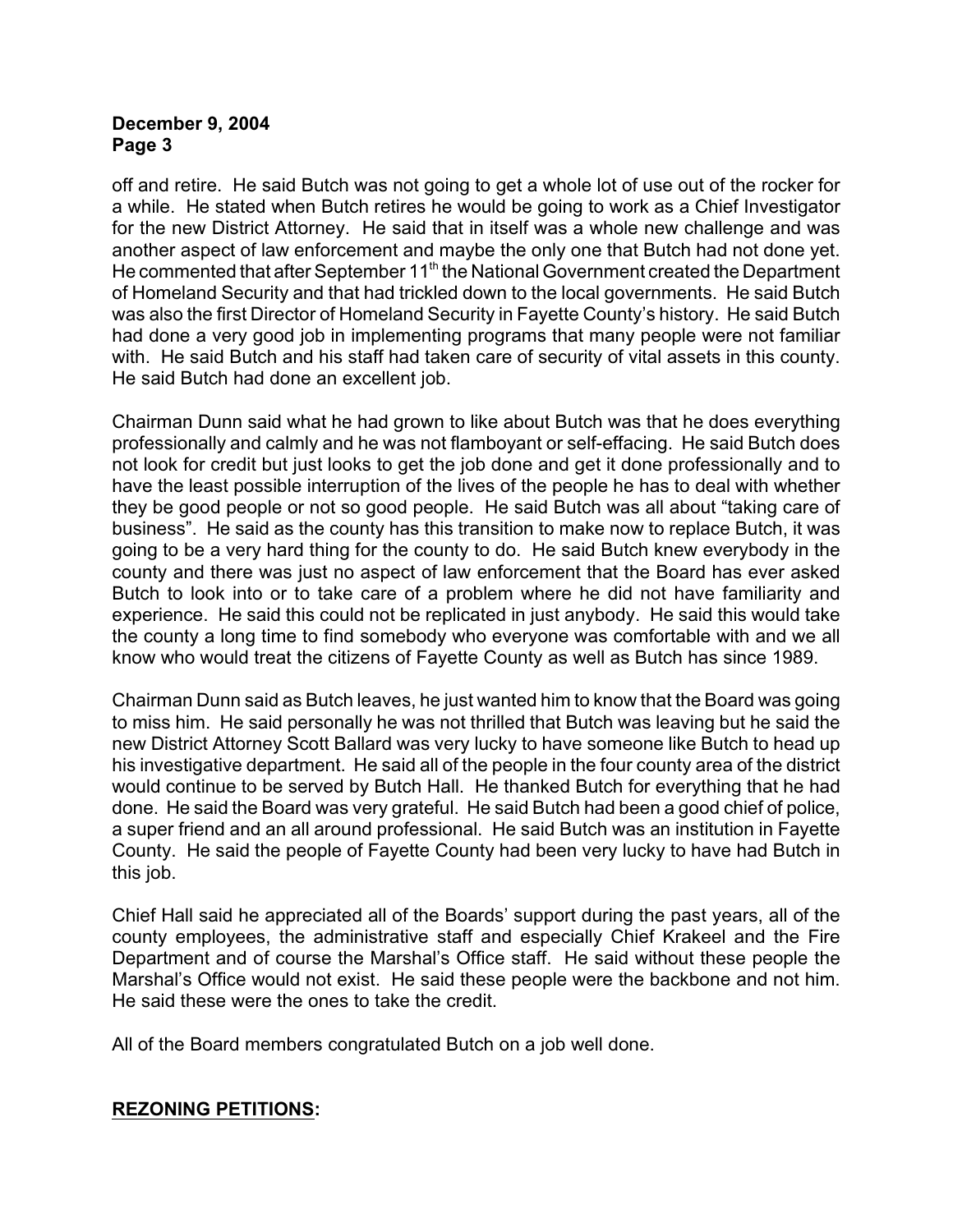Commissioner Wells remarked at this point in the agenda the Board would consider requests for the rezoning of property in our county. She said the policy required at least two public hearings — the first before the Planning Commission and the second before the County Commissioners. She said at this hearing the Board would listen to the concerns of everyone, whether in favor or opposition to the rezoning petition. She pointed out when a rezoning petition was called, the petitioner or representative for the petitioner would be allowed 15 minutes in which to present the details of the request, followed by anyone who wanted to voice support for the request. She stated that the Chairman would then allow all those individuals who were opposed to the rezoning to stand for a moment to display their opposition. She said the Chairman would then ask those individuals who wished to come to the podium to speak to remain standing so the Board and staff could get an idea of how to allocate its time. She said the Board would allow up to 3 minutes for each speaker. She said when the persons speaking in opposition had finished, the petitioner would be given an opportunity to rebut any of the points raised. She remarked in fairness to all parties, the petitioner would be entitled to equal time to address the Commissioners as all those in opposition.

Commissioner Wells further remarked that these hearings were a part of the permanent record and speaking at the podium with the microphone helped staff with their task of recording comments and ensured everyone being heard. She remarked when it was an individual's turn to speak that they come to the podium, state their name and address and direct their comments to the Board only. She asked that after individuals speak that they sign the sheet that would be provided by the Marshal in order for names to be spelled correctly for the record.

Commissioner Wells stated that the Board wanted to hear from everyone who had something to say and they would pay close attention to each point raised. She said it would not be necessary for the same point to be raised over and over. She thanked everyone for their participation and announced that the Zoning Administrator would begin introducing each request in the order they appeared on tonight's agenda.

#### **PETITION NO. 1133-04:**

Director of Zoning Aaron Wheeler read Petition No. 1133-04, Reese Developers, Inc., Owners, and Tom Reese, Agent, request to rezone 20.66 acres from A-R to O-I to develop an Office Park consisting of 22 lots. He said this property was located in Land Lot 253 of the  $4<sup>th</sup>$  District and fronted on S.R. 85 South and McBride Road. He said the Planning Commission recommended denial (5-0) and Staff recommended denial.

Tom Reese, Agent, representing Reese Developers, Inc., 956 Al Roberts Road, Senoia said he was the C.E.O. of Reese Developers, Inc. He said he was present tonight to ask for a rezoning of 20.66 acres located on S.R. 85 South from agricultural to office/institutional. He said they felt like the zoning was appropriate for this area. He said he was aware that the Land Use Plan showed this area zoned for agricultural/residential use. He said he would like to show to the Board and to the public the fact that because this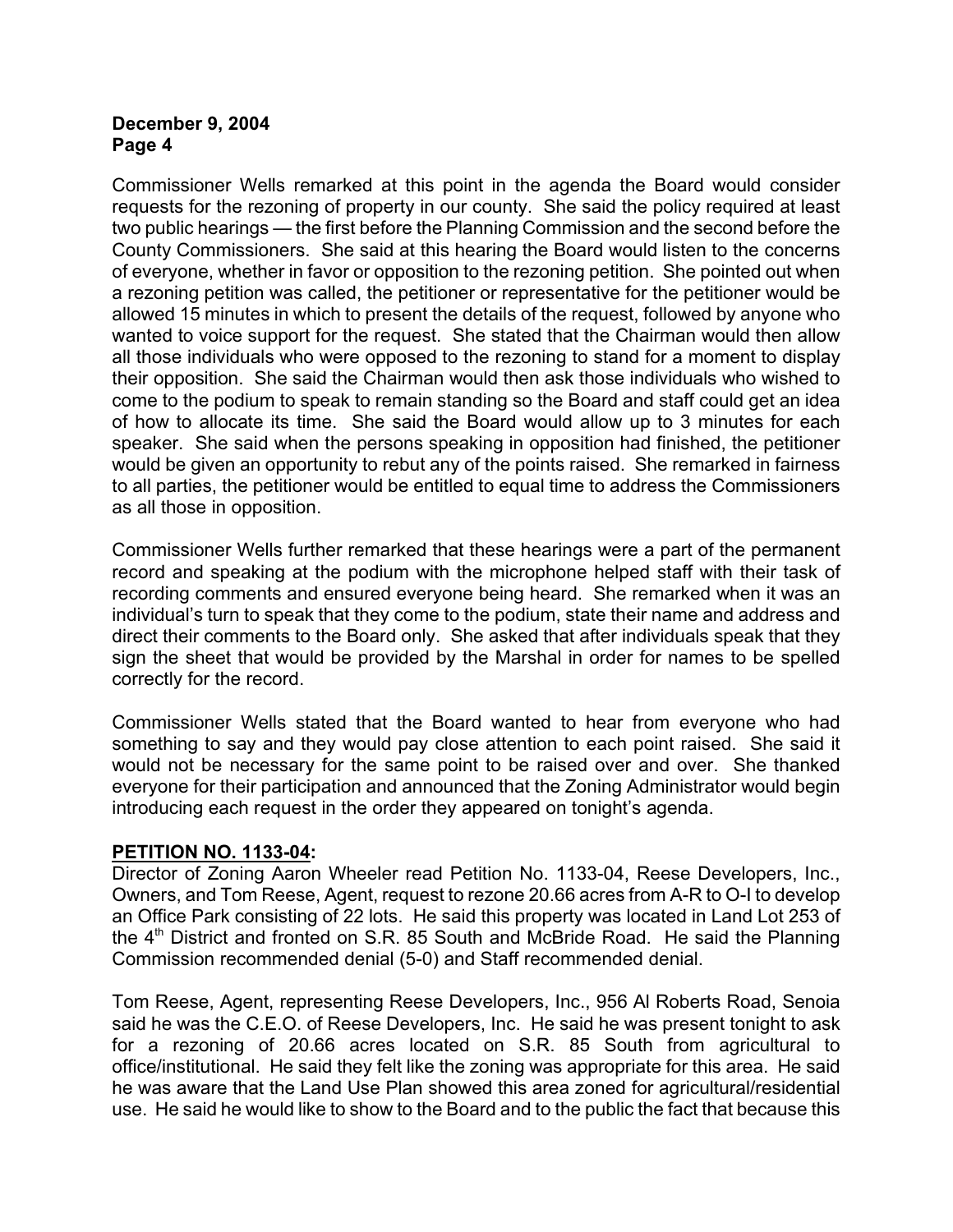was located on S.R. 85 and because of all of the surrounding area that this zoning would be appropriate. He said the property that they were looking bordered S.R. 85 and went around the BP service station which was commercial property. He said the area was abutted by commercial property there and in the back there was residential property. He said even though some of the property was zoned agricultural the use of it that was now in place was office/institutional. He said obviously churches and schools were institutions and they could be used in agricultural zoning. He said the realty was because of the location that the area around it was already surrounded by office/institutional. He said he felt that everyone was aware that on S.R. 85 there had been a progression from Fayetteville down to that area. He said if one looked from S.R. 85 out that office/institutional was in place there. He said that had been the buffer from S.R. 85 over to the residential area. He said the property just happened to be in the same type buffer zone that would go from S.R. 85 over to the residential area.

Mr. Reese said he understood the Land Use Plan and normally the reason for a rezoning issue was to change the Land Use Plan because of what had happened in that particular area. He commented that the Planning Commission had acknowledged that the only reason they were voting against this primarily was because it was not slighted for the Land Use Plan. He felt like his petition, because of what was currently there, the natural progression should be office/institutional. He said one member of the Planning Commission had stated that if the land use had been different that he would have supported the request due to the location of the subject property and the existing proposed schools. He said the Planning Commission member had stated that no one wanted to purchase residential property in the school's front door. He said the Planning Commission member had commented that he had to support the Land Use Plan which was his only reason for voting in opposition. He said another member of the Planning Commission concurred and asked what would be more appropriate on S.R. 85 South homes or businesses. He said unfortunately the Land Use Plan designated this area as residential. He said the Planning Commission member added that if the Land Use Plan was different that he would have considered this request. He said he felt this was the reason the county had these zonings and these hearings so that changes could be made when it was appropriate. He said from that standpoint, this was the reason he was presenting this request.

Mr. Reese further remarked that he had been involved in Fayette County for many years and been in many organizations and he wanted Fayette County to maintain its integrity. He said he wanted Fayette County to be a place where he would want to work. He said he wanted to move his office here. He said one of the considerations is the fact that if residential was looked at in this area, residential did not support the tax base nearly as much as the offices than commercial and those type things. He said as a matter of fact in the Atlanta Journal and Constitution on November  $29<sup>th</sup>$  there was an article referencing Paulding County but it also showed all of the counties. He said the percentage of use in that county versus residential versus commercial versus office. He stated that the entire article was related to the fact that many of the counties already pursuing office space,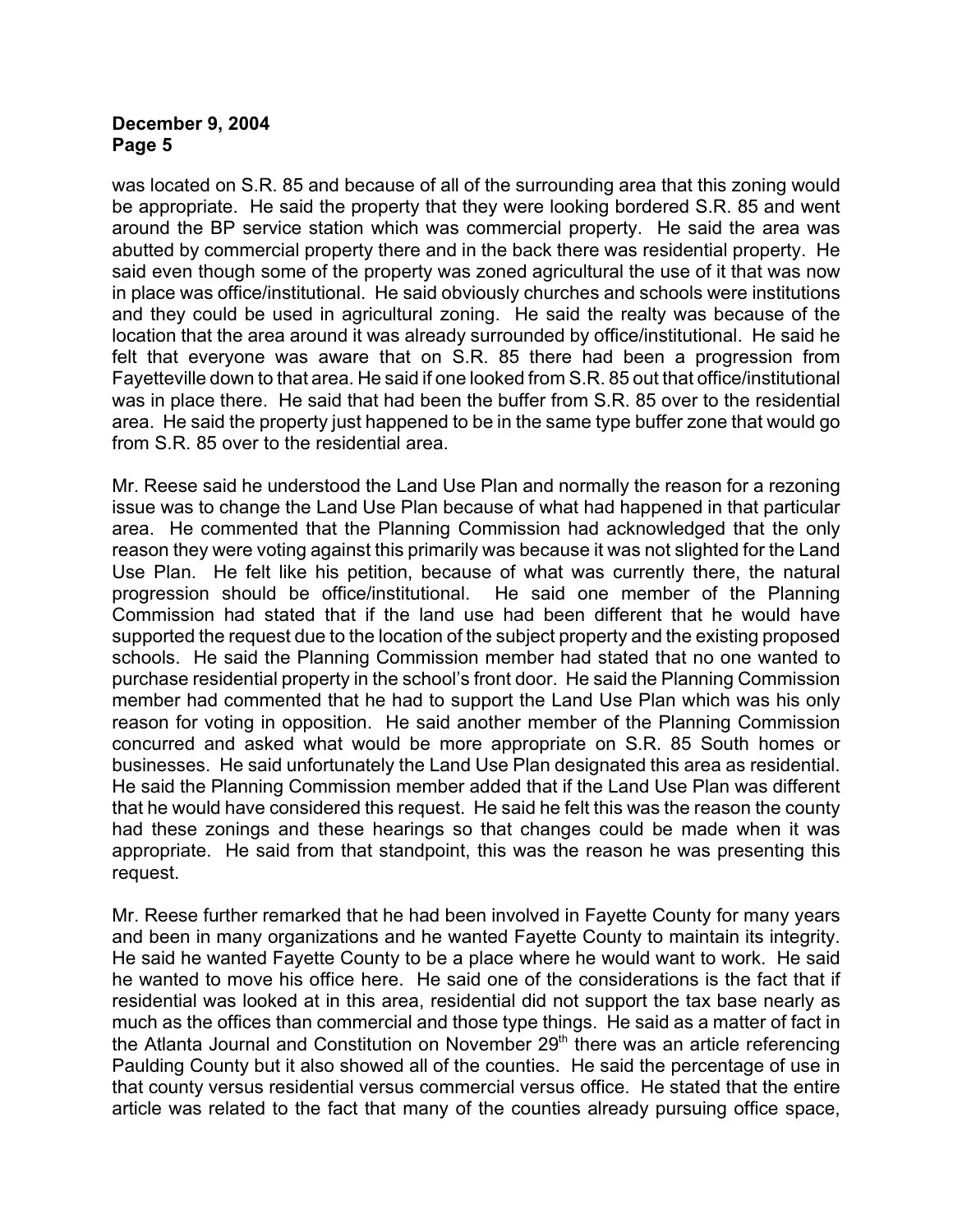commercial space because of the tax base. He said there was even economic development authorities in these counties as in Fayette County so that the tax base could be improved and have the revenue to support the quality of lifestyle that was wanted. He said there was a lot of positives about this. He called the Board's attention to the proposed plan and stated that he had also tried to protect the residential area that bordered this to the East. He said there was a 30 foot buffer and green space. He stated that inside this there was a large park area and a lot of green space. He said he wanted to do whatever was necessary to make sure that this project would not impact negatively this area. He said he understood that there would be opposition to this and he appreciated that. He said that was what was so wonderful about America in that everyone gets to speak out. He felt when the Board looked at the total picture that this was the best use. He said a Planning Commission member questioned who would buy a house there. He stated that no one would buy a house in that location with all of the schools and churches around it. He said it was residential and he did not want commercial there because that could create retail spaces where kids would come perhaps and hang out. He felt the least impact and still fit into this area would be offices. He further remarked that he would build first class offices. He said he would move his own headquarters here. He said he could share that a lot of income would be generated from that. He said he wanted a first class facility with all brick, all natural stone, glass and architectural metal. He said this would be first class office space. He said he was respectfully requesting that the Board rezone this to O-I.

Chairman Dunn asked Mr. Reese to clarify the areas he had referred to as parks. He commented that the area on the Eastern boundary was not just a park.

Mr. Reese agreed and stated that it was a part of the green space that was designated for a community septic system for this area. He said it would end up as green space.

Chairman Dunn said he just wanted to make it clear that was a septic system as well and Mr. Reese replied yes that was correct.

Chairman Dunn asked if anyone wished to speak in support of this rezoning request. Hearing none, he asked if anyone wished to speak in opposition. He counted 16 people standing in opposition. He asked who wanted to speak and seven people said they would like to speak.

Ann Daniel, 740 McBride Road, Fayetteville remarked that if the Board would look at the project that Mr. Reese wanted to build in her area, the retention pond that Mr. Reese referred to as a park, was right next to her driveway. She said she already had a retention pond and a septic and sewage drainage in her backyard from the Fayette County Board of Education. She remarked that she had gone through the neighborhood and gotten signatures from her neighbors and she wanted to present a petition to the Board. A copy of the petition, identified as "Attachment No. 1", follows these minutes and is made an official part hereof. She asked that the Board review the comments that she and her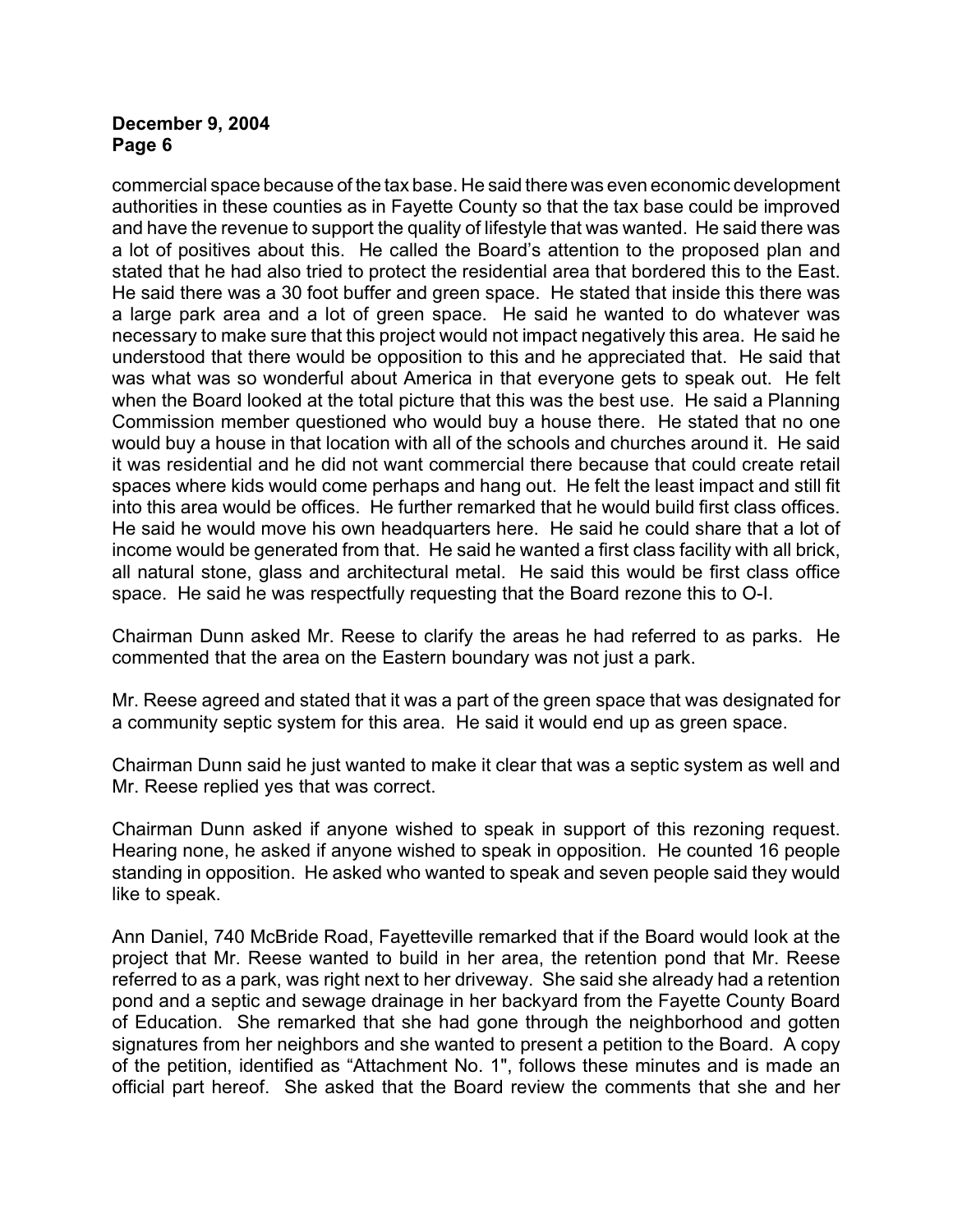neighbors had gotten together and discussed. She asked that the Board consider their homestead and she said they did not want this project in their area.

Commissioner Wells said she wanted to point out something for clarification. She questioned Ms. Daniel's comments about a retention pond from the School System.

Ms. Daniel remarked that she did have a retention pond from the new high school and elementary school.

Commissioner Wells asked Ms. Daniel if she had a homeowners' association in her neighborhood.

Ms. Daniel replied no.

Chairman Dunn asked who would like to speak next.

Tony Giordano, 165 Shamrock Drive, Fayetteville said he would like Mr. Reese to explain to him the green area that he had referred to as well as the retention pond. He asked just exactly where these were in relation to his property which was lot 14 and 15.

Chairman Dunn remarked that after everyone speaks who wanted to speak Mr. Reese would have an opportunity to address all of the questions that are asked. He said there would not be a two way dialog.

Mr. Giordano said he had bought his property which consisted of two lots. He said he wanted the first lot for his daughter to build a home. He said he had people come over to take a perk test. He said the perk test had failed. He said this individual had gone all the way down to the back end of the property line and it still did not perk. He said if he was looking at this map correctly, Mr. Reese's property starts right at the fence line. He said he wanted to repeat his statement that the engineer had come down to the property and tried to get it to perk and it would not perk all the way up to the fence line. He said his question was where was the sewerage going to go when Mr. Reese puts in his system. He said if his property did not perk he doubted that Mr. Reese's property would either. He said the land could not change abruptly just on a couple of feet. He said he really did not know where the sewerage was going to go. He said he had a feeling that it was going to go on his property and the other people who live on Shamrock Drive.

Chairman Dunn said he was sure that Mr. Reese would address these concerns.

Mr. Giordano said at the Planning and Zoning meeting Mr. Reese had said that this building was going to be two floors. He said he was definitely against that because he did not want to be looking at a two story building from his backyard. He said he was totally against that. He said there were no buildings along S.R. 85 that he was aware of that had two floors.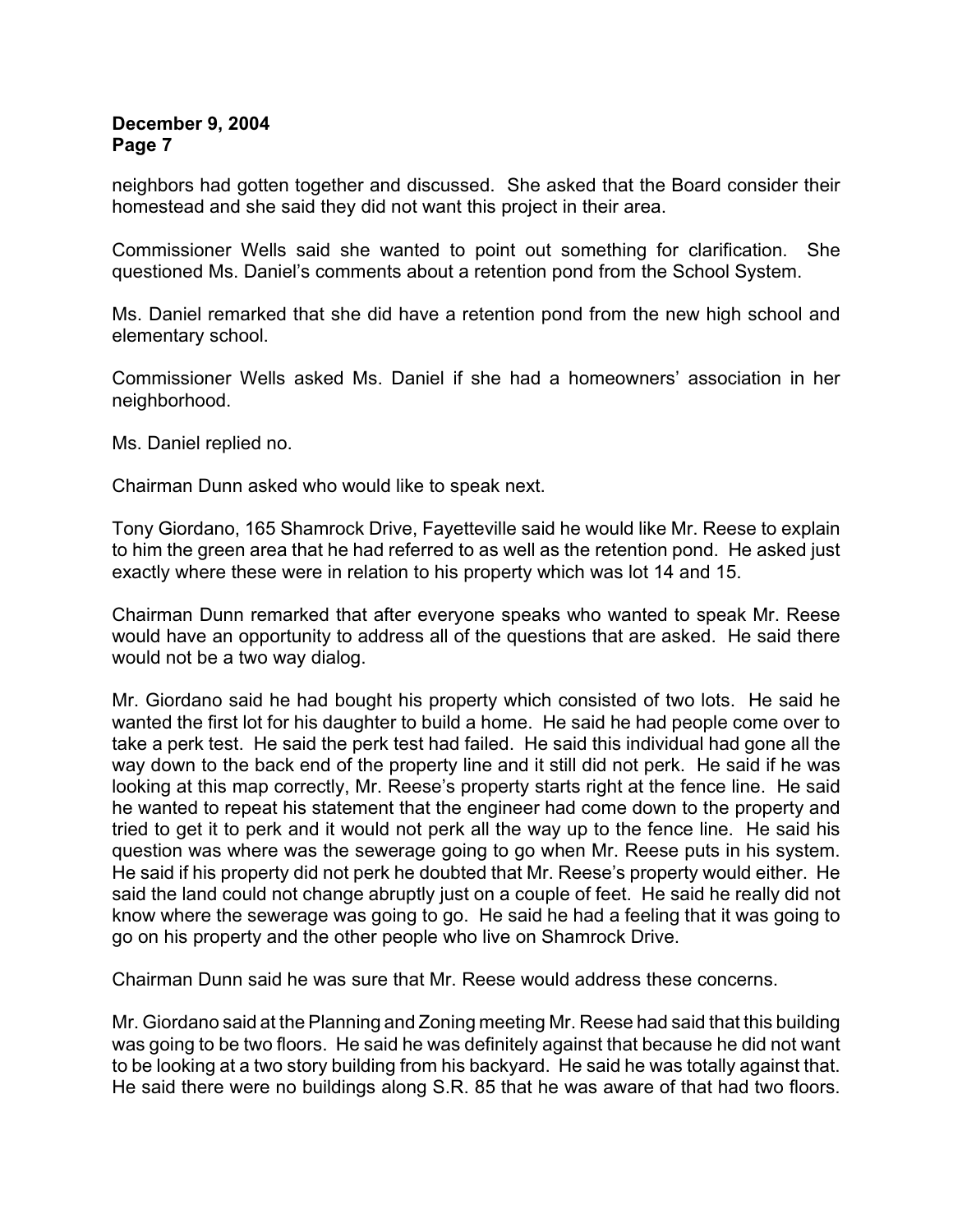He said every building had single floors. He said he had a feeling that the two floors were going to be above the tree line.

Tim Thoms, 625 McBride Road, Fayetteville stated that he had purchased his home here in 1995. He said he had searched out Fayette County and had lived here since 1984. He said he had searched for an area where he could build a house and have a farm. He said he farms sixteen acres on McBride Road. He said they still live in a rural area and this was the reason there was no homeowners' association. He said when he bought his property he had reviewed the Land Use Plan, transportation plan, utilities plan and realized what the county was doing. He said the Land Use Plan said that this area was going to be a medium density area down to Goza Road. He said his farming operation fit in with that. He said when the Land Use Plan starts changing it would be a domino affect. He said this would affect his property which was approximately a half mile from Mr. Reese's property. He said he wanted to address three or four points. He stated it was zoned A-R and the county did allow institutional uses such as churches and schools. He said this property was well suited for that. He said Mr. Reese had pointed out three or four churches and Fayette County was still short three or four churches. He said this property could be used for another institutional type use under the A-R zoning. He said it was not surrounded by institutional uses such as churches or schools. He stated that another point was that someone might not build a home there but a veterinary clinic or nursery could be built there. He said they had no say so on the schools and had no opportunity to give input. He said he appreciated the fact that the citizens could give input to the Board of Commissioners on this petition. He said the citizens could not help the way the area of McBride Road was changing and there being several schools. He said at least the citizens could tell the Board their concerns about office type traffic and everything else involved with that. He said he had attended the Planning Commission meeting and he was concerned about some of the comments that the Planning Commissioners made. He said Mr. Reese had quoted those pretty directly. He said he had lived in Fayette County since 1984 and had seen the changes. He said this was growing county. He said the City of Fayetteville had allowed a lot of things that he did not particularly care for but that was what the City had decided. He said the citizens could at least give input to the Board of Commissioners and they wanted to say that they want this to stay a rural area as much as possible. He said they did not feel that an office community and all of the residual traffic that would be generated would be beneficial to maintaining that status.

Debbie Mathews, 740 Harp Road, Fayetteville said she had lived in the same home here in Fayette County since 1973. She said there were a lot of churches and schools down this road. She said she had a child in Sara Harp Minter and one child in Whitewater. She said every morning when going to the schools there had to be a policeman present to direct traffic. She said there had been many wrecks trying to get into Whitewater School. She said having this project would only add to the congestion. She said now with the high school kids driving back and forth to school and all of the subdivisions up and down S.R. 85 it was just too much traffic. She said with each household there were probably two parents who work and then the children. She said the area was rural. She said she did not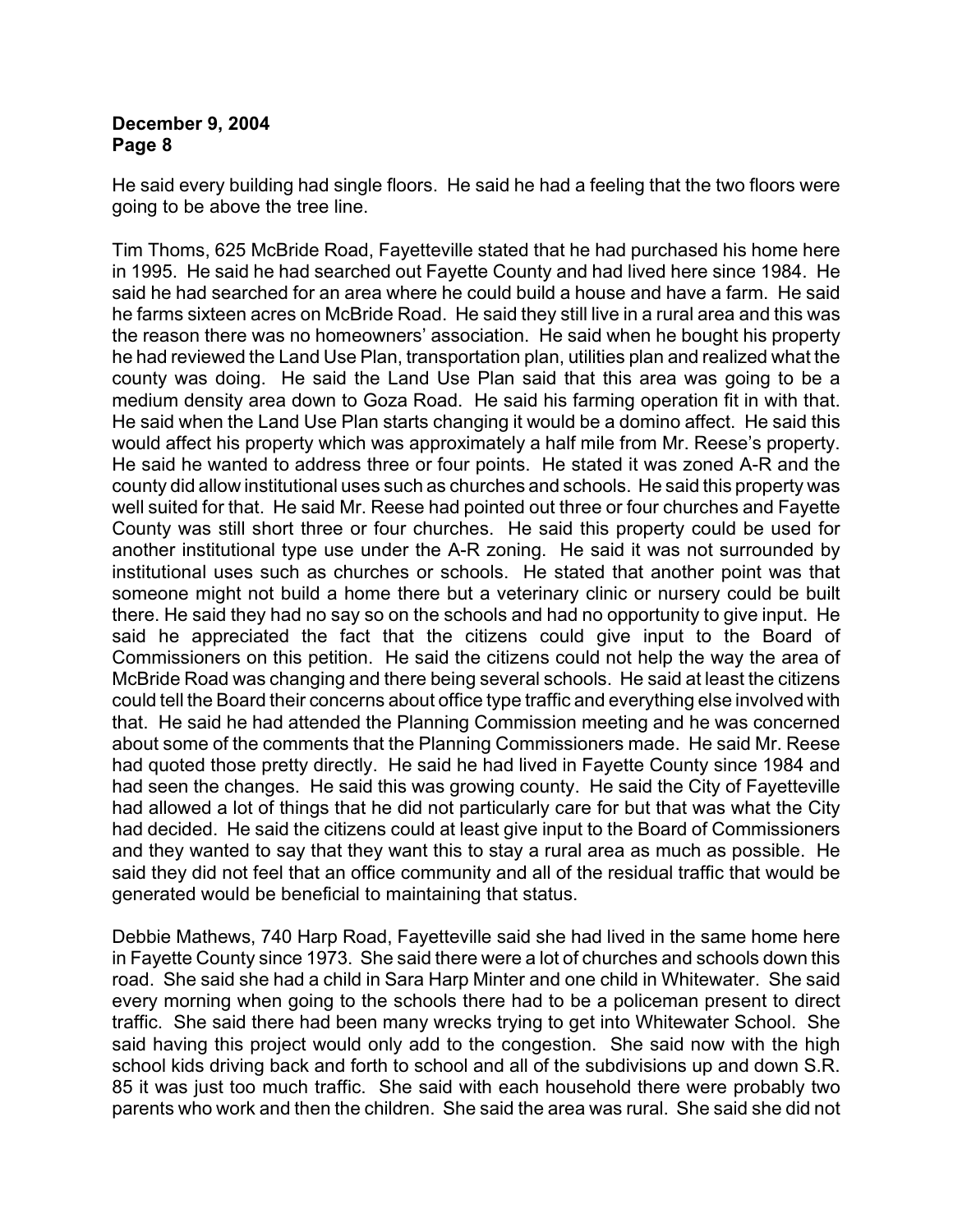mind the schools or the churches but they did not want institutions in that area. She said she lived on five acres and she knew if this project or something similar was ever built in that area then it would just branch out all up and down S.R. 85 just like Riverdale. She said even now Fayette County had empty buildings that were an eye sore. She said she did not want that in this area. She said her area was beautiful with horses and pasture land. She said they wanted it to stay like that. She said the people had elected this Board and she hoped the Board listened to the people.

David Wilson, 754 McBride Road, Fayetteville said he and his wife had purchased this property in March of this year. He said in direct response to Mr. Reese's comment that no one would want to buy a house in that area, they had purchased a house specifically because it had five acres. He said they had moved from a home in South Fulton County near Old National Highway. He said they had four acres there but they had to leave that area because of some raw land that was available for development. He said they were building very inexpensive homes and the traffic on his street increased substantially. He said they were now building townhouses on Buffington Road in that area. He said they liked a little bit of peace and quite and could not find it there. He stated that it was very peaceful and very quiet in this area. He said he was 55 years old, his children were grown and he looked at this being five acres of land that they could be on from this point on without having to move again. He said he did not like the idea of bringing in a commercial entity. He said he lived right next door to Ann Daniel. He said he understood growth and development in a community and commented that he had grown up in the center of Atlanta. He said as Atlanta got crowded and more crowded he and his family moved further and further South. He said one of his son's friends commented that one day they were going to end up in Macon. He said he did not want to go home where there were hundreds of people working.

Scott Gilbert, 591 McBride Road, Fayetteville said he did not think that anyone here tonight begrudged Mr. Reese for wanting to do something on his property. He said his dad was a farmer and one thing that he had learned was that you don't need to mind your neighbor's business and they don't need to mind your business. He said it was zoned the way it was because of the Land Use Plan. He said it did not need to be changed. He said people could not make a left hand turn in that part of the county now. He said there would need to be some red lights long before there were openings cut onto McBride Road. He said he could not do it now and it was not safe. He said the schools and churches that were there now but there were schools and churches along the great plains of this country where there were ten people in a school. He said this was no reason to build an office part. He asked for the Board's consideration to deny this request and stick with the Land Use Plan.

Bob Cottrell, 155 Shamrock Drive, Fayetteville said he lived next door to Mr. Giordano. He said the commercial land that was there was not the same. He said churches and schools were a lot different from retail and offices. He said Mr. Reese was aware of the zoning for this and he also knew the plan for it and he was willing to bet just about whatever he has that Mr. Reese has a residential backup plan for this area. He said Mr. Reese had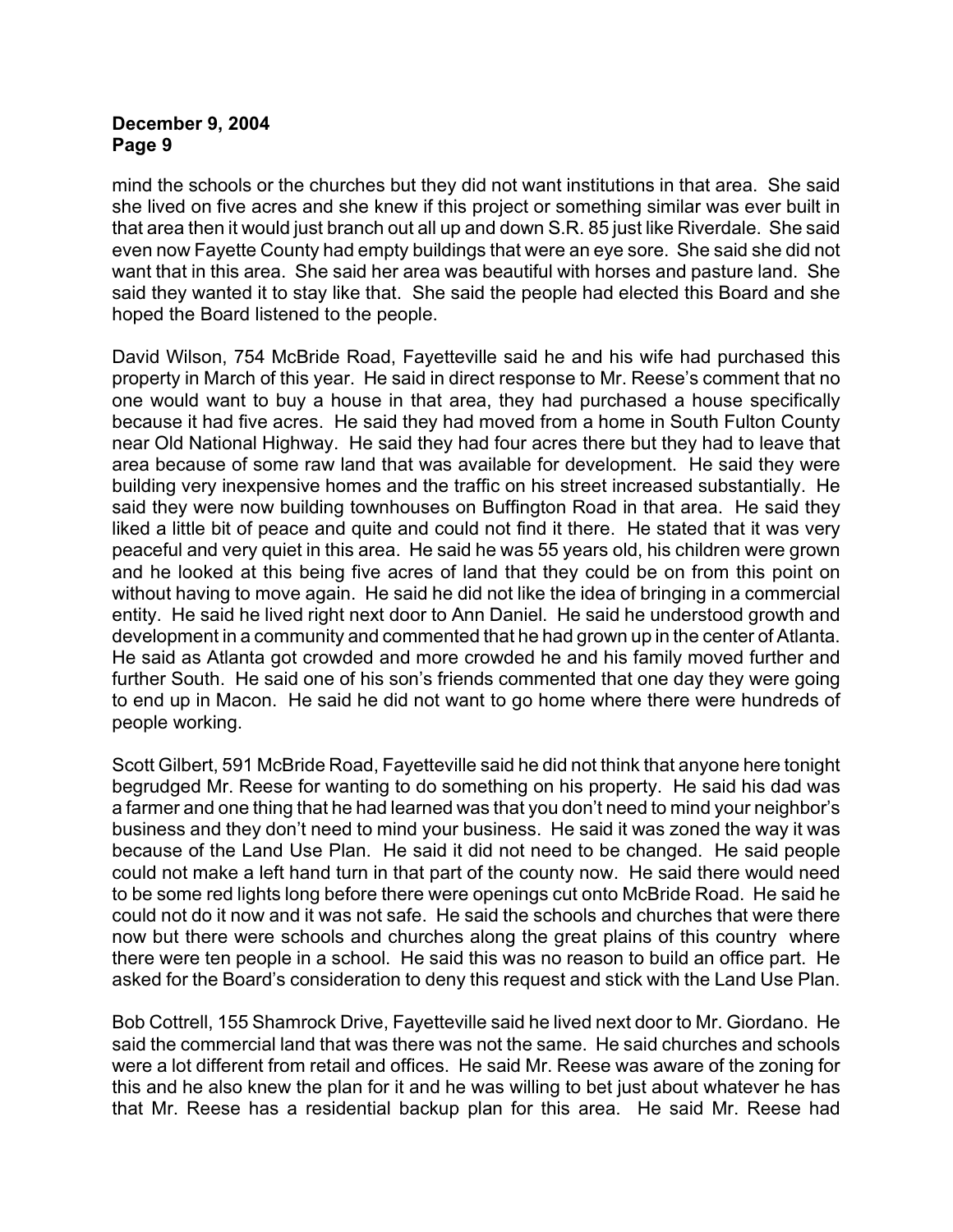purchased the property for an investment and he had to know that there would be a lot of opposition to this. He said he saw no reason why this property could not be used as residential if Mr. Reese would like to make his money that way.

Chairman Dunn asked if anyone else wanted to speak in opposition. Hearing none, he asked Mr. Reese if he wanted to rebut any of these comments.

Tom Reese remarked that first of all there was concern about the retention pond. He said it would have to meet all of the State E.P.D. requirements, the Federal E.P.A. requirements and the county's requirements. He said there would be a detention area on this property. He said the detention area did not back up against Mr. Giordano based on where his two lots were. He said Mr. Giordano's lots were to the North of the property. He commented on the first speaker and said he believed that person lived on the other side of McBride Road from this property. He said this was where the school detention facility was that backed up to her. He said they would have to have detention and that would be required on this plan just because of all of the mandatory requirements there. He commented on the perk test. He pointed out that there were two lots and one perked and the other did not. He said there was obviously a variation in the soils. He said they have had a level II or level III soil analysis done and these were the most complete one. He said there were good soils on this property and they had identified the soils. He said a soil engineer had already done the work to make sure that all of this perked and the system would all contain on the property. He said those issues had been addressed. He commented on the issue of two floors. He stated that the zoning would allow for more floors than that but he was looking at one to two floors. He said if homes were located here there could also be two and three floors.

Mr. Reese further commented that this was zoned agricultural but the truth of the matter was that schools were institutions and they have offices in them. He said churches were also institutions. He said for whatever reasons over the years this area had changed. He said this was reality and this was what was in this area right now. He said there was commercial located right in front of this property. He said even though it was zoned agricultural, the use was institutional. He said he did appreciate the respect that everyone has as they spoke tonight. He said he had tried to make sure that this project would blend in with the area that was already there from the commercial to the institutions. He said he did not feel that this would impact traffic a lot more than residential would. He said with the schools already located there, the traffic was already there. He said he travels that way most mornings and he was aware that there was a little delay coming up S.R. 85 but it did not take him more than three or four minutes longer than normal to get through that area. He said regardless of this project going in, the traffic would still be there.

Mr. Reese said he did not want another Riverdale either and that would be the furthest thing from his mind. He said this was the reason they had put the buffers in and why this area was suited for this project. He said he felt this area had changed over the years and that this project was very suitable for this area. He commented that office parks that were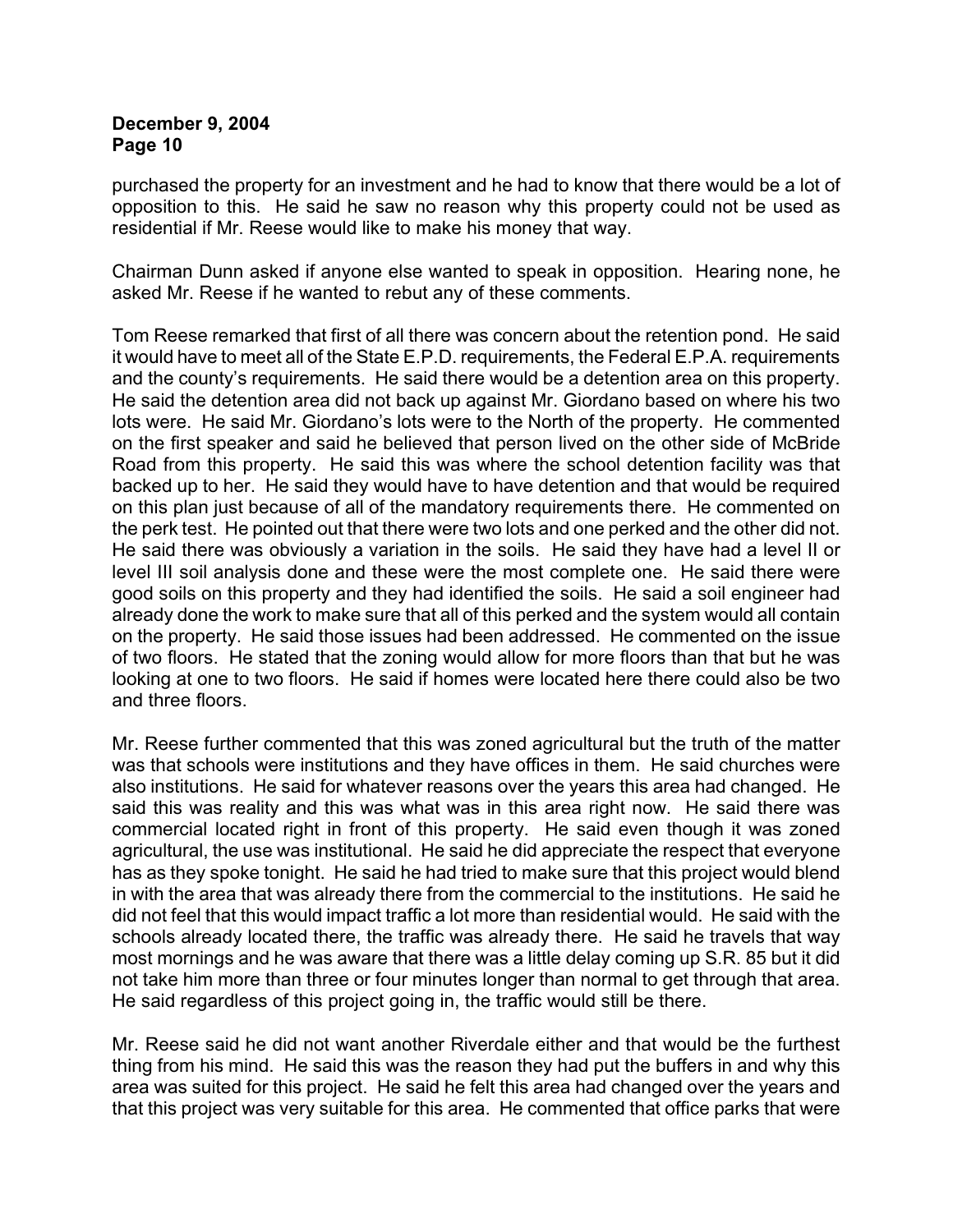located near residential were empty in the evening when people were at home. He said there would be less people around with the commercial than if the area was all residential. He said he appreciated everyone's feelings but he did feel like that this was the best use for this property. He said even though the project did not go exactly with the land use plan right now, that was the reason for this hearing. He asked for the Board's consideration in rezoning this property O-I.

Chairman Dunn asked for the Board's comments on this rezoning.

Commissioner VanLandingham remarked that it was very seldom that he disagreed with the zoning personnel but this was one time that he felt like they had missed some things that needed to be pointed out. He commented on the admission that this was not a good place to build houses. He said people would buy houses close to elementary schools but they did not want to buy houses next door to a high school. He said there was going to be a high school in two more years. He said in looking at the land use plan, the plan was constantly being updated because of the changes that occur in Fayette County. He said he saw this as nothing different. He said he would not buy a house in that area and would not look to buy a house located behind a service station and next to a high school. He said he agreed with Mr. Reese about traffic in that there was less traffic in an office park than in residential areas. He felt Mr. Reese' proposal was reasonable and he would like to make a motion.

On motion made by Commissioner VanLandingham, seconded by Commissioner Frady to approve Petition No. 1133-04 with conditions, discussion followed.

Commissioner Frady said he agreed with some of the situations that Commissioner VanLandingham had mentioned. He said he knew he was going to disappoint a lot of people especially Scott Gilbert but he did not feel that this particular area was ever going to be residential. He felt the land use plan was outdated in that area and he had been trying to change it for some time so that property could be marked commercial and office where it was necessary. He said he was concerned about future city annexations and there was nothing that the county could do about it. He said he was concerned that something might go in that area that residents just absolutely could not live with. He said he felt that this project would not impact the schools although it might impact traffic somewhat. He said a step down zoning would be the best thing that could happen for this property. He said he just did not feel like people would build homes there and the land would just sit there. He said the property had already been put up for commercial once and he had voted against it. He said he would vote against commercial again. He said this was approximately seven or eight years ago. He said he did not feel like this Board would ever zone it commercial but at some point in time that may happen. He said the property could also be annexed. He felt this project was the best thing that could go on this property.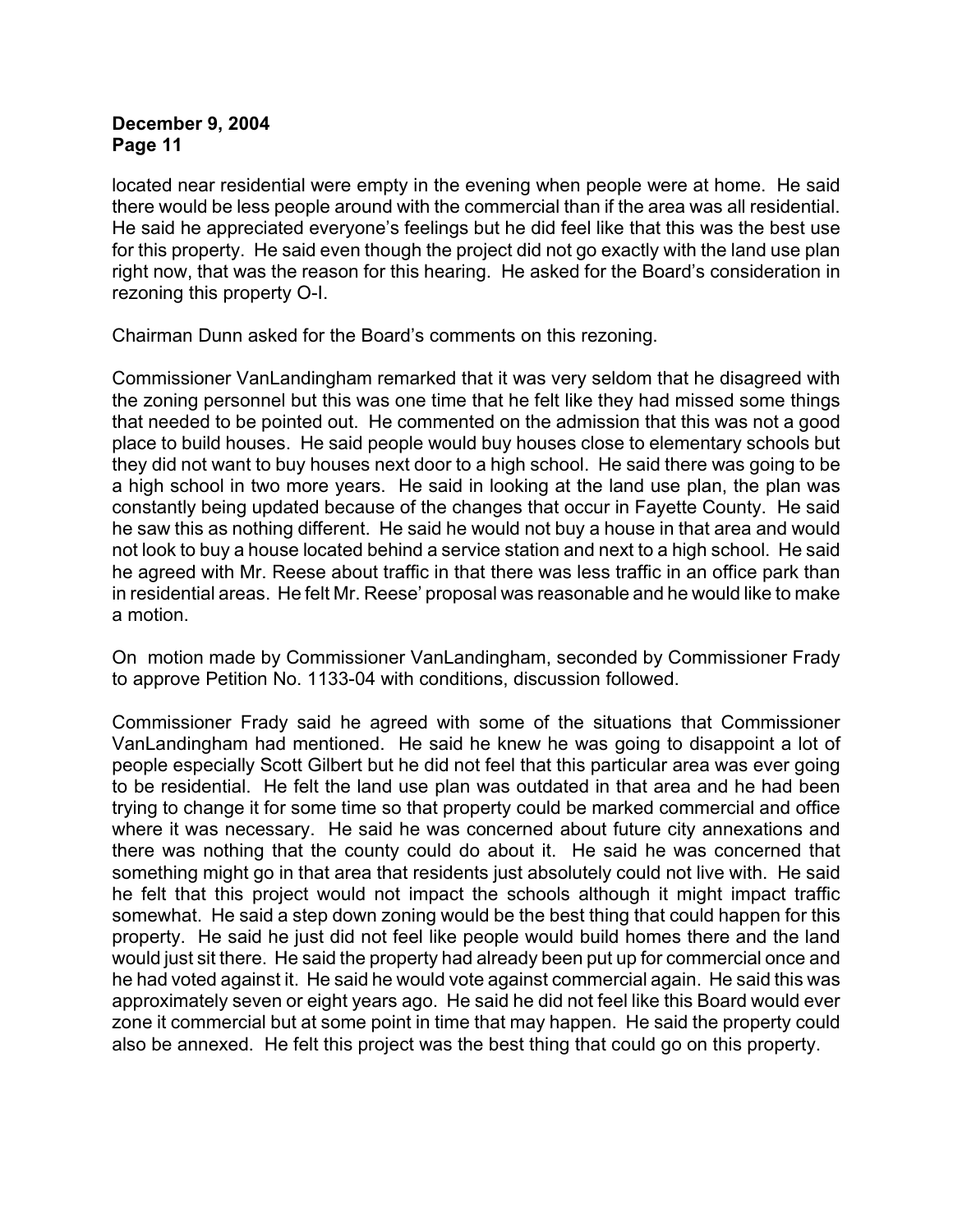Commissioner VanLandingham said he had forgotten one thing in his motion and that was that he recommend the buffer to be increased to at least 40 feet and enhancements of some vegetation that would grow to a height that would hide the buildings.

Commissioner Pfeifer said he was opposed to this rezoning request. He said he had continually heard that schools damage a neighborhood. He stated that he could not agree with that position. He said when he grew up with schools being located near his home and currently he lived within sight of an elementary school that was surrounded 100% by residential. He said he did not agree that schools damage a neighborhood. He said having schools in a residential area make it more desirable for some people to live there. He said people have bought homes in this area and relied on a land use plan and current zoning and he was going to support that 100%.

Commissioner Wells said she agreed. She commented on the statement that this development was not that bad. She said she did not have any argument with it but it was not that good either if you were living there. She said she did not feel that the Board should trade not that bad for what was in the best interest of the people already living there. She said she agreed with Commissioner Pfeifer and said she did not have a problem with a school being located in residential. She said she did not feel that there were extenuating circumstances here to change this zoning. She said the area already had an existing viable zoning. She said just because she would not live on a corner did not mean that there was not somebody who was looking for that prime property. She said there was always somebody for some piece of property. She said to put this project on this property with the citizens already living there would be unfair for the Board to do. She said she could not support the motion either.

Chairman Dunn remarked that this was a difficult decision. He said the property owners have rights and the current residents also have rights. He said he knew Mr. Reese personally and he was a businessman of great reputation who builds first class facilities. He said no one on this Board could ever point to anything that Mr. Reese had not ever done well. He said the question was that regardless of how well this project would be done, did this project belong in this area. He said this was the question he had been struggling with. He said he agreed with the comments made by Commissioner Pfeifer regarding schools. He said one of the examples was the Starr's Mill complex. He said this used to be beautiful untouched land and then three schools went in. He said this was now the biggest school complex in the Southeast. He said right next door to the high school was the Chimneys Subdivision, MillPond Subdivision, Brecken Subdivision and others. He said residential areas were built and people have fought to get in these subdivisions to get close to the schools. He said there were also two subdivisions across the street that were contiguous to the Whitewater Middle School. He said he had a problem with the rationale that no residential would go in this area. He asked the Zoning Administrator to explain the zoning.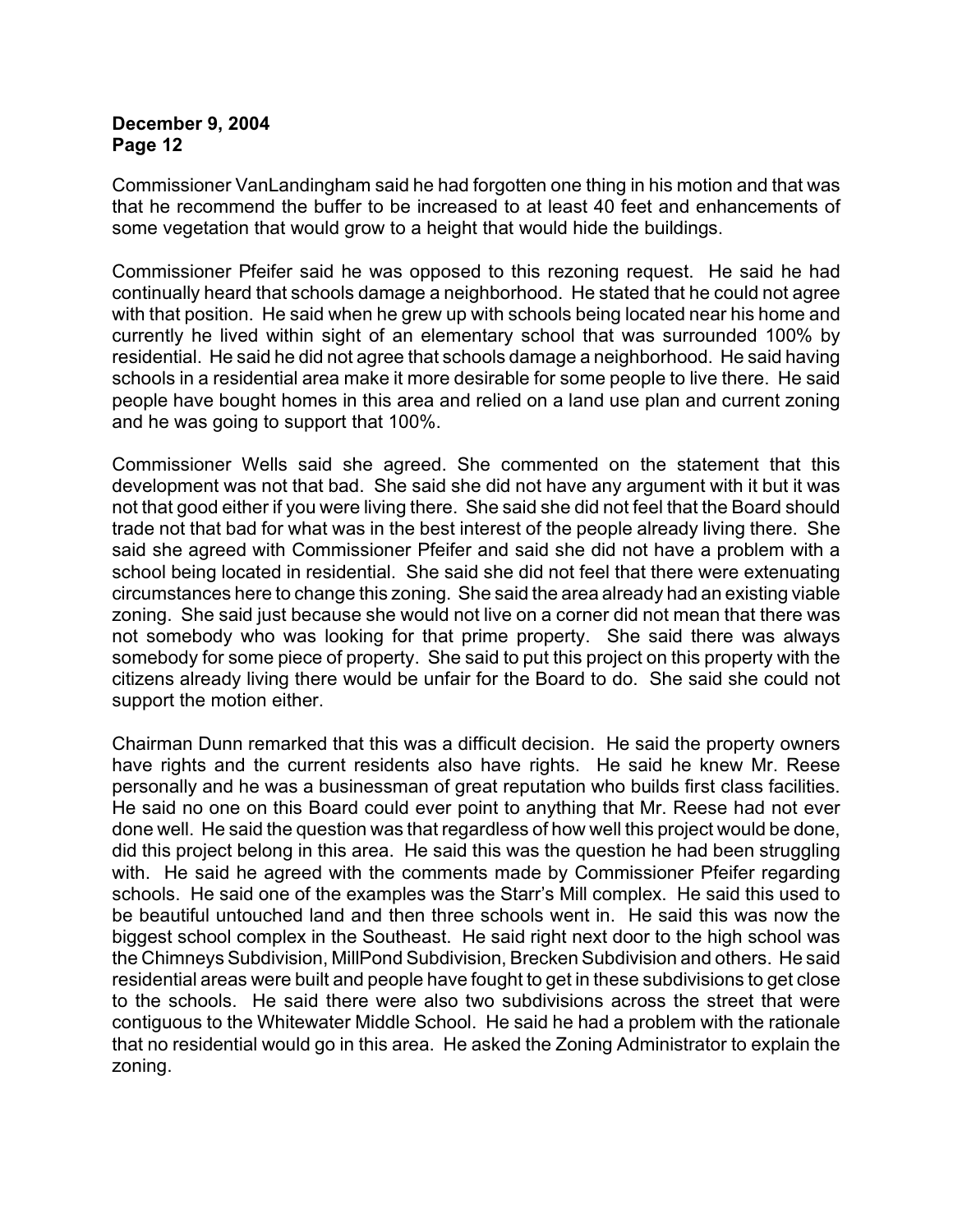Zoning Administrator Aaron Wheeler remarked that this area was zoned A-R and there would be two to three acre lots.

Chairman Dunn commented that eight homes would be the most that would go in that area versus 20 businesses. He said they would not be commercial businesses but they would be businesses with parking lots and people coming and going all day long. He remarked to the comment that the county could earn more tax money on the property if this project was built there. He said that was correct but the county was not in the business of building a community based on how much tax money it would generate. He said he would have to agree with Commissioners Wells and Pfeifer in this case. He said he also believed that there were people who would buy homes there. He said there would only be a few of them which would retain the neighborhood in its current form. He said he would be unable to support this request but it was not because he did not feel that Mr. Reese would do a great job but because he did not see any compelling reasons to change the land use plan that the community relied on when buying property.

The motion failed 2-3 with Chairman Dunn, Commissioner Wells and Commissioner Pfeifer voting in opposition.

Chairman Dunn asked if there was another motion from the Board.

On motion made by Commissioner Wells, seconded by Commissioner Pfeifer to deny Petition No. 1133-04. The motion carried 3-2 with Commissioner VanLandingham and Commissioner Frady voting in opposition. A copy of the Ordinance and Resolution denying Petition No. 1133-04, identified as "Attachment No. 2", follows these minutes and is made an official part hereof.

# **ORDINANCE NO. 2004-24 - AMENDMENTS TO THE FAYETTE COUNTY ZONING ORDINANCE, ARTICLE III, DEFINITIONS, SECTION 3-43. FAMILY:**

Director of Zoning Aaron Wheeler asked for the Board's consideration to approve proposed amendments to the Fayette County Zoning Ordinance, Article III. Definitions, Section 3-43. Family. He said the Planning Commission recommended approval as submitted (5-0).

Mr. Wheeler remarked that after review it was determined that the current definition was somewhat restrictive and staff was looking to relieve that restriction on this definition. He said currently as the definition stands it allowed for people who were related by blood or marriage or who were lawful wards of the States. He said staff was looking to amend that to include a group of not more than four persons who were not related by blood or marriage or were lawful wards of the States.

Commissioner Wells interjected that this would pertain to non profit and Mr. Wheeler agreed.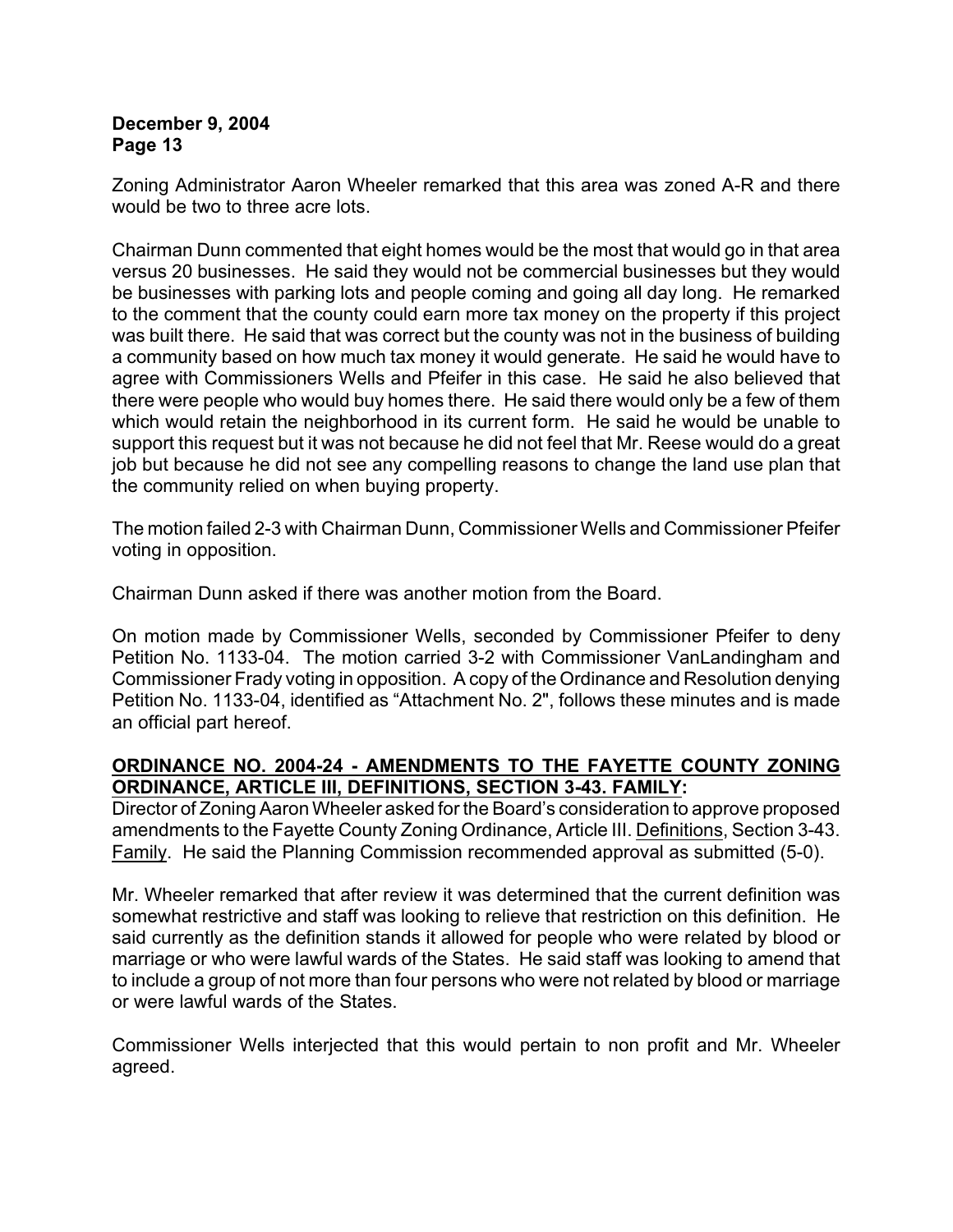Chairman Dunn asked if anyone wished to speak in favor or in opposition to this change. Hearing none, he asked for the Board's pleasure in this matter.

Chairman Dunn asked Mr. Wheeler to read the current ordinance and then read what staff was recommended as the change.

Mr. Wheeler replied that the current definition stated that family was one or more persons occupying a single dwelling unit provided that all persons were related by blood or marriage or were lawful awards. He said staff was taking that and adding to it to say that "and shall also include a group of persons not exceeding four and living and cooking together as a single non profit housekeeping unit. He said the members of said group need not be related by blood or marriage or be lawful awards where said group was occupying a single dwelling unit."

Attorney McNally interjected that this change was precipitated by his office on review of the ordinances and was necessitated to bring the county ordinance in line with the Federal regulations relative to this type of home.

Commissioner VanLandingham asked if this was where the number four came from.

Attorney McNally replied that the number four comes from the lowest number that was defended in a Federal court. He said the number could go as low as four but if the county wanted to go higher it could be done. He said he felt it was defensible down to four.

Commissioner Frady said he was aware that this was based on the number of households currently in the county. He said this was for half-way houses and that type of thing where the government has set aside that these people cannot just live anywhere and do anything outside in the community that would distract the community. He said he was aware of one house that had six people in it and they were all females. He questioned if the number four could be raised and he suggested the number six. He said these particular females were always supervised and someone lived with them all of the time. He said this particular one was sponsored by his church. He felt six might be a better number.

Commissioner Wells felt two different issues were being discussed. She said if the discussion related to a half-way house then that was a different zoning and would have to meet different criteria from the word family.

Attorney McNally replied no. He said the Federal government has said that a unit of people who need each other were in essence a family and they define it as a family. He said this would fit in any zoning category because the idea was that those people be included in the community rather than excluded out to a commercial or industrial zoning.

Commissioner Wells said she wanted to talk about the Youth Protection Home. She asked the Board to assume that this was a family unit with children. She said that would be a different zoning from this particular zoning.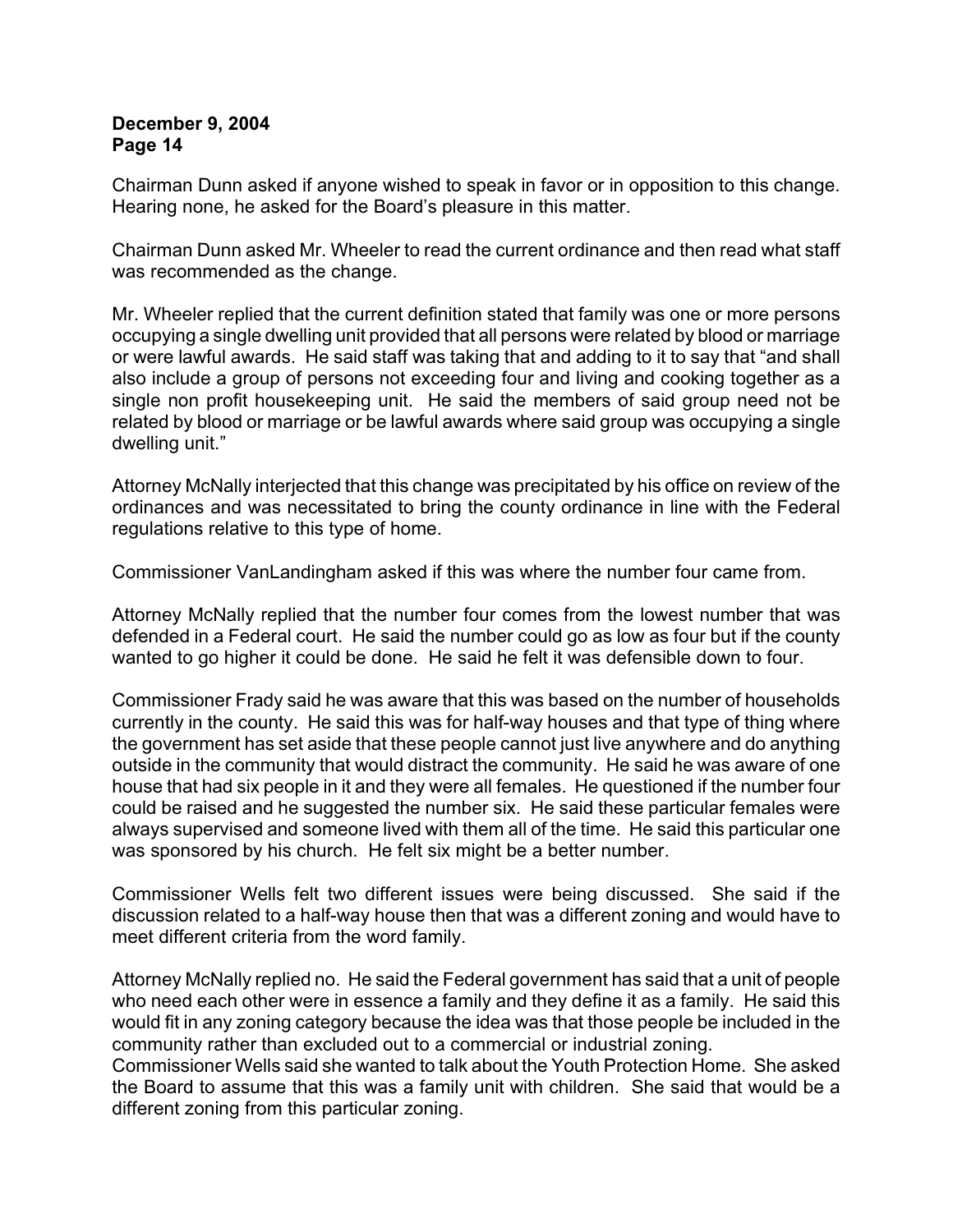Attorney McNally interjected no, it would not. He said the number would be whatever the Board decided whether it be four or six.

Commissioner VanLandingham asked how this could be done when some families have more than four members.

Commissioner Wells said this pertained to half-way houses or something of that nature. She asked Attorney McNally if staff had looked at what the county currently had to determine if this would place some facilities outside of this ordinance.

Attorney McNally responded that he did not believe that it would place them outside of the ordinance.

Mr. Wheeler said he knew of none currently existing that this would be burdensome on.

Chairman Dunn asked what would happen to the half-way house that Commissioner Frady was referring to that has six people.

Commissioner Wells remarked that half-way house was located in the City.

Commissioner Frady interjected no and said that half-way house was located in the county.

Chairman Dunn said that would mean that they were in violation of the ordinance.

Attorney McNally pointed out that those people were breaking the old ordinance.

Commissioner VanLandingham remarked that they would also be in violation of the new ordinance and Attorney McNally agreed.

Commissioner Frady said they would not be in violation because four was the minimum and not the maximum.

Commissioner Wells and Chairman Dunn remarked that it said four was the maximum.

Attorney McNally interjected that it was for four or less people.

Commissioner Frady felt there could be more.

Attorney McNally replied no, four was the maximum.

Commissioner Frady said the county could change the ordinance and make it more if it wanted to.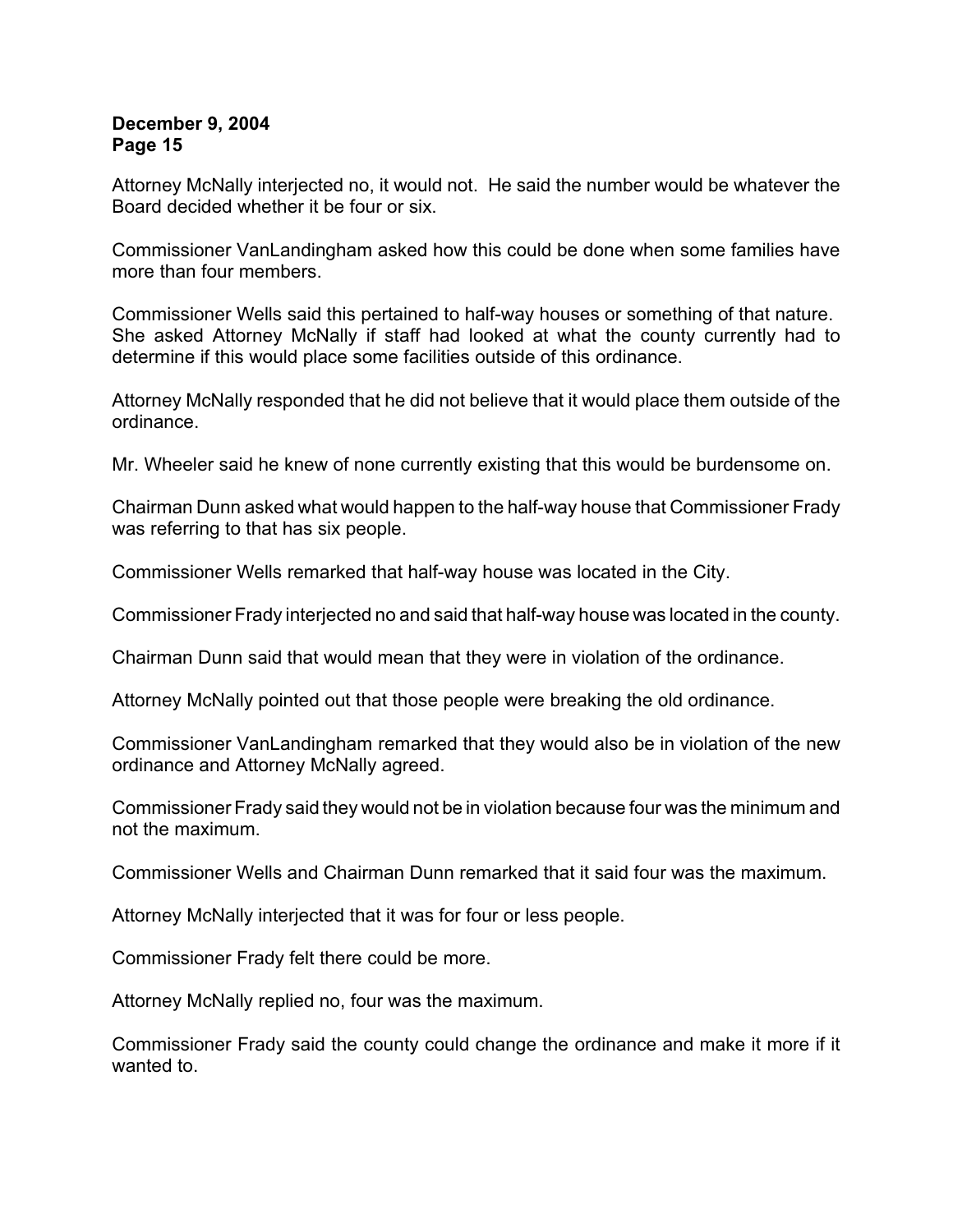Attorney McNally said the Board could do that and now was its opportunity to do that if it so desired.

Commissioner Wells said the Board would have to look at this very carefully. She said there were a number of people who have a great deal of altruistic concerns about other people and were willing to support non-profit organizations, half-way houses and things of that nature. She said the Board would have to be very careful that in an altruistic understanding of that, that in every subdivision or community that half-way houses could suddenly start operating as a non-profit and have six or so people living next door and have it be perfectly acceptable. She said she lives in a neighborhood of basically older people and if a family of this nature with six children located in her neighborhood, it would be totally disruptive. She said it could be a half-way house for people getting out of prison or it could be drug rehabilitation or wayward children. She said she was not sure that she wanted this in a neighborhood.

Commissioner Frady said he did not have a problem with what Commissioner Wells was saying but he asked if the Board could do that.

Commissioner Wells asked if a half-way house comes under a different ordinance.

Attorney McNally replied no, it would not come under a different ordinance. She said one of the things that the Board must consider as far as what it permitted as the size of a family was that the unit was going to be living in a single-family residence and using a septic tank. He said there had been incidents where people had attempted to do this with larger numbers and there were problems. He said this was part of the reason that the size was kept down. He said statistics show that the average family in Fayette County usually runs somewhere between four and five with mother, father and children.

Commissioner Wells said the Board was not excluding blood family, adoptions, wards and things of that nature. She said this was strictly a non-profit organization.

Attorney McNally interjected that a boarding house could not be run.

Commissioner Wells agreed but stated that a half-way house could still be run for any of the number of situations that she had just quoted in any subdivision or community next door.

Attorney McNally remarked that was what the United States Government says.

Commissioner Wells felt the Board should be as circumspect as possible in order to protect the citizens. She said if four was the defensible number, she felt the Board would be remiss to increase it.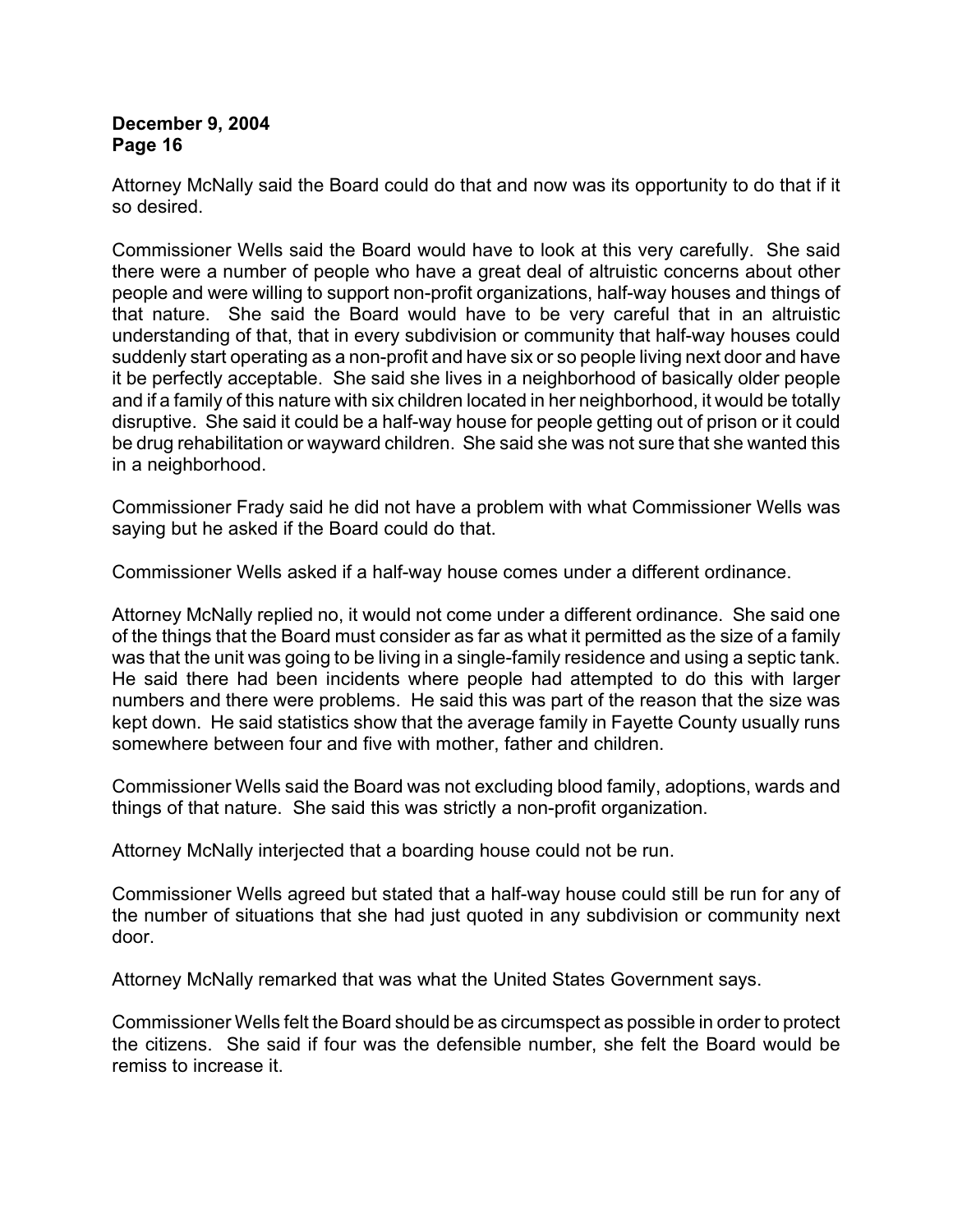Commissioner Frady said this home was currently in operation and he had told them what the rule was and that it could be changed but he did not know if it would be changed. He said he did not know if this particular home could be grandfathered in until they get down to four people or not.

Attorney McNally pointed out that there was really five people in the family because there had to have one supervisor on the scene as well.

Chairman Dunn asked about ten people living in a house together that were not a non-profit and just trying to live there cheaply. He said they could say that they were just a big family. He said this happens in several surrounding communities here particularly with all of the building going on. He said there was a lot of migrant type workers who find their way into a house. He asked if the Board would call this a family.

Commissioner Wells said they would not be called a family under this ordinance.

Chairman Dunn asked if anyone wanted to change the number of four and no one said they wanted this figure changed.

On motion made by Commissioner Wells, seconded by Commissioner Frady to approve Amendments to the Fayette County Zoning Ordinance, Article III. Definitions, Section 3-43. Family. The motion carried 5-0. A copy of Ordinance No. 2004-24, identified as "Attachment No. 3", follows these minutes and is made an official part hereof.

#### **BILL BECKWITH REAPPOINTED TO THE PLANNING COMMISSION:**

Chairman Dunn said this item was for consideration of an appointment to the at-large seat on the Planning Commission currently held by Bill Beckwith.

Chairman Dunn remarked that Bill Beckwith was currently serving in this position.

On motion made by Commissioner Wells, seconded by Commissioner Frady to reappoint Bill Beckwith to the at-large seat on the Planning Commission for a three year term commencing on January 1, 2005 and expiring on December 31, 2007. The motion carried 5-0.

# **CONSIDERATION OF APPOINTMENT TO DISTRICT 3 POST ON THE PLANNING COMMISSION TO REPLACE BOB HARBISON WHO IS RETIRING AND RELOCATING:**

Chairman Dunn remarked that there was no replacement ready for nomination tonight.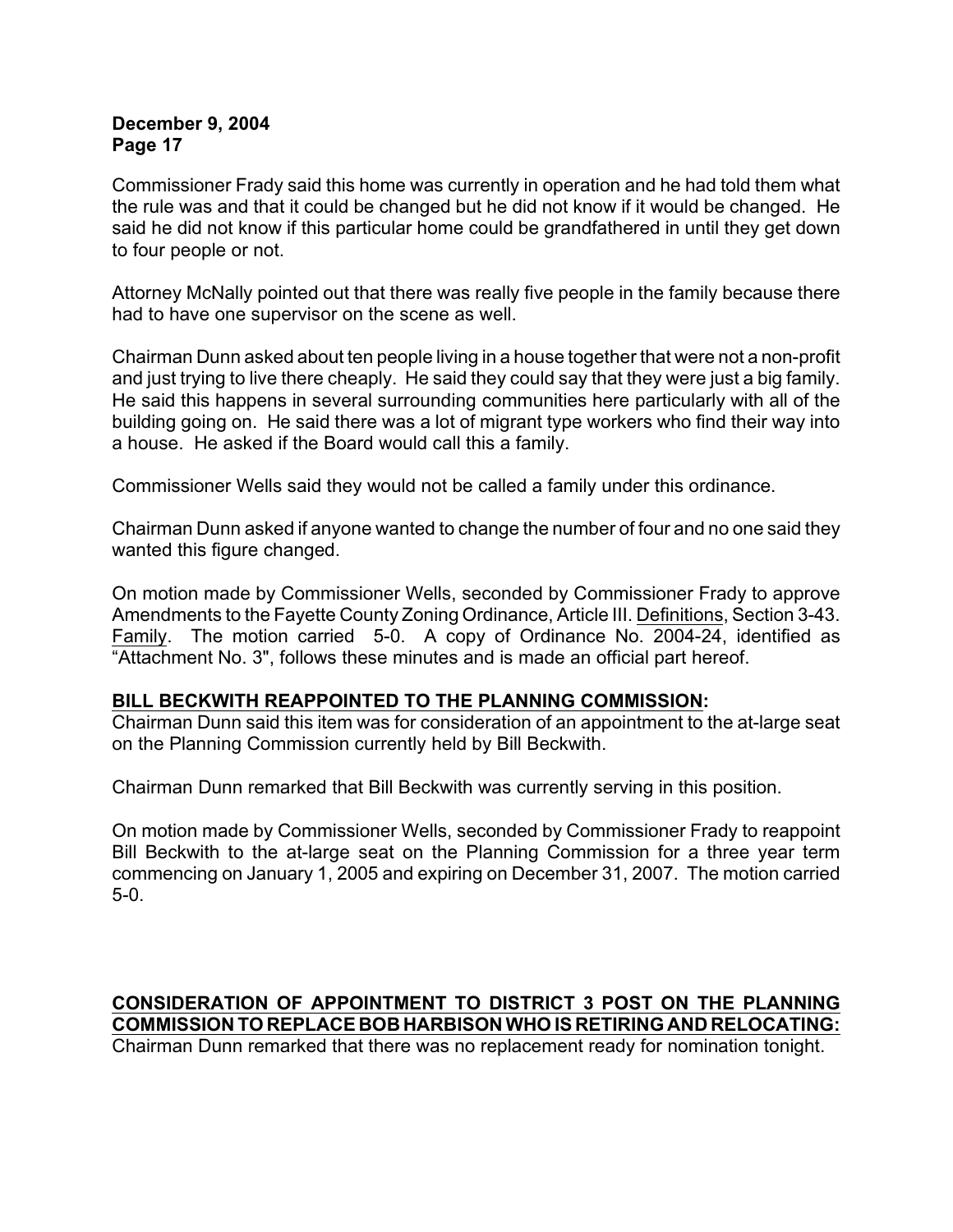It was the consensus of the Board to table this item to the January 5, 2005 Commissioners' meeting.

# **TOM MAHON REAPPOINTED TO THE ZONING BOARD OF APPEALS:**

Chairman Dunn remarked that Tom Mahon was currently serving in this position.

On motion made by Commissioner VanLandingham, seconded by Commissioner Wells to reappoint Tom Mahon to the at-large seat on the Zoning Board of Appeals for a three year term commencing on January 1, 2005 and expiring on December 31, 2007. The motion carried 5-0.

# **LARRY BLANKS REAPPOINTED TO THE ZONING BOARD OF APPEALS:**

Chairman Dunn remarked that Larry Blanks was currently serving in this position.

On motion made by Commissioner VanLandingham, seconded by Commissioner Wells to reappoint Larry Blanks to the at-large seat on the Zoning Board of Appeals for a three year term commencing on January 1, 2005 and expiring on December 31, 2007. The motion carried 5-0.

# **RON MABRA REAPPOINTED TO THE ZONING BOARD OF APPEALS:**

Chairman Dunn remarked that Ron Mabra was currently serving in this position.

On motion made by Commissioner VanLandingham, seconded by Commissioner Wells to reappoint Ron Mabra to the at-large seat on the Zoning Board of Appeals for a three year term commencing on January 1, 2005 and expiring on December 31, 2007. The motion carried 5-0.

# **DISCUSSION BY COMMISSIONER VANLANDINGHAM REGARDING THE COUNTY'S ADMINISTRATION OF THE FAMILY MEDICAL LEAVE ACT (FMLA):**

Commissioner VanLandingham said he had recently discovered that when county employees become sick that after three days they were automatically placed on family leave. He said at the same time the employees were using their family leave they were also using their vacation and their sick leave. He said he would like to see this policy changed to the position where they exhaust their leave time and their sick leave before they were placed on family emergency leave. He said he would like to make a motion to that effect.

On motion made by Commissioner VanLandingham, seconded by Commissioner Frady to amend the County's policy regarding administration of the Family Medical Leave Act (FMLA), discussion followed.

Commissioner Wells felt the Board needed to look at a couple of issues. She said one was that the county was not conducting business as the private and public sectors conduct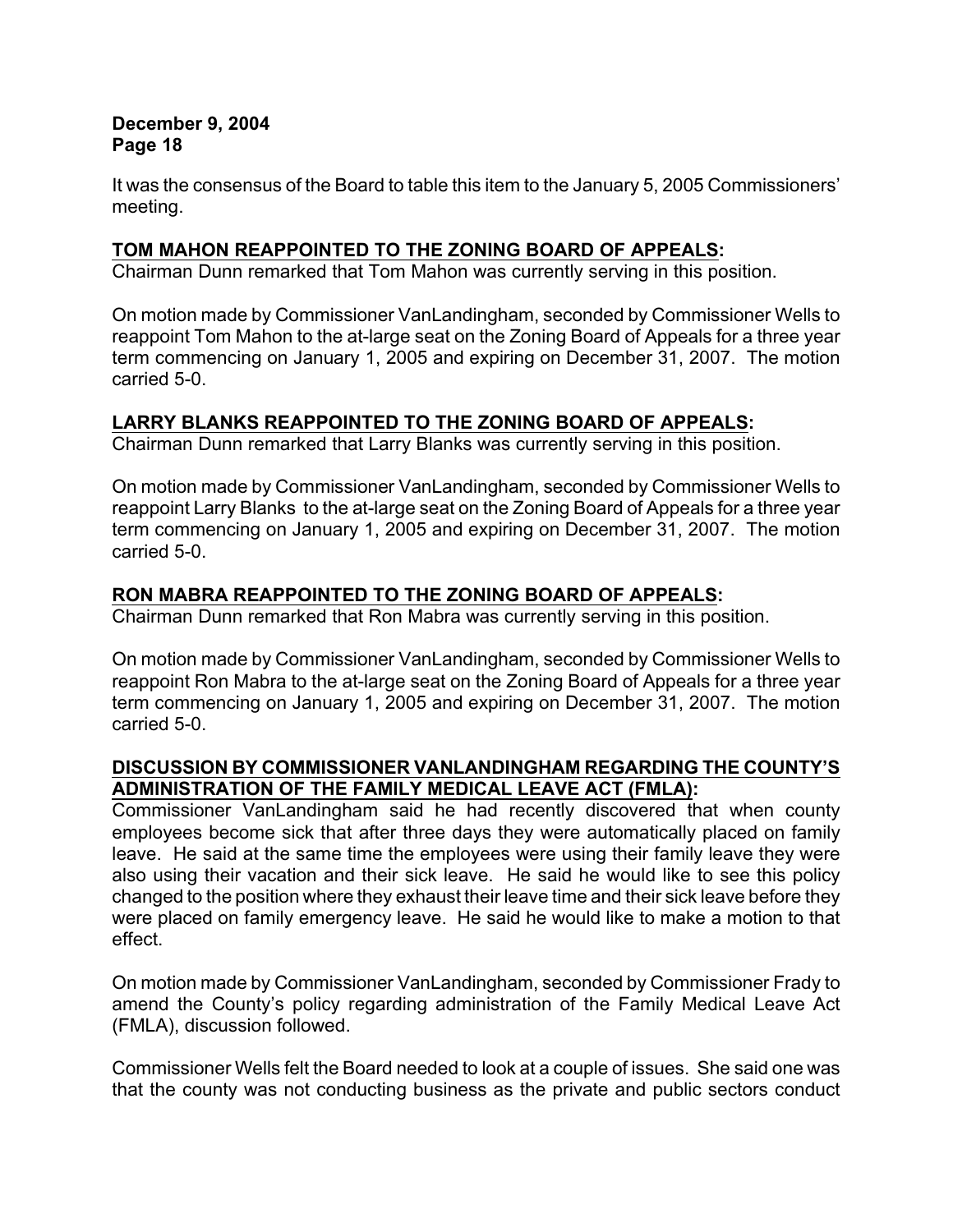business. She said if a long time employee got ill and they has to use their vacation time which could be 18 days and 60 days sick time. She said conceivable an employee could be out 78 days. She said the employee might be in a critical job position. She said then family leave would be added which would be 12 weeks. She said conceivable this employee could be out half of the year or more and be in a very viable position. She said there might be a great deal of difficulty in running the county with this employee being out of the office. She said it would not have to be someone who was in a very critical position but it could put a burden on the remaining employees who would have to carry on in the employee's absence. She said the county has a very generous vacation as well as sick leave. She said the employees who were taking the sick leave and the family medical leave at the same time were drawing their current pay. She said there was a very generous health and wellness plan. She felt for the county to extend this to this level would put a tremendous burden on the county's work force and the county's budgetary situation. She felt this was not a practical way for the Board to conduct the county's business. She said she was opposed to this.

Commissioner Frady said the Board did not always agree with the private sector.

Commissioner Wells agreed but felt the Board needed to be very judicious with taxpayers' dollars and that was who the Board was ultimately accountable to.

Commissioner Frady agreed and felt charging two days for one was somewhat unreasonable. He felt a lot of the critical personnel had a lot of staff who would be able to cover in their absence.

Commissioner Wells said that was not the point. She said it would be a strain on the department.

Commissioner Frady asked Commissioner Pfeifer how long he had been out with his illness last year.

Commissioner Pfeifer replied he was out approximately six months.

Commissioner Frady interjected that the Board made out just fine in his absence.

Commissioner Pfeifer remarked that in his private sector job he had to use up his vacation and sick time. He said he had a disability policy that he paid for that went into effect.

Commissioner Frady asked Commissioner Pfeifer if he used family leave and Commissioner Pfeifer replied yes.

Commissioner Pfeifer replied that first he used his sick time, then vacation time and then he went on family leave.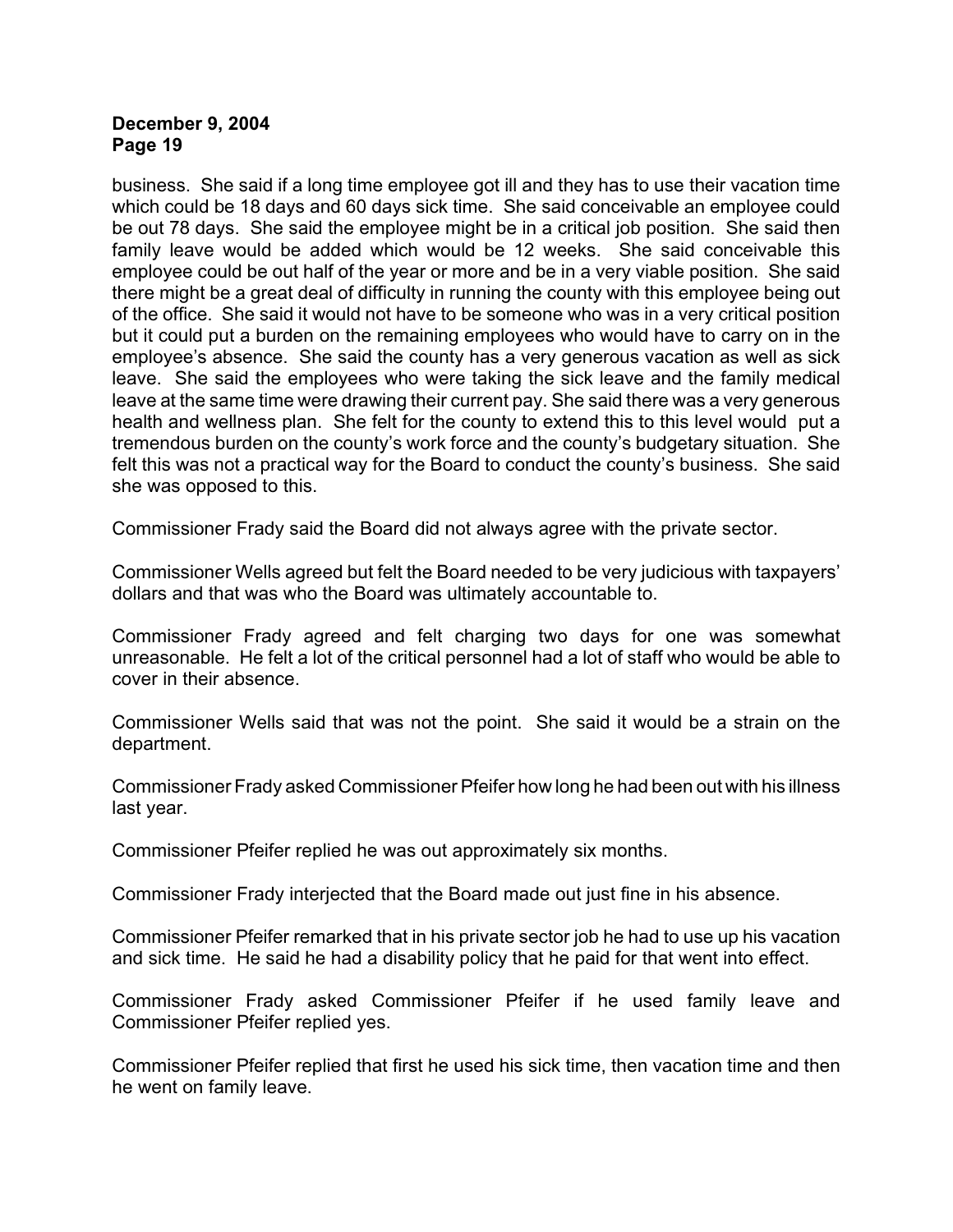Commissioner Pfeifer said he had a short term disability policy. He said his company had not paid him beyond his sick time and vacation time.

Commissioner Wells pointed out that the county also provided short term and long term disability to employees.

Commissioner Pfeifer interjected that disability policies were worth every penny that goes into them.

Human Resources Director Connie Boehnke remarked that an employee would be paid the balance of sick and vacation time with a maximum of 60 days for sick leave and approximately 21 days was the maximum for vacation. She said after the  $45<sup>th</sup>$  or  $90<sup>th</sup>$  day if the employee had short term disability the employee would receive compensation after that. She said the employee would have to pay for a short term disability policy and the county pays for the long term disability.

Chairman Dunn said if an employee had an illness and they had sick leave accrued and vacation accrued totaling one month and they used it all. He said they would still have the Family Medical Leave Act up to twelve weeks. He said from the time the employee finishes the accrued days until the time they finish the twelve weeks they would not be paid but they would be covered with benefits.

Commissioner Wells said the employee would be covered with benefits and the county would hold their job for them.

Chairman Dunn said if the employee had the foresight to have short term disability there were ways to declare them permanently disabled and they would be paid for the rest of their life if they had the right insurance.

Commissioner Frady asked if the county furnished an employee with benefits throughout the entire process if they took six months off.

Ms. Boehnke replied the benefits went through the twelve weeks.

Commissioner VanLandingham said it was previously mentioned that the county was responsible to its taxpayers. He said he agreed with that statement. He remarked that the county was also looking at the possibility of losing personnel through this very issue that was being discussed now. He said if the county loses these people and then has to go out and hire others and retain them, then he felt the Board was being remiss in being responsible to the taxpayers. He felt there was a two sided coin and the Board needed to look at both sides. He said this could be used to retain experienced people. He felt there was something to be said about that. He felt the cost that was being projected on past performances would be somewhere around \$10,000 to \$12,000 a year. He said the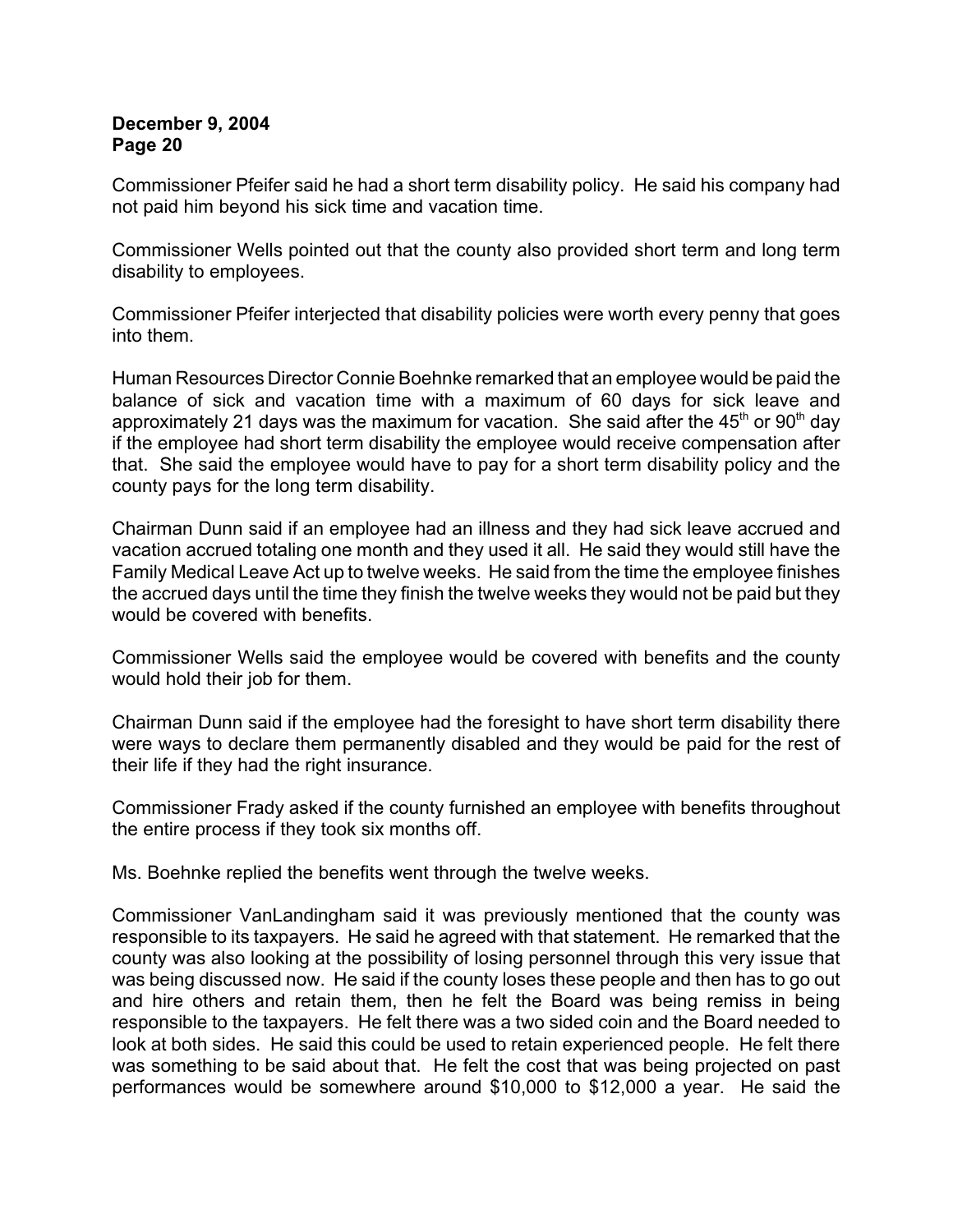question was if an employee had to be out six months would the county want that person back or would it want to hire somebody new and have to train them.

Commissioner Wells said the Board would have to be careful. She said the thought process in the community often has been that if someone had a government job they would have greater benefits than anywhere else. She said the Board must be responsible with the way that this was done. She felt it would put a burden on the staff to hold a position open for six months. She said the Board was just assuming that this was one person but it could be several people at one time. She stated that there were some employees who would take advantage of this situation in a heart beat.

Commissioner Frady said the county could get rid of those employees.

Commissioner Wells said the county could not do that. She said these employees would be on disability and sick leave. She said this was an issue that would have to be weighed and be what was best for everyone. She said there were always exceptions for unique individuals but the Board would have to look at what was best for everyone. She felt this would be a tremendous burden.

Commissioner Frady said he did not feel it would be a tremendous burden. He felt it was unfair if the county gave employees time and charged them one family leave day and one sick leave day for every day.

Chairman Dunn said one of the things that the county was doing well was following precisely the requirements of the Federal law. He said the county was not short changing anyone in any way. He said the other issue the Board had looked at was what the other jurisdictions in the area do. He said all of these jurisdictions have a system that runs these concurrently. He said Fayette County was obeying the law and was also consistent with everyone in the region who runs a government. He said the only difference between Fayette County and one or two of the other jurisdictions was that the county's begins after three days and others begin at ten days. He felt the county was right on where it was supposed to be. He said the county had every program that it should have and also have them easily accessible. He said when he looked into this he found that some of the county employees did not have short term disability. He said this was very inexpensive and this was very disturbing to him. He felt the county needed to work harder at showing the employees the benefits of doing that. He gave Commissioner Pfeifer's medical situation as an example. He said after all of the paid time runs out a person could lose a lot of money over time. He said this would only cost an employee a few dollars each week out of their paycheck. He said it would be nice if the county could hold everybody's job indefinitely but this could not be done. He said this could really a strain in an office with only two people working there.

Commissioner Wells pointed out that there were a lot of senior employees who have a lot of seniority.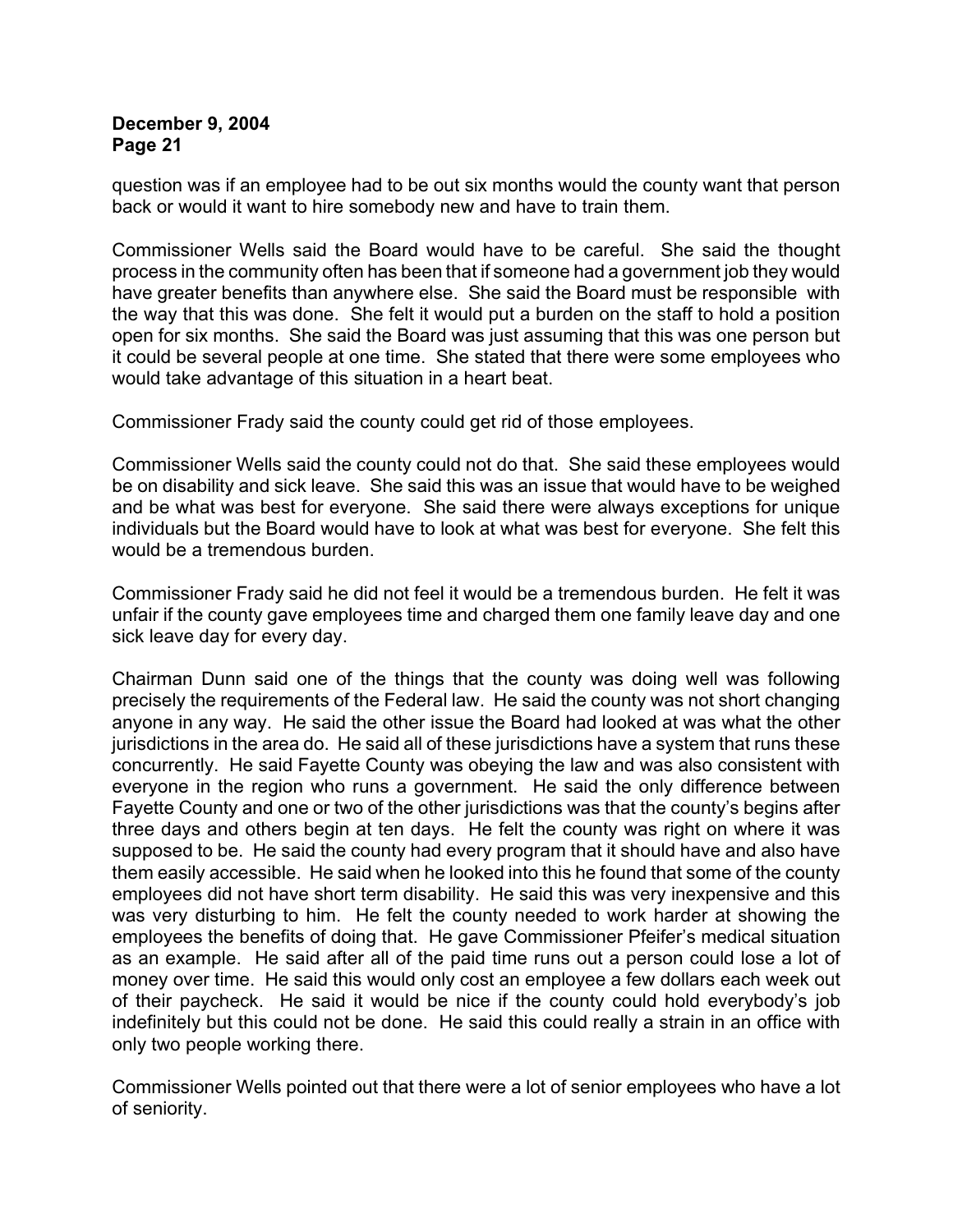Chairman Dunn said he also wanted to point out a fact that he had discovered the other day. He said while an employee was using up the accrued leave they were also earning leave and vacation time. He said an employee would get approximately one additional week because of that accrual. He said this comes out to a long period of time that the county would hold the job for them. He said if the county agreed with Commissioner VanLandingham's suggestion, the time that an employee would be off would almost double. He said the county would probably have to hire someone for a job and then have a problem when the employee finally came back to work after being off.

Ms. Boehnke interjected that employees do continue to accrue time while they were being compensated for vacation and sick leave.

Chairman Dunn said he did not want anybody to misunderstand that the county was complying completely with the requirements of the program and Ms. Boehnke agreed.

Commissioner Wells remarked that the short term disability was not an expensive process and comes out to just a few pennies each week. She said if employees did not avail themselves to the disability coverage this would be a gamble that might turn out to be expensive for them.

Commissioner Frady asked Ms. Boehnke what kind of record she had with employees being out one or two months.

Ms. Boehnke responded she was aware of the applications for leave that they had received this year but she would have to go back and research each individual case to see exactly how many hours they took.

Chairman Dunn asked Ms. Boehnke how many cases there had been this year.

Ms. Boehnke replied that to date they had received123 applications for 2004.

Chairman Dunn said that was 123 applications out of a 700 employee work force.

Commissioner Wells interjected that this could get burdensome.

Commissioner Frady asked Ms. Boehnke what the average time off was for an employee.

Ms. Boehnke responded that she did not have the average time off.

Chairman Dunn pointed out that out of the 123 applications some requests might have only been for three days off.

Commissioner Frady asked if these applications were for employees who were out of sick time and vacation time.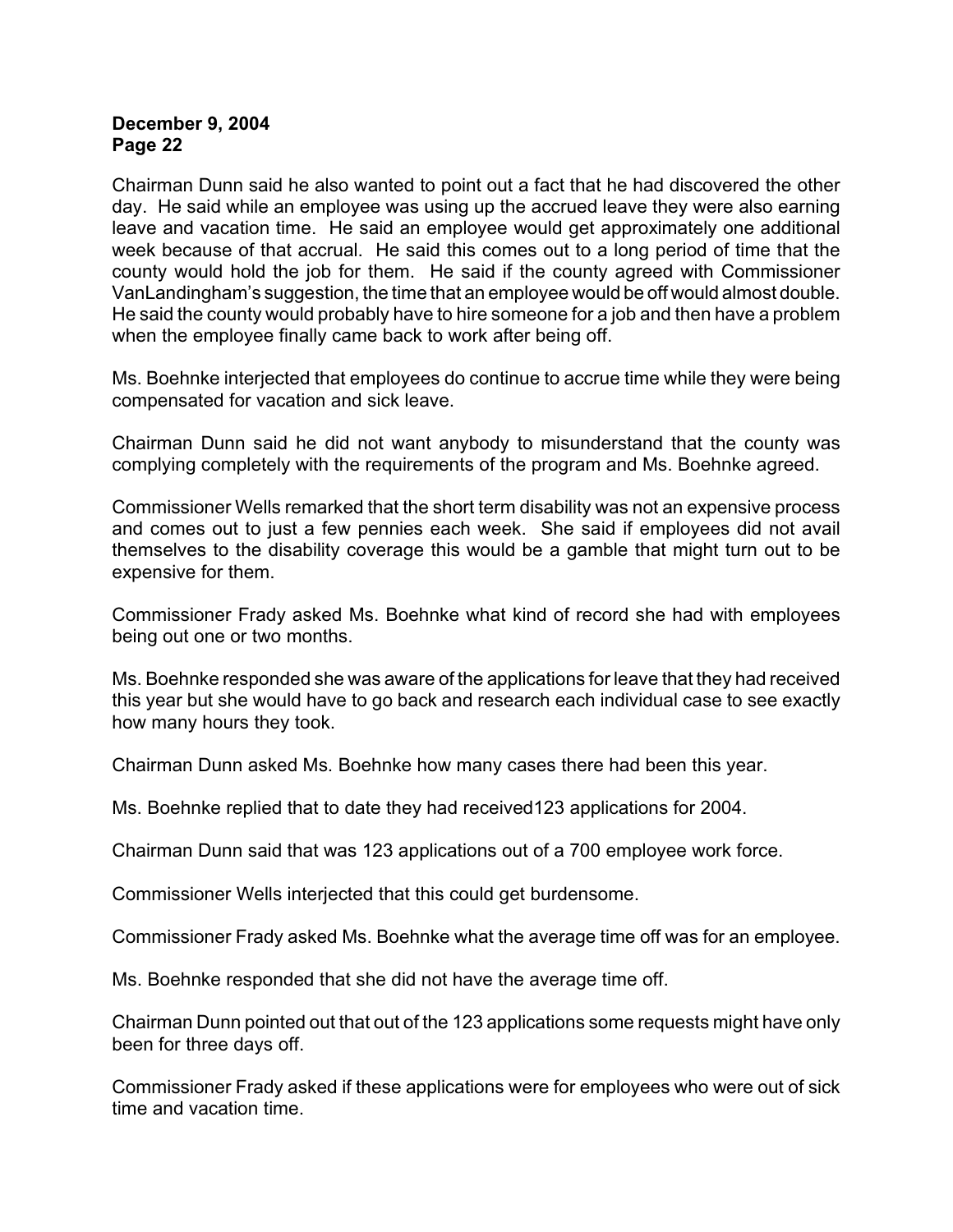Ms. Boehnke remarked that these applications might be for a short period of time or a long period of time. She gave as an example that most maternity cases take the entire twelve weeks off. She said they also had intermittent time off for treatment cases. She said it was really hard to put a number on that. She said she could get this information for the Board but each case would have to be reviewed individually.

Chairman Dunn asked Ms. Boehnke how many people she could recall in the last year or two who have used the entire twelve weeks under the Federal law.

Ms. Boehnke replied three or four employees.

The motion failed 2-3 with Chairman Dunn, Commissioner Wells and Commissioner Pfeifer voting in opposition.

#### **CONSIDERATION OF AGREEMENT WITH THE PUBLIC DEFENDER'S OFFICE TO PROVIDE INDIGENT DEFENSE SERVICES:**

Chairman Dunn said an agreement had been sent to the Commission and it had been reworked and had not been finalized.

It was the consensus of the Board to table this item to the January 5, 2005 Commissioners' meeting.

**CONSENT AGENDA:** On motion made by Commissioner Wells, seconded by Commissioner Pfeifer to approve the consent agenda as presented. The motion carried 5-0.

**SSFW LANDSCAPE MANAGEMENT - AWARDED BID FOR GRASS MOWING AT BROOKS PARK AND KIWANIS PARK AND SIG FACILITY MANAGEMENT AWARDED BID FOR GRASS MOWING AT MCCURRY PARK:** Approval of request from Director of Purchasing Tim Jones to award bid to low bidder SSFW Landscape Management for grass mowing at Brooks Park in the amount of \$1,122.50 per month and mowing at Kiwanis Park in the amount of \$2,243.75 per month and award bid to low bidder SIG Facility Management for grass mowing at McCurry Park in the amount of \$1,950 per month. A copy of the memorandum, identified as "Attachment No. 4", follows these minutes and is made an official part hereof.

**TAX ASSESSOR'S OFFICE - ABATEMENT OF TAXES:** Approval of request from Chief Tax Assessor Ellen Mills to approve abatement of taxes for assets or real estate for properties that are either not taxable or are duplicated. A copy of the memorandum, identified as "Attachment No. 5", follows these minutes and is made an official part hereof.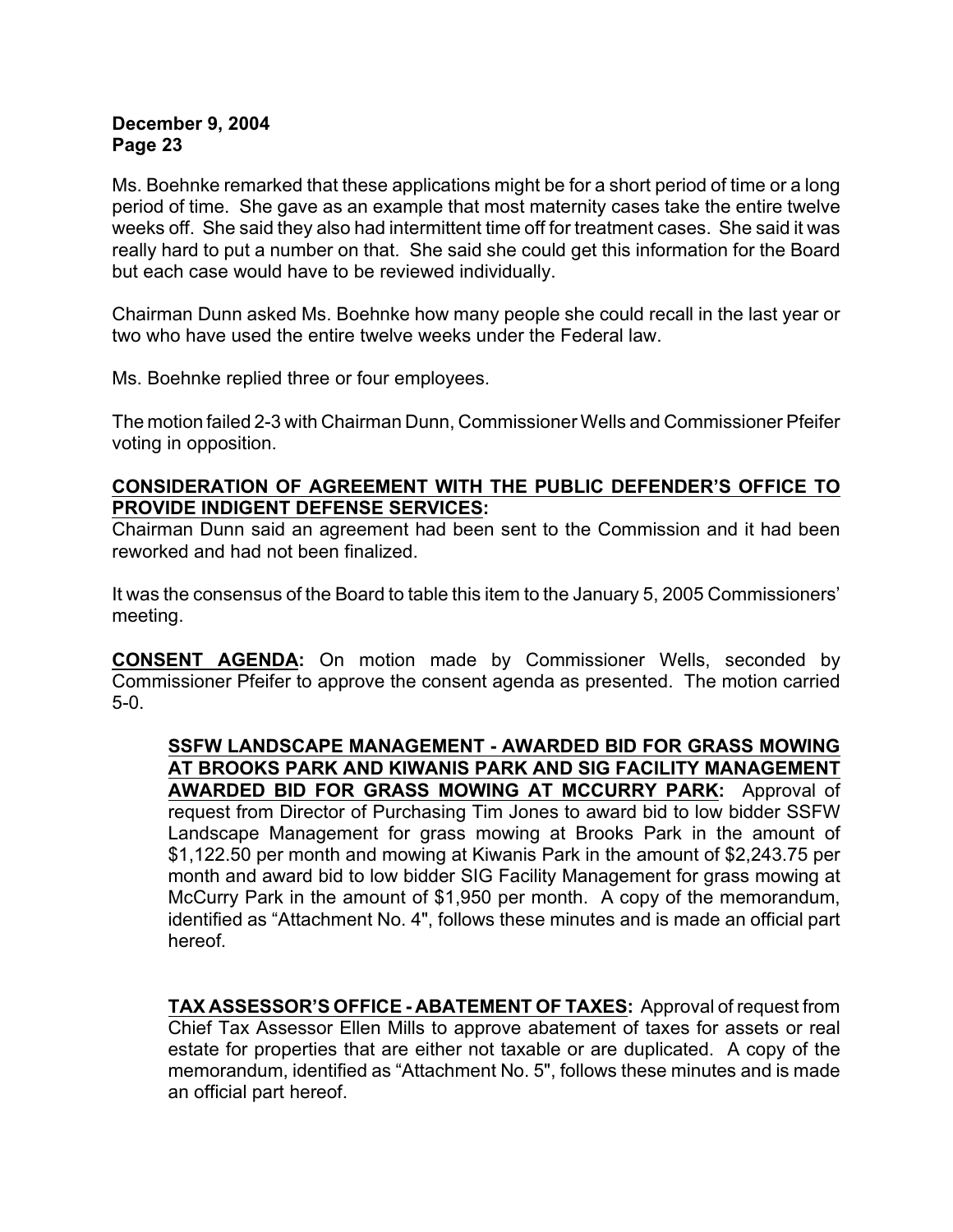**FIRE AND EMERGENCY SERVICES - GRANT REQUEST FOR ADDITIONAL EMERGENCY WARNING SIRENS:** Approval of request from Chief Jack Krakeel of Fire and Emergency Services for authorization to submit a grant request to the Georgia Emergency Management Agency for funding to assist the county in acquisition of additional emergency warning sirens. A copy of the memorandum, identified as "Attachment No. 6", follows these minutes and is made an official part hereof.

**WATER SYSTEM - FLYER APPROVED IN PEACHTREE CITY RESIDENTS' WATER BILLS:** Approval of request from Water System Director Tony Parrott to approve a request from the Peachtree City Park and Recreation Department to place a flyer in Peachtree City residents' water bills regarding a needs assessment survey. A copy of the request, identified as "Attachment No. 7", follows these minutes and is made an official part hereof.

**GEORGIA DEPARTMENT OF NATURAL RESOURCES - REIMBURSEMENT FROM THE HAZARDOUS WASTE TRUST FUND:** Approval of Agreement with Georgia Department of Natural Resources for reimbursement from the Hazardous Waste Trust Fund in the amount of \$87,469. A copy of the memorandum and agreement, identified as "Attachment No. 8", follows these minutes and is made an official part hereof.

**MINUTES:** Approval of minutes for Board of Commissioners meeting held on November 18, 2004.

# **PUBLIC COMMENT:**

Members of the public are allowed up to five minutes each to address the Board on issues of concern other than those items which are on this evening's agenda.

There was no public comment.

# **STAFF REPORTS:**

**DISCUSSION OF A SENIOR CENTER:** Commissioner VanLandingham said there had been discussion of a senior center for over a year. He said the Board members had talked about this among themselves and discussed the pros and cons. He felt it was time that the Board went on record as to what its intentions were. He said he wanted to propose that the Board either commit or not commit tonight to a senior center.

Commissioner Wells interjected that she and Commissioner VanLandingham had previously had a conversation about this and Commissioner VanLandingham had agreed not to bring this item up until after the first of the year.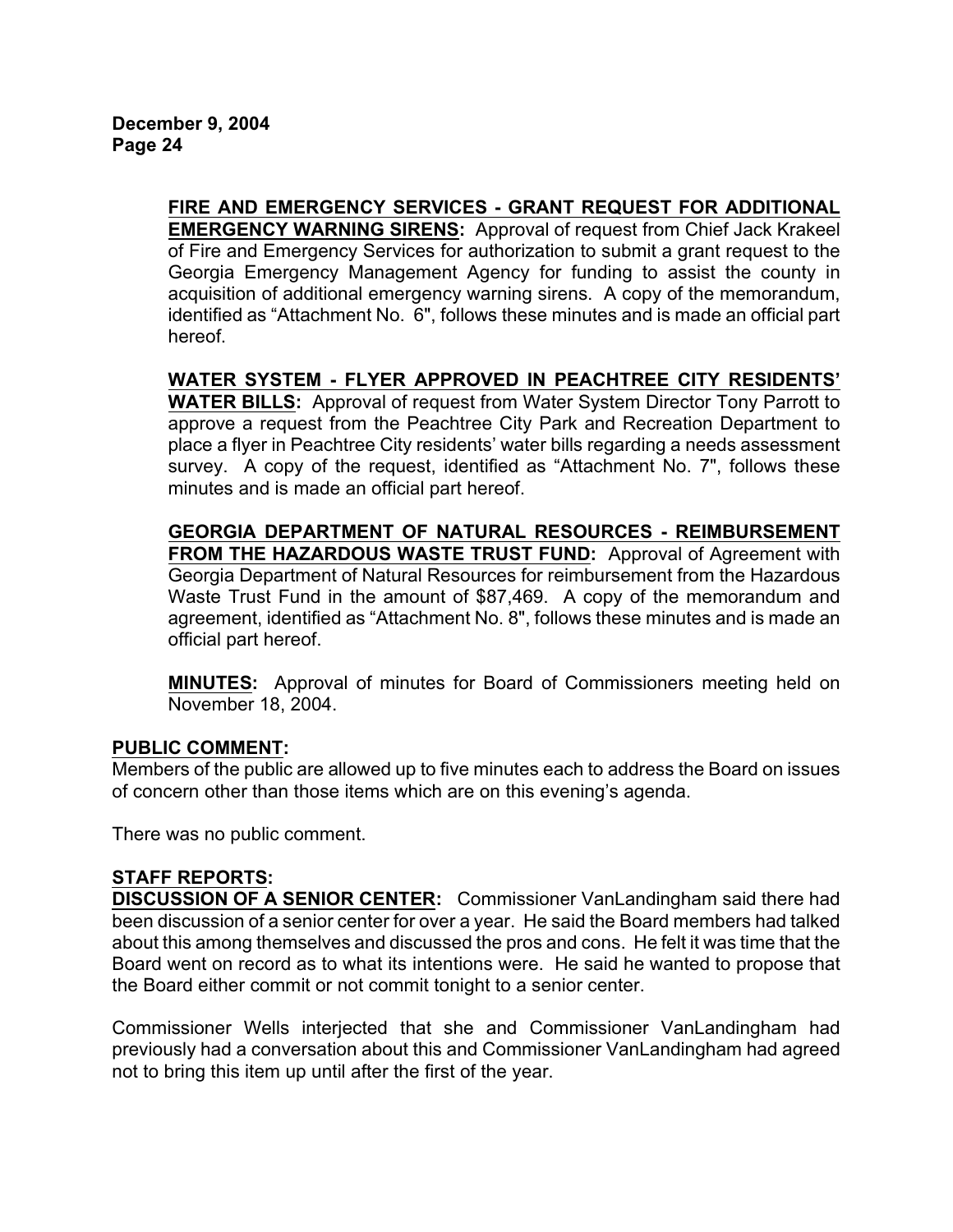Commissioner VanLandingham replied that he did not remember saying that. He said he was asked about three days ago if he was going to bring up this item and he replied yes he was.

Commissioner Wells said they had talked last week wherein she told Commissioner VanLandingham that she preferred not to bring up this subject until after the first of the year and Commissioner VanLandingham had replied that he agreed.

Chairman Dunn asked if Commissioner VanLandingham had made a motion.

Commissioner VanLandingham responded yes, he would turn that statement into a motion.

Commissioner Frady asked for clarification of the motion.

On motion made by Commissioner VanLandingham, seconded by Chairman Dunn that the Board commit its assistance to the building of a senior services recreation center, discussion followed.

Commissioner Frady said if anyone asked him if he wanted to help the senior citizens then he would say yes he did.

Commissioner Wells said if anyone wanted to ask if the county had already been helping the senior citizens then the answer was yes. She said the county had been giving them \$105,000 a year for meals on wheels and another \$25,000 a year for their building fund; giving them the facility at no cost and maintaining it; and doing other things. She said to make a blanket statement of that nature without anymore specifics would make it hard to support that without some more clarity.

Commissioner Frady said he had some numbers and Commissioner Wells said she also had some numbers too.

Chairman Dunn said providing help to the senior center required definition. He said if Commissioner VanLandingham was talking about constructing them a building then he understood what he meant. He said the county always helped them.

Commissioner VanLandingham remarked that he had said it was to build a senior recreation center.

Commissioner Frady said he might want to help build them a senior center.

Chairman Dunn asked Commissioner VanLandingham to clarify his motion.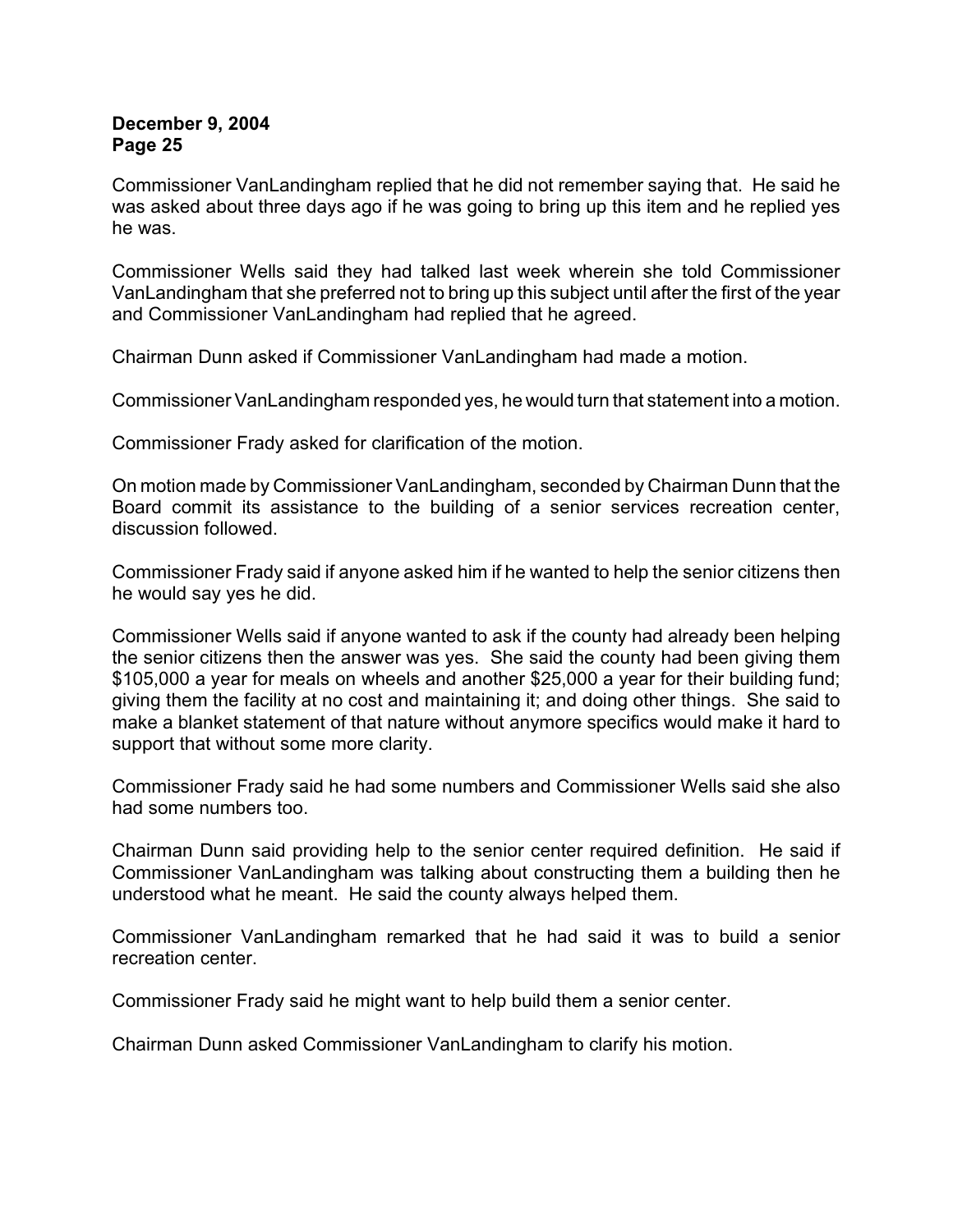On motion made by Commissioner VanLandingham, seconded by Chairman Dunn that the Board vote to support the construction of a senior services recreation center, discussion followed.

Chairman Dunn asked if the county was going to construct a center for the seniors to congregate in for the purpose of recreational purposes.

Commissioner Wells said this was the problem. She said there were a number of issues here. She said she was not prepared to discuss this tonight and she did not have all of her facts and figures here. She remarked that there were a number of issues such as (1) the Board not knowing the cost of what it was committing to. She said the last number that she had heard was that the seniors wanted was a little over \$3 million to build the facility. She questioned if there had been a study that the facility was what was needed for the number of citizens in Fayette County. She said from what she had seen on the website, they have their plans which are very rudimentary at this point in time, four different sections. She asked why couldn't they do what the county does now and decide what was needed now and build the first pod and then build the second and third pod. She said another problem was that they were a non profit organization. She said she had no problem with the senior services coming under the auspices of the county and being a county department so that the county could consider their budget with the county's budget and hold them to the same level of responsibility that department heads were held to. She said if Chief Krakeel approached the Board and said that he wanted to build a \$3 million facility, the Board would give him a hard time. She said the Board would want to know who, what, when, where and what kind of studies had been done. She said the Board holds everybody to that level of accountability and yet there was a non profit organization that said they wanted the county to help them build a \$3 million facility and none of these questions had been asked. She said the Board had not done its due diligence to give a blanket comment that the county would help the seniors build this facility.

Commissioner Frady remarked that this issue had started during the Board's retreat and Chairman Dunn had made a comment that he would like to do this. He felt the Board needed to get facts and figures together and ask staff tonight to get further information. He said he had received information that there might be some problems in funding this center. He said he needed to know how much money the senior services had on hand.

Commissioner Wells replied that from the latest numbers that she had received senior services had approximately \$500,000 in cash. She said the rest of it was in kind, property and things of that nature.

Commissioner Frady remarked that he thought they had approximately \$700,000.

Chairman Dunn interjected that it was well over \$700,000.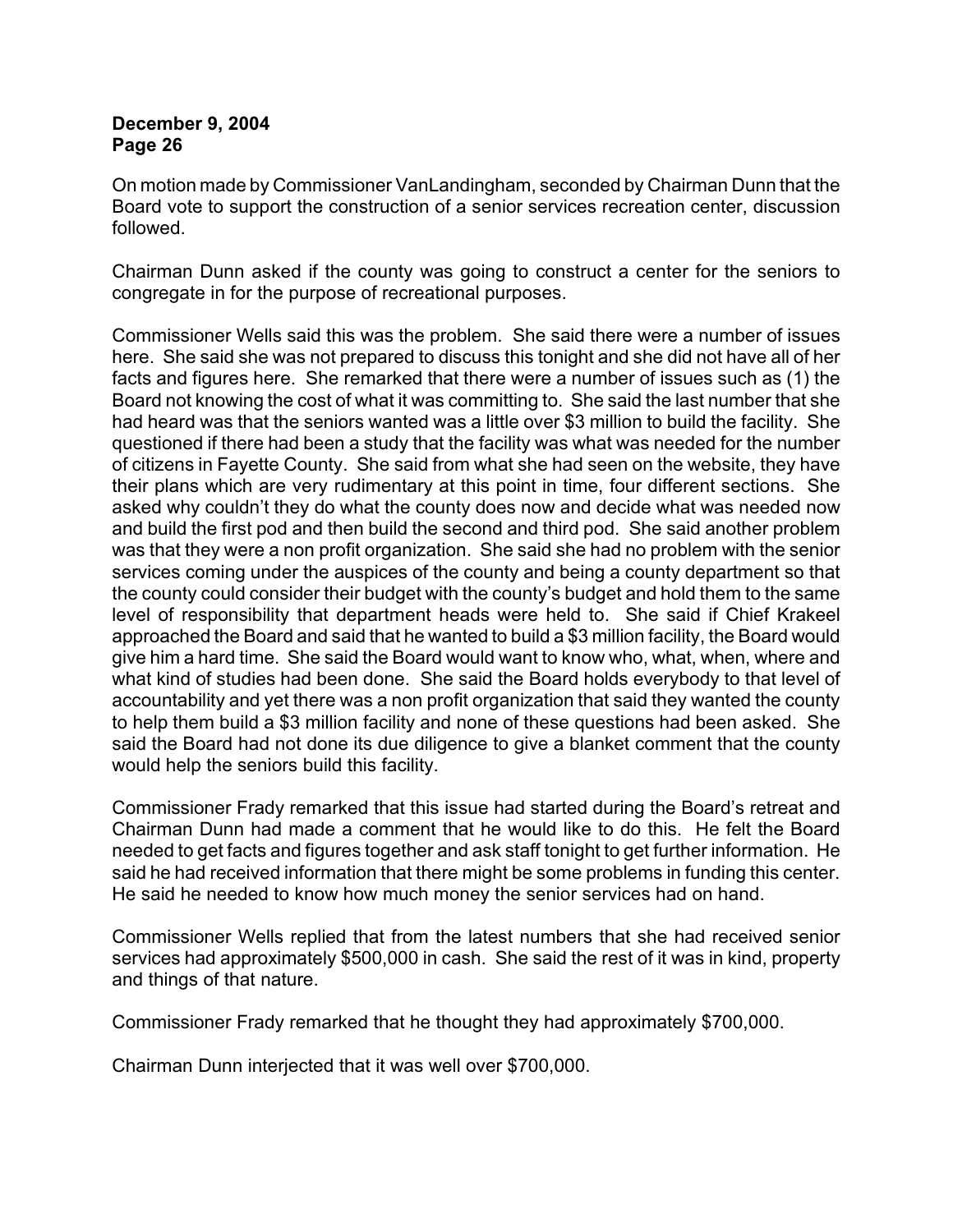Commissioner Wells questioned that statement. She said according to Andy Carden it was \$500,000.

Chairman Dunn and Commissioner Frady interjected that it was more than that.

County Administrator Chris Cofty said he could not say for sure. He said he had previously had a discussion with Mr. Carden and he had indicated that the Board needed to consider the furniture and fixtures in the building and he was probably going to ask for approximately \$250,000 additional to do that.

Chairman Dunn felt this needed to be set in context. He said first of all the senior center had been trying to raise money for almost three years now to build a facility that three and a half to four years ago it was estimated at costing \$2.5 million and now it was estimated at \$2.9 million because of inflation. He said in the recent documentation he had confirmed with Andy Carden that their intention was to turn over to the county \$788,000 plus a piece of property worth \$75,000 and there was another \$50,000 grant from the State government that was already in the account. He said this would bring the amount of over \$900,000. He said he did not see this as giving money to the senior center. He said he saw this as the Board making a decision to build a building in which that function would be performed and they would be donating all of the money that they picked up to the county to help build the building. He said the county would have to put approximately \$2 million into the project and there was no doubt about it. He said the question there becomes if the county should do that. He said the Board was not making a donation to them at all. He stated the county would build the building and perform a necessary function of government. He said it was his suggestion to do exactly what was done now and that was to contract with the senior services board to perform the service for the county rather than with county employees. He said if there were county employees it would grow more expensive over time.

Commissioner Wells asked to assume that everything Chairman Dunn had said was correct. She said the Board was assuming based upon a study that was done three or four years ago what the cost of the building would be.

Chairman Dunn said the study had been updated this year.

Commissioner Wells asked if the there had been any type of study to say what was needed to meet the seniors' needs versus what the seniors wanted. She said she had no problem with a non profit organization saying that this was the facility that they wanted to build and then building it. She said she had a problem with them coming and saying that this was the building that they wanted to build and ask the county to pay for it. She said if the Board was going to find \$2 million, then the Board needed to make sure that the money was judiciously spent. She said for the Board to say that it was going to build this facility would be assuming that the county would be building a \$3 million facility.

Commissioner Frady said nothing would be done until this was investigated further.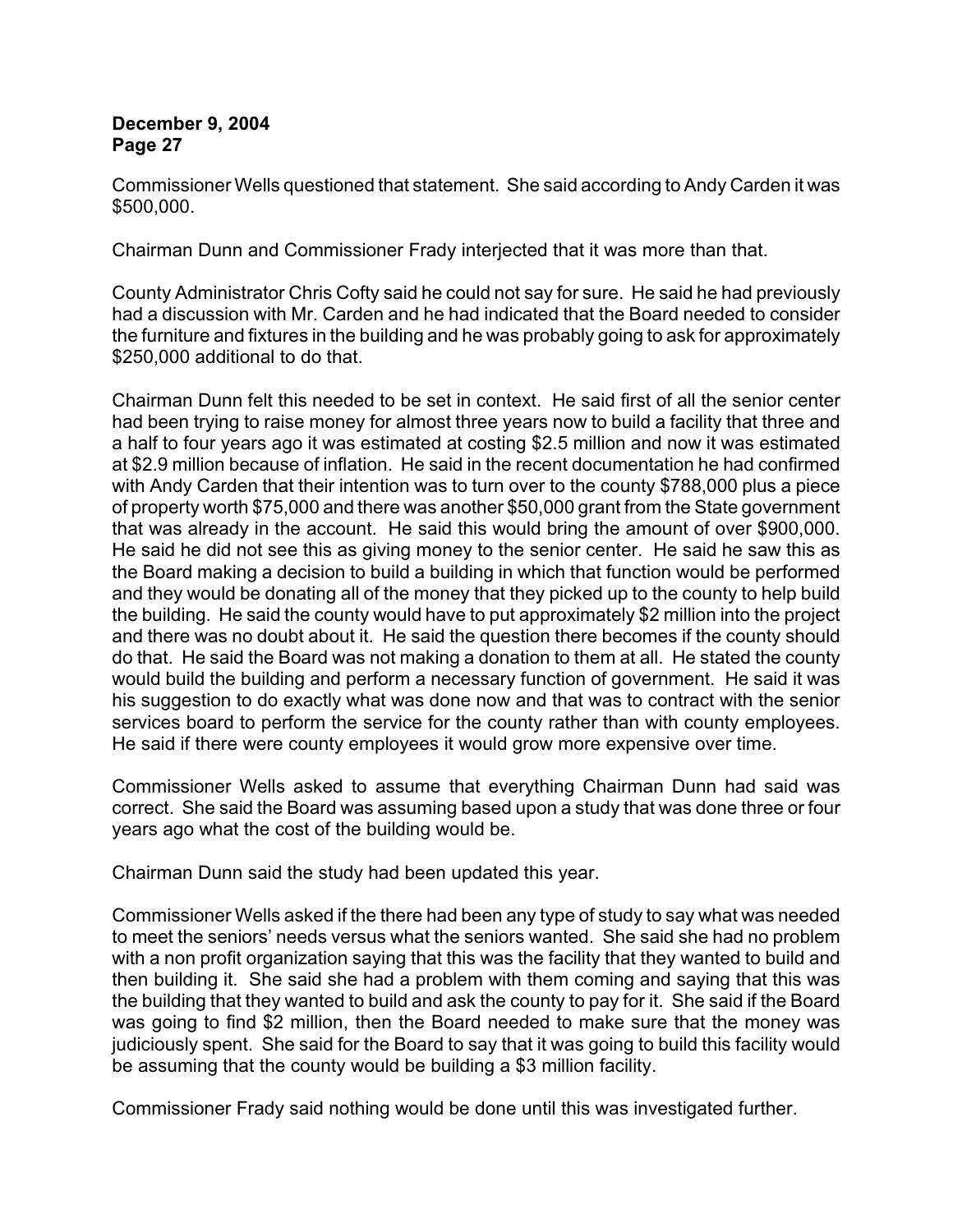Commissioner Wells remarked that the motion was that the county was going to build them that facility.

Commissioner VanLandingham said he had said it would be to build them a facility and not that facility.

Chairman Dunn said the motion was for a senior center.

Commissioner Wells said until the Board had all of the facts how could it say this was what was going to be done.

Chairman Dunn said there had been a discussion and four of the Board members agreed that they thought it was a good idea to do this. He said Commissioner Wells was not present at the discussion during the retreat.

Commissioner Frady said for the Board to say that they were going to get a new building and then give them the money was just not going to happen.

Chairman Dunn felt it was important to note that the county had a capital improvement program and this center would go right into it and would be scrutinized during the county's budget cycle. He said all the Board was trying to do right now was to get a commitment that something was going to be done. He felt the county was in a bind and noted that the current senior program was being held in a 1905 building. He said the county had no choice but to run a program and he did not feel that the current building was going to last that much longer. He said this would be a county building.

Commissioner Wells said she would be much more comfortable with a motion that said the county would develop a group, a study or an evaluation of the needs and what the Board would decide to do to meet those needs. She felt for the Board to say that it would build the seniors a recreation center would leave the county open to so much speculation and ambiguity. She said the current numbers did not even support it. She said she had previously asked Commissioner VanLandingham what the numbers were. She asked if anyone knew how many people currently used the senior services center. She said from the numbers she was getting that figure was 60 people on a regular basis. She said the plans to build the center consisted of 22,000 square feet. She said that was one third of the administrative complex. She said if the \$3 million center was built it would come to \$136 per square foot. She commented that the county had already given the seniors the land. She said one third of the building was designated for administration. She remarked that two of the proposed areas of the facility on their website were for party rooms. She said no one had sat down and asked for the numbers. She remarked that if 17% of Fayette County's population was seniors or 17,000 people, not all of these people would use the facility. She said 880 people in Fayette County had Alzheimers. She questioned how many people were in extended care. She said no one had sat down and asked what was the need and how would the county meet the needs. She said for the Board to say that this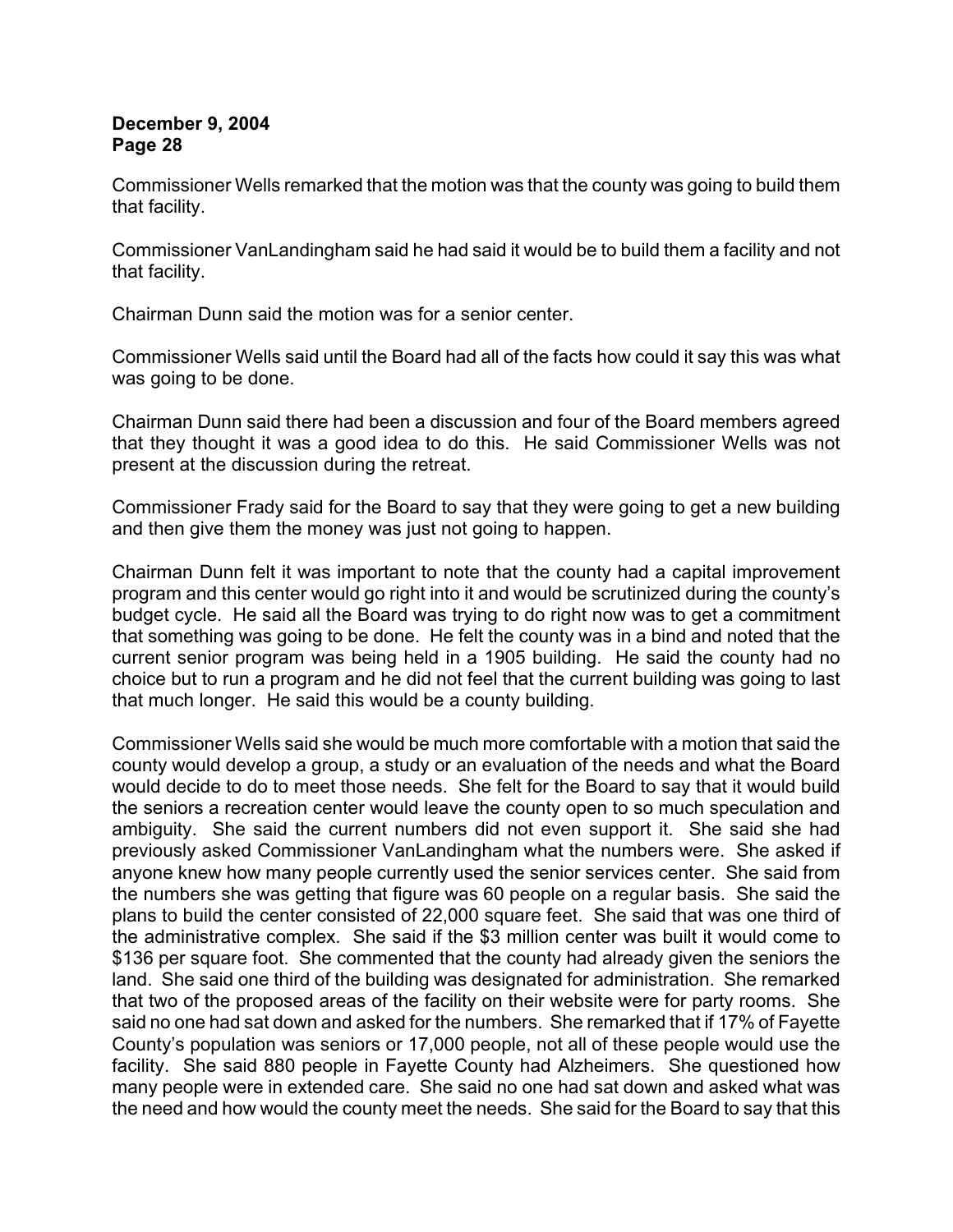should go on record that the county was going to build a senior recreation center was negligent. She said the county might need to build more than that or something other than that. She said if a department head were to come before the Board right now and ask for money, the Board would tell that department head that they would have to wait until budget time. She said the Board would ask for the plans and the details. She said she keeps hearing from the Chairman that the county needs to provide services for seniors. She said the county was already doing that. She said the Board needed to evaluate how much more needed to be done. She said the county was already doing recreation and already adding to it. She said she was not opposed to senior services but was opposed to the Board entering into a \$3 million agreement and not having done any homework. She felt this was irresponsible.

Commissioner Frady remarked that it would just be \$2 million and the irresponsibility would not be there because the Board was not going to do it the way Commissioner Wells said.

Chairman Dunn said the Board makes many commitments in the county's capital program. He gave as an example the county committing to building a new firehouse. He said the county did not know the specifications when the Board commits to building a new firehouse. He said the Board commits to building one and then works out all of the details of the size, location and so forth. He said a lot of this work had already been done by the seniors. He said the plans that they would include giving the county cost them \$146,000 of design work, engineering and also some prep of the site. He said these things had already been done and paid for. He said the county would not have to do those things but they would have to be scrutinized and determine if they meet with the county's specifications. He said he was totally committed to getting a facility built because the one they were in now was outrageous and was probably not going to last that much longer. He said this needed to be put under the same scrutiny that the Board does with everything else.

Commissioner Frady remarked that there was \$11,400,000 in this one particular fund that was being talked about less expenditures necessary there was \$10,360,000. He said if the top floor of the judicial center was finished that would cost approximately \$7 million.

Chairman Dunn pointed out that completion of the second floor in the judicial center was probably fifteen years away.

Commissioner Frady said the county would still have to have the money. He said if 2% inflation was used it would be \$140,000 per year for ten years and that would come to \$1.4 million. He said the county could wind up with considerably less than \$2 million.

Commissioner Wells said she was told that some money had been found to use for this project. She said that money was coming from the funding for the judicial system. She said the judicial complex and the jail were not completed. She felt for the Board to take that \$2 million and then give it to the taxpayers and saying that the Board was making a contribution on their behalf was premature. She said when the senior organization was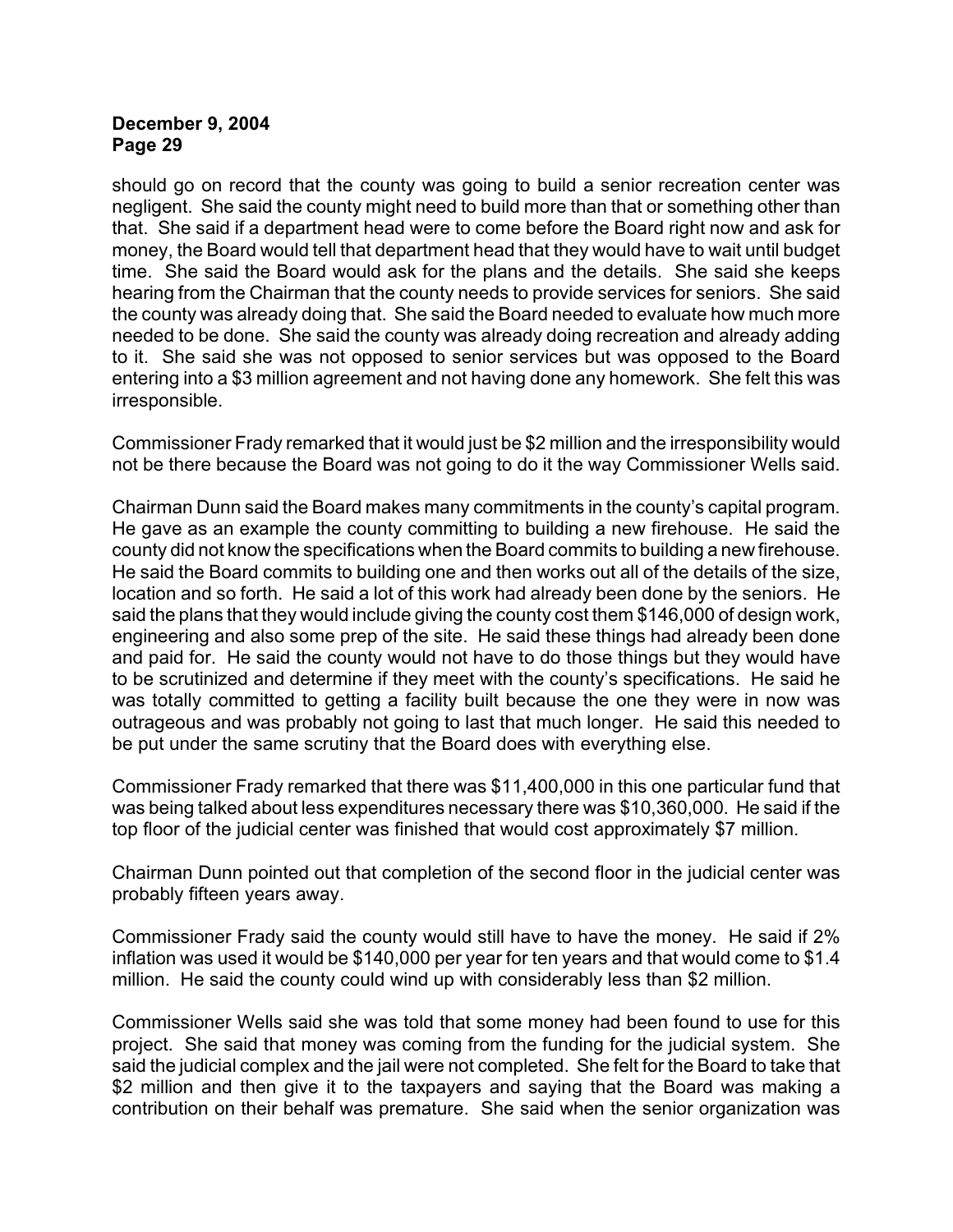having their fundraiser for the last three years every person in the county got the opportunity to donate to that charity. She said when they donated to that charity they could take it off their taxes. She said now the Board as a government was saying that it had decided that this charity had gotten favored status. She said she was not knocking senior services. She said regardless of the non profit organization, it would be the same issue. She said the Board was now saying that it would be taking taxpayers' money and put it in a facility and they would be unable to take that off their taxes.

Commissioner Frady said people would continue to donate to the senior citizens for their tax write off and should this come to fruition it would be maintained and run by the seniors from those contributions.

Commissioner Wells agreed and said it would be run with those contributions after the county had built them a \$3 million facility.

Chairman Dunn remarked that the seniors were currently in a county building and the county provides the maintenance in that building and the land that it was sitting on to have them perform that function. He said the Board had signed an agreement with the seniors to perform the function instead of the county doing it by itself. He said he believed the proposal here was to simply build a new county building and move them into a new county building instead of the old building that was going to fall in on top of them one of these days. He said because the seniors were diligent enough to try and collect money for a building fund they have \$1 million or so to contribute to the county to build the new county building. He said the Board had a function here that it must perform. He said the Board did not have a choice in performing senior services. He stated it was also going to be the largest growing demographic in the county for the next twenty years. He said the county would have to have more facility to work in than the current one. He said a lot of the usage at the current facility was not as good as it should be was based on the fact that the building was so small and could not accommodate very many people. He said there were things that the county should be providing to the seniors that they were not getting at the current facility.

Commissioner Wells said she did not have a problem with providing those for seniors if this would become a county department.

Chairman Dunn said that would cost the taxpayers a lot more money. He said the county would have to pay all of the salaries and benefits.

Commissioner Frady said the county would also have to maintain the building.

Commissioner Wells said the Board would be looking at this budget on a regular basis. She said Chairman Dunn kept saying that this was the county's responsibility to provide for seniors and she agreed but remarked that the county was already providing for them. She said the question was at what level the county would provide. She said there were already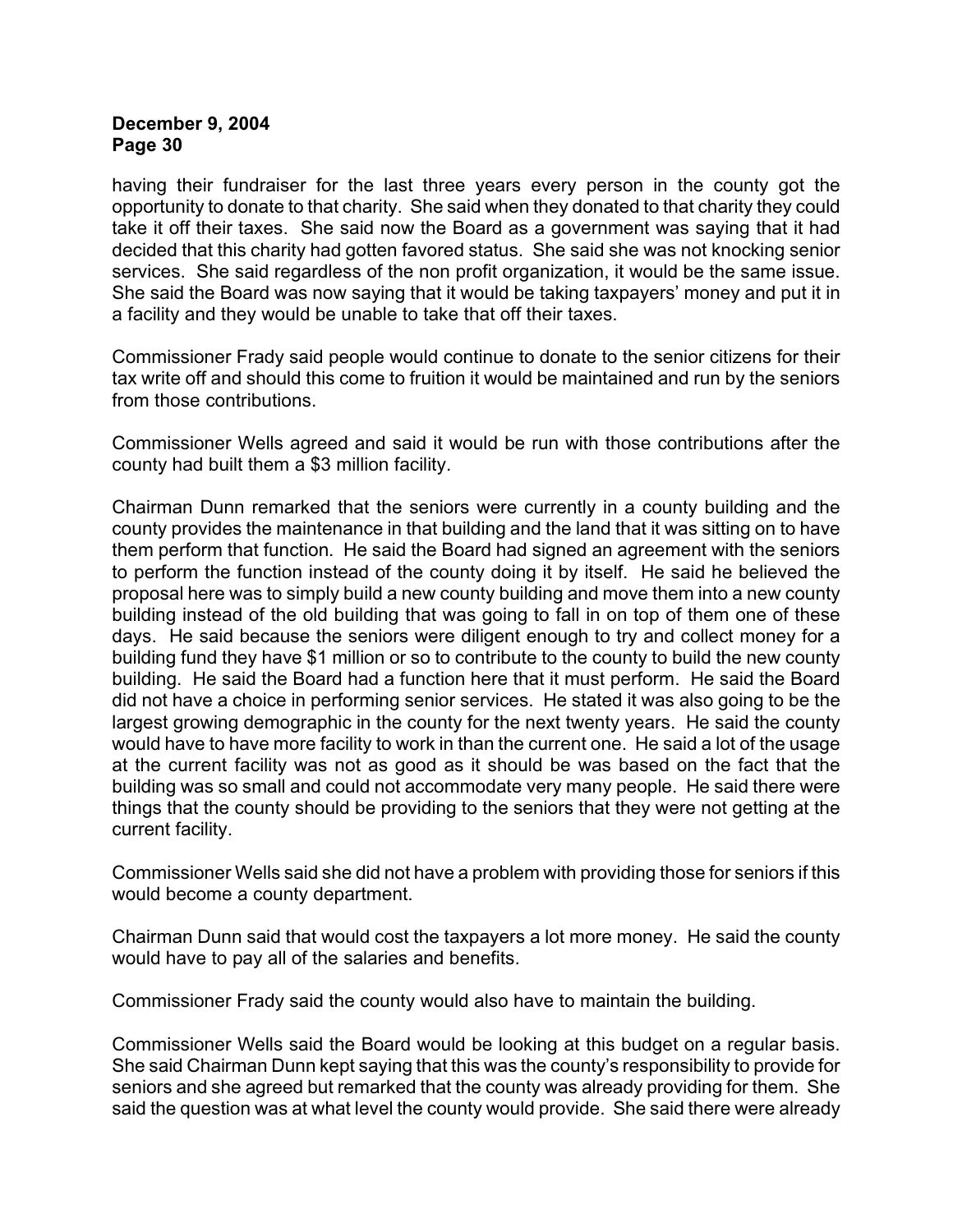recreation services for seniors. She said the recreation personnel go over to the senior services facility every Thursday and do exercises with them. She said she was told that they would do a lot more for seniors but felt they might be "stepping on their toes" and as a non-profit they did not want to interfere with their program.

Commissioner Wells further remarked that at Lake Horton the county had just built nine adult lots. She said these were all designed with the seniors in mind. She said these were places where seniors could go and do passive exercise, walking and things that were conducive to various age groups. She said there were arts and crafts for the seniors under recreation. She said there were also day trips as well as weekend trips for the seniors. She said the county pays \$105,000 each year for 140 meals on wheels and also provides the maintenance. She remarked that the county was doing things for the seniors. She asked how much further the county should take this. She pointed out that there were 155 non profit organizations in Fayette County. She asked how the county would turn to the next non profit organization that comes before the Board and says they are working with disabled adults and they have needs and cannot help themselves. She said the county was not a social services organization.

Chairman Dunn said that Commissioner Wells was looking at the county's function that it must perform for seniors as donating to a non profit. He said this was not correct. He said the county was building a county building and contracting with a non profit to perform the service instead of hiring a lot more people that the taxpayers would have to pay for.

Commissioner Frady asked if the county did this for the Department of Family and Children Services.

Chairman Dunn replied no and commented that the Department of Family and Children Services was a State program. He said the county would not build a building for a State program.

Commissioner Wells said it was her point that the county would be scrutinizing their plans that they had already spent \$145,000 on. She said these plans were for a 22,000 square foot facility for exclusive use of the seniors. She stated that the seniors were currently having 60 people on a regular basis at their center but she was also aware that this figure would increase. She said they would want that facility to provide 240 meals on wheels when this was built out. She said many of the counties in the Atlanta Regional Commission were contracting out the meals on wheels. She said Fayette County could do the same thing.

Chairman Dunn said the county currently contracts out the meals on wheels.

Commissioner Wells said the county could do this in a different fashion.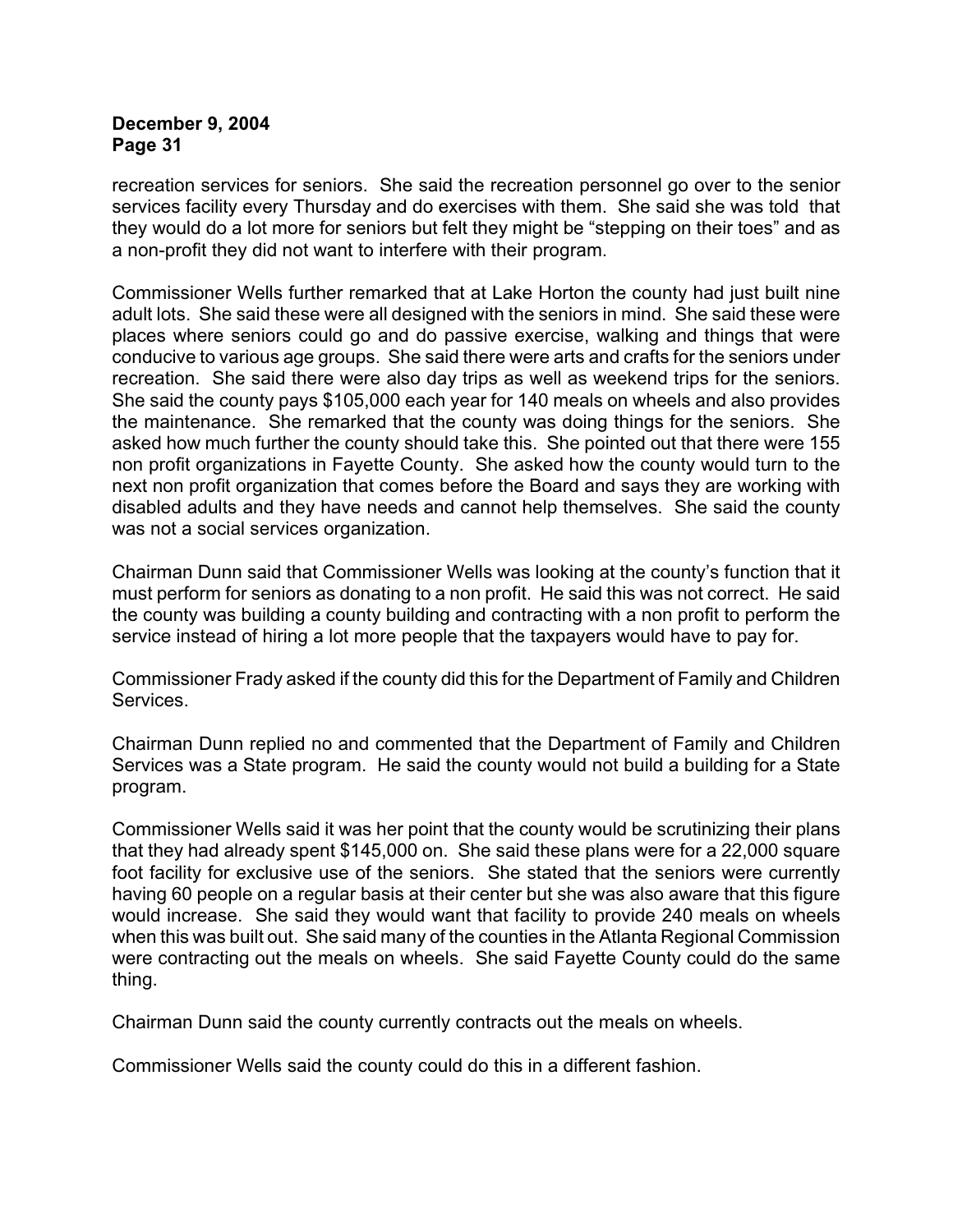Commissioner Frady asked if there were 60 people every day from Fayette County going to the current center.

Commissioner Wells responded there are 60 people on a regular basis was the figure she had gotten.

Carol Chandler interjected that 60 was the average daily attendance at the center.

Commissioner Pfeifer remarked that he was in support of replacing the current building with a new building. He said he did agree with Commissioner Wells that the Board did have a lot of homework that needed to be done before it could make that kind of commitment regarding how it would look, how it would operate and how much the county would spend on it. He said he would like to go on record and say that he did want to replace the current building with a new building.

Commissioner VanLandingham said he had talked with several of the Board members as well as Andy Carden. He said they were aware of the fact that the Board would be scrutinizing the building and look at it in a manner that could be afforded. He said he did not feel that they expected the Board to have this built to the exact specifications that they want. He said the county spends and has spent millions of dollars on its young people. He said that money was also going to a non profit organization such as Lightning Soccer. He felt it was time that the Board look at the senior citizens and provide a facility for them that was adequate and enhancing to their program. He said he felt this was what the county needed to do. He felt there were a lot of details that would need to be worked out and will be worked out before money was put into the project. He said he did not think the government needed to take care of every situation but this was a service that the county was bound to do. He felt to do it in a lesser degree than what was proposed would not be good for the seniors' program. He felt the 60 people using the current center would grow if there were facilities adequate to accommodate them. He said he had no problem with this whatsoever.

Commissioner Wells said she thought this was a slippery slope. She felt this needed to be recorded in history because the county was starting down a route that she felt was going to be injurious to the county. She said the county had maintained a certain standard in this county and had been very judicious with tax dollars. She said this was just the beginning. She said the Board had already been approached for other things and one of them was an education building here for Clayton State. She said the Board had already been approached by one of the non profits to help them with a rehab center as well as a number of other organizations one being disabled adults. She said this county was starting down a slippery slope where the Board of Commissioners needed to decide if they were Democrats or Republicans. She asked if the Board was going to be all things to all people under the guise of government. She said if the county was all things to all people, citizens tax dollars would go up. She said the Board needed to be very aware of that. She said if the citizens wanted their tax dollars to go up, then that was wonderful. She said from her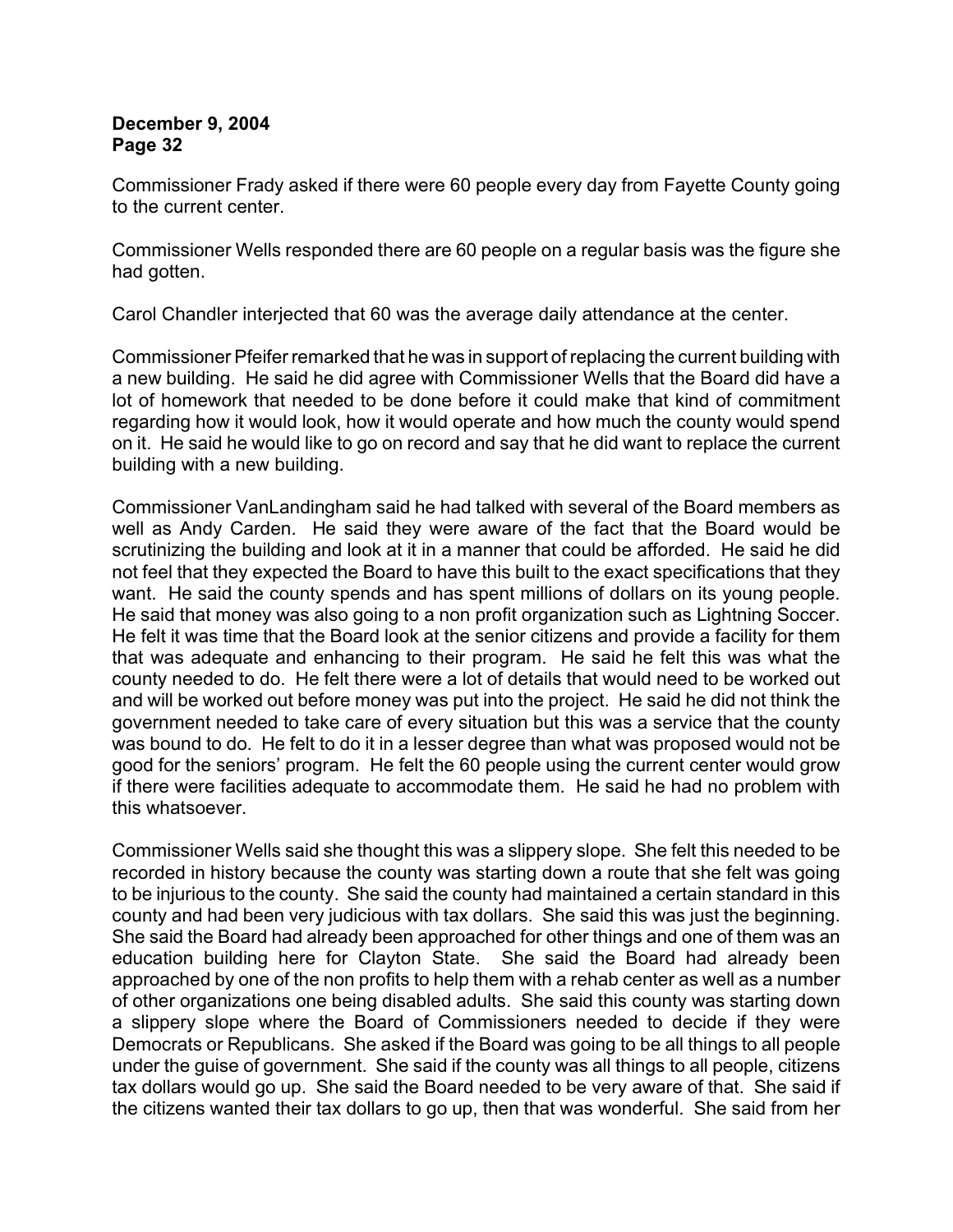understanding this was not what she was elected for nor what the other Commissioners were elected for. She said this Board was elected to be judicious with tax dollars. She said the county had just passed a S.P.L.O.S.T. She said a lot of people said they were reluctant to vote for a S.P.L.O.S.T. because the very minute the government starts putting a tax on its citizens, it never goes away. She said the S.P.L.O.S.T. was passed for roads and now all of a sudden, there was talk about helping the senior services. She said this had nothing to do with seniors. She said it was a non profit organization that the county was going to build a building for. She said the Board may say that it was going to scrutinize their plans but the county would pretty well let them direct it and that building was going to turn out to be a very expensive proposition for the exclusive use of one group. She said this was a slippery slope. She said the Board might scrutinize it but she kept hearing that the Board would have the seniors input. She asked everyone to mark this and stated that this would be an expensive facility. She said this was a bad day for Fayette County.

Commissioner Frady remarked on Commissioner Wells' comment about raising taxes to build this center. He said he as well as Commissioner Wells had been on the Board for twelve years and he questioned how many times taxes had been raised on a millage rate.

Commissioner Wells responded and agreed that taxes had not been raised on a millage rate because this type of thing had never been done.

Commissioner Frady interjected that the taxes had been raised only once.

Commissioner Wells said this was the reason she felt the county was going down a slippery slope.

Commissioner Frady remarked when the judicial complex was built the taxes were raised to 1.35 mills to raise the money for that complex.

Commissioner Wells interjected that the county had \$12 million from that facility in the bank right now. She said this was the money that the county was going to be shifting. She said that \$12 million could be used for other things.

Chairman Dunn said that \$12 million could not be used for other things.

Commissioner Frady said the money would be used for what it was going to be used for.

Chairman Dunn said he took exception to some of the things that Commissioner Wells said. He felt the Board members were all good Republicans. He said the Board was not going to be making a donation to a non profit. He said if what he was suggesting that the county do in the future was wrong, then something wrong had been done for 25 years. He said the current senior building had to be replaced but the way the county provided services did not have to be replaced. He said the Board was not giving money to this group but was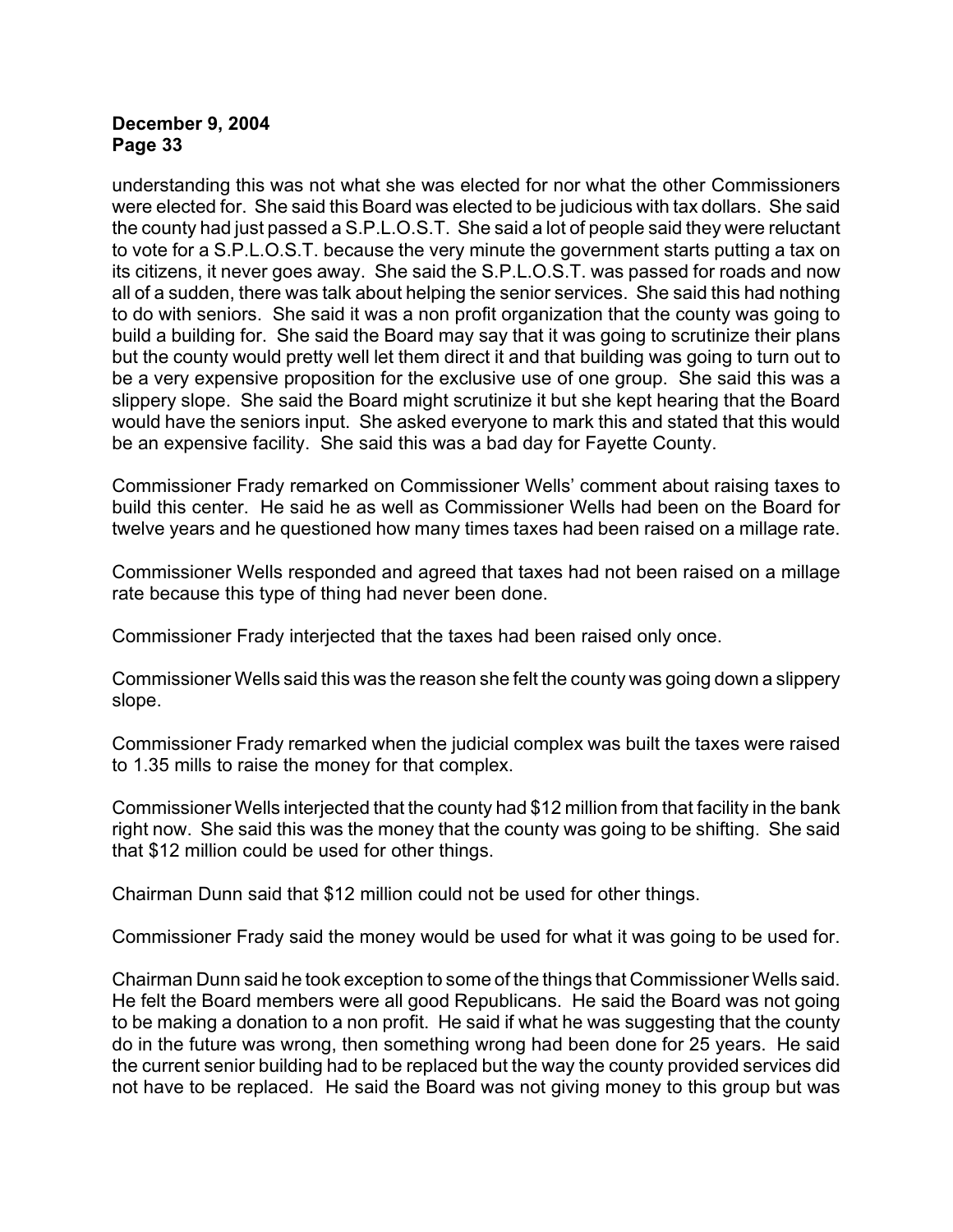building a county building to perform a county service for citizens in Fayette County who also pay taxes.

Commissioner Wells said the county would be building a building on the senior organization's behalf and their plans.

Chairman Dunn said the building would belong to the county. He said if the building was not used properly or the county wanted to cut the programs back in the future, then the building could be used for whatever the county needed it to be used for. He said to just say that the Board was just going to make donations to people who would run off and do what they wanted with taxpayers' money was not accurate. He said he did not feel that anybody who had supported the idea of this happening envision anybody else but the five members of the Board being in charge of how this proceeds.

Commissioner Wells asked if anyone had looked at taking the \$1 million that they had and looking at some of the existing buildings that were standing vacant in this community and having that money used there versus the county coming in and spending all of the money on a new building. She asked what was wrong with the seniors taking the \$1 million and using it on an existing building and refurbishing it and leasing it. She said then the county could continue giving the seniors the \$105,000 a year for meals for wheels and also continue the \$25,000 each year.

Chairman Dunn said that money was for a building fund.

Commissioner Wells said the Board could shift those funds to maintenance. She asked what was keeping the Board from doing that. She said she was not saying that the Board should cut the seniors off but she was saying that the Board needed to be judicious in what was being decided. She said the motion tonight was for the county to build the seniors the recreation center. She said the Board had not looked at the other options. She said the other options were that the seniors had investments of approximately \$1 million. She asked why could not some of the existing facilities be renovated. She asked why it must be government's responsibility to build that building for them. She said the county continue to provide them with the support that was currently being provided but the Board did not have to be the cash cow.

Chairman Dunn said one of the things that concerned him was that all five of the Board members were cost conscious and had been very conservative with taxpayers' money. He said he saw this as a cheaper way to provide the service over time. He said there were currently twelve employees at the center now. He said if the county took on those twelve employees, it would probably cost the county approximately \$600,000 a year for just benefits and salary. He said they would probably be higher salaries if they worked for the government than working for a non profit organization. He said that was \$600,000 a year that the county did not have to pay now. He said the county could get a building built and have them pay one-third of it and it would be a building that the county would own in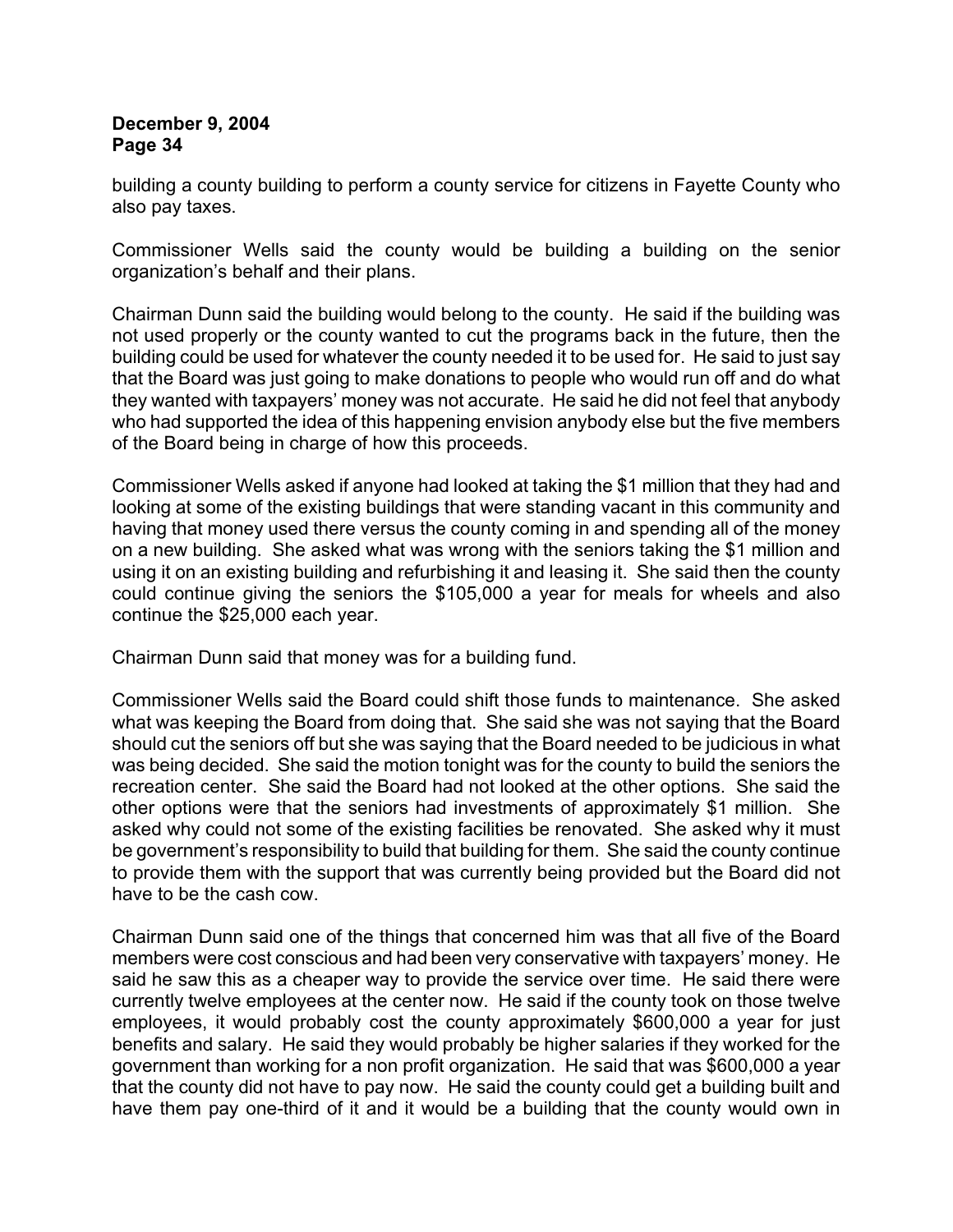perpetuity and could use if things changed over time. He said if the senior board ever went out of business, then later on the county might have to hire people and there would already be a building there to perform the service in. He said it would be cheaper for the taxpayers over time to provide this service through using a non profit to contract with rather than the county performing the service itself.

Commissioner Wells remarked that it could be cheaper over time for the seniors to take the \$1 million and lease the building and the county continue to provide the support that it currently was providing. She said this had not been explored.

Chairman Dunn said the only problem that he had with that scenario was if the seniors could no longer continue to operate as a non profit then the county would have to do it all. He said this way the county would be in sort of a partnership on helping the center get built plus the county would not have the day to day management of the problem.

Commissioner Wells said if the seniors leased the building, the county would not have any of those responsibilities and they would still be provided with the same level of support that they are currently receiving.

Chairman Dunn said he liked the fact that the county would own the building.

Commissioner Frady said there was currently a motion on the floor but it would have to be changed. He said he would like the motion to say that the Board continue with this process with the intent that the county would help the seniors build a building if possible and he felt it was possible but to determine what size building would be built and how much money would be spent. He felt to say that the county was just going to build a building was somewhat open ended. He said the Board needed to make some commitment to do it but the Board needed to find out some facts before it was done. He said this motion would just start the ball rolling rather than the Board just saying that it was going to build a building and then be obligated to build a building whether the county could afford it or not.

Chairman Dunn said when the Board left the retreat there were four Board members agreeing that there was support for this and get this done somehow. He said the facts and figures had not been put together but the seniors had already done a lot in furtherance of this issue that the Board could take advantage of.

Commissioner Frady said the county engineers needed to review this and go over it with the Board.

Chairman Dunn remarked that one of the things that was also functional was the fact that they were going to be on the 66 acre site over there and when the courthouse and jail were built, one of the things that occurred was that they were informed that they would have to do an architecturally compatible design to the buildings on the site now. He said the seniors had hired somebody to do this. He said Jim Mallett of Mallett & Associates was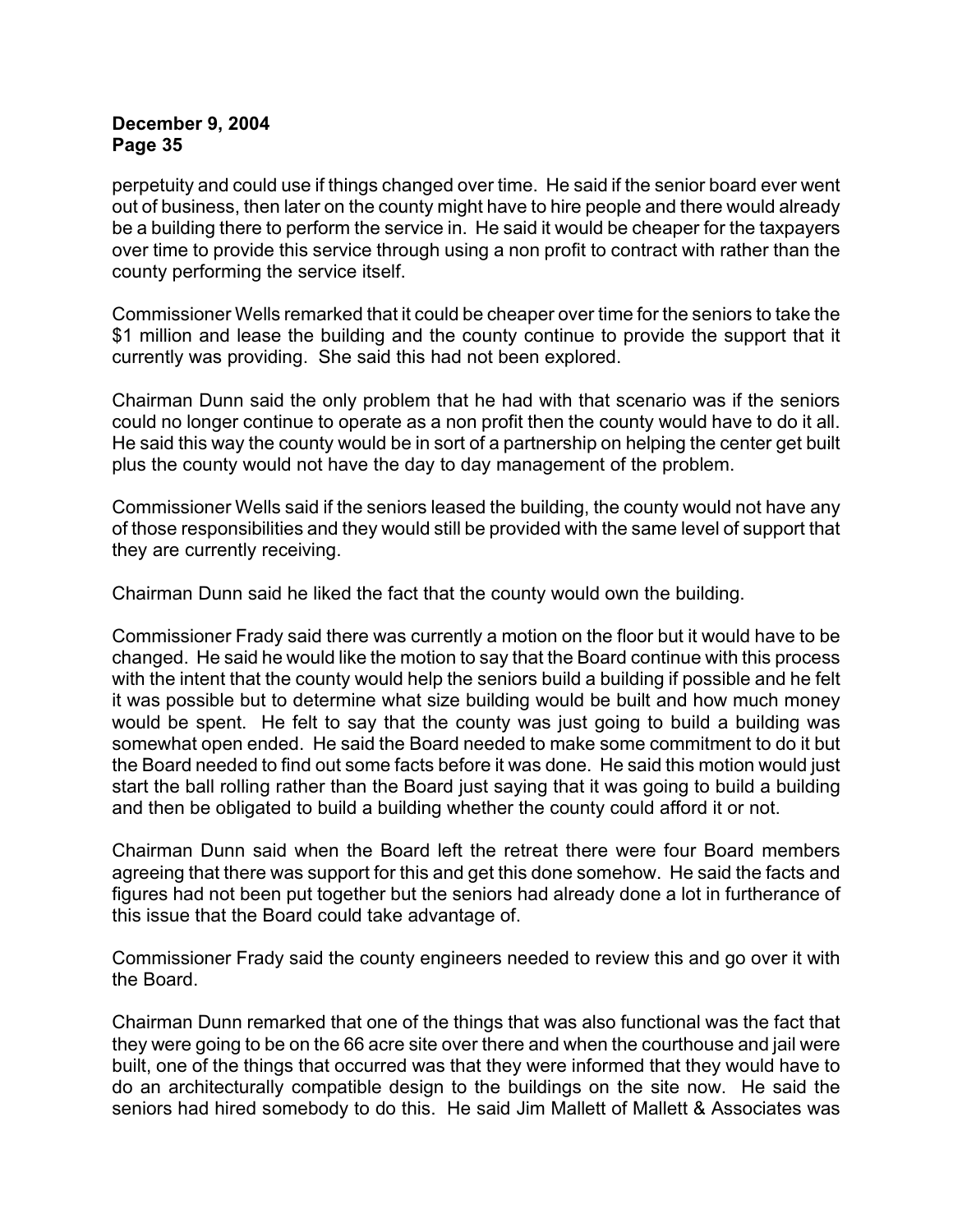hired as a civil engineer to make sure that all of the drawings were going to be compatible to what the county would need to be built on that site. He said an awful lot of what the seniors had already done has been to comply with what they believe were the county's standards in the first place. He said the seniors wanted to build a senior center that would service Fayette County to its build out in the same way that the courthouse and jail were built. He said there was a lot of really good work that had already been done. He said he hoped this discussion did not sound like the seniors were trying to get over on the Board. He said that was certainly not the reality of the situation. He said the seniors had been working very, very hard to provide the services to the seniors of the county and he felt the county needed to step in and get a building built. He said it was as simple as that. He felt this was the best way to take advantage of all the work that had gone into it before and in the future he did not want to have to hire that many more county employees. He said the county would not have to pay non profit employees if the county contracts with the non profit to provide the service.

Commissioner Frady remarked that benefits were 40% of salaries.

Chairman Dunn said the services would be the same but there needed to be a new building to provide the services in. He said this would be very expensive to hire people and make this a county project. He said Fayette County was the only county right now in the metro area of Atlanta who has a non profit involved with providing this service.

Commissioner Wells interjected that this was not true. She said there were two counties.

Chairman Dunn responded no, that DeKalb County had gone out of this last year.

Commissioner Wells remarked that there were two counties and she had called and talked to them.

Chairman Dunn remarked that he works on this at the Atlanta Regional Commission. He said Commissioner Wells might be calling outside of the A.R.C. area.

Commissioner Wells said no it was in the A.R.C. area.

Chairman Dunn stated that there was only one county. He said there was two counties until last year.

Commissioner Frady asked if the Board could make a motion that would be a little bit more in the direction of doing this and continuing it. He said he was not sure that the Board could make a motion to be a little bit more in the direction of doing this. He said he was not sure the Board could make a motion to build a building. He said the Board was not saying that the county was going to build a 100 square feet or 10,000 square feet facility.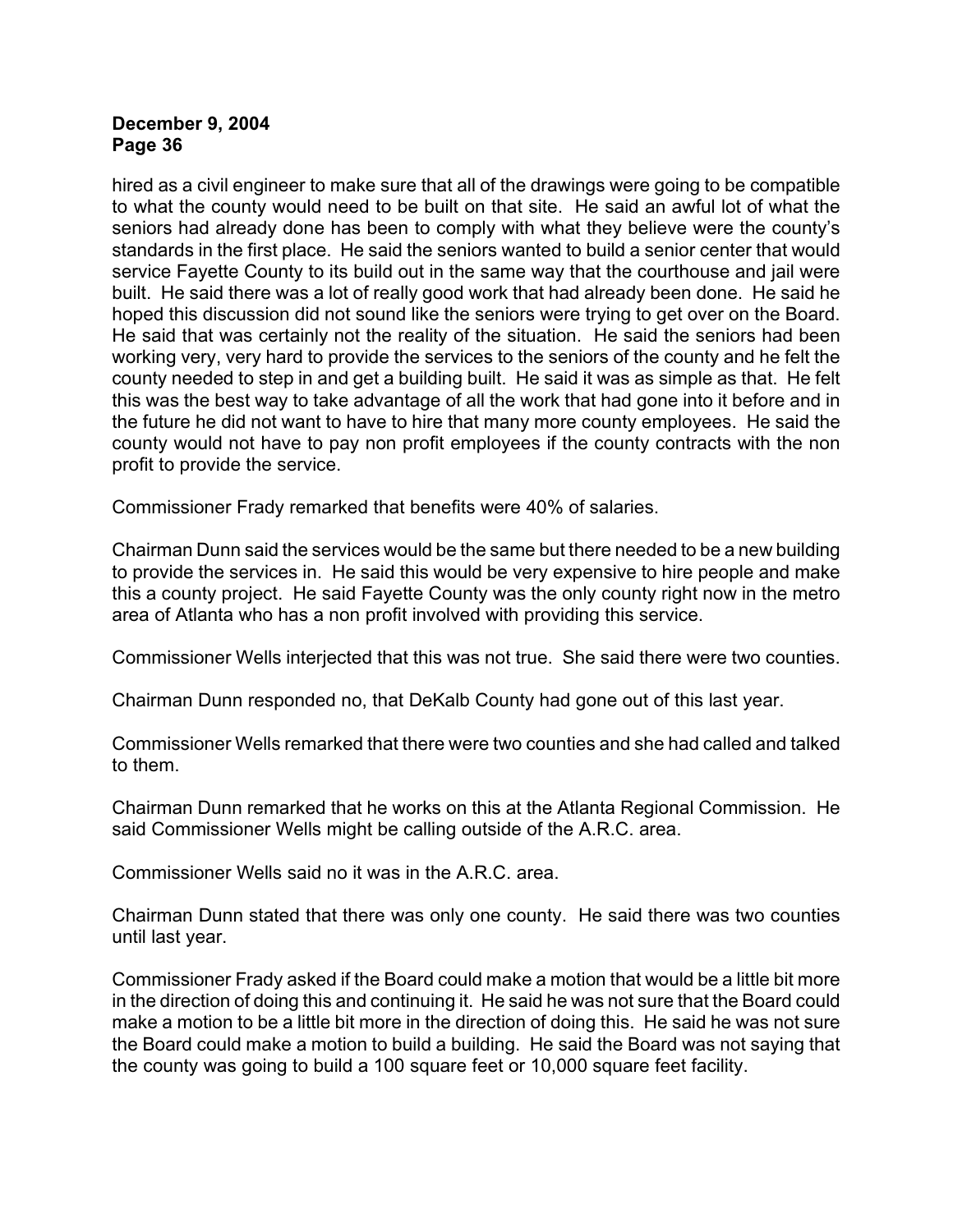Chairman Dunn said he was not in any way saying that the county would put a few million dollars on the table and let the seniors do what they wanted. He said this Board had never done anything like that.

Commissioner VanLandingham said the seniors certainly did not expect that and Chairman Dunn agreed.

Commissioner Frady said he also agreed that the seniors did not expect that. He said the seniors wanted the county to build them a center and not necessarily what they had on paper but what the county determined they needed.

Chairman Dunn said it seemed to him that rather than condemn anything that the seniors have done before the Board needed to scrutinize it. He said he had seen all of the plans and had been briefed on it. He said at the Atlanta Regional Commission he sees things that the A.R.C. gives the seniors. He said he knows what they are doing back and forth to provide the programs. He said the A.R.C. provides the seniors and this coming year probably almost \$500,000 to provide services. He said some of that money comes from donations but the money cannot be used for capital work or to build a building. He said the money was only for programs. He said everything that they had raised for the capital improvement program was what they were turning over to the county. He said he 100% wanted to get this done. He felt it speaks to what the community was and how the young people, middle aged people and the elderly were treated. He said he was no flaming liberal or anything like that. He said he had never been accused of that at least not before tonight. He said he just wanted to say that the county just needed to do this and to do exactly what they would want. He said he would doubt that was what would happen unless they had a really good product.

Commissioner Frady said he felt the Board had come to this conclusion. He asked how the Board would proceed with this in the way of a motion. He said there was a motion on the floor but he felt the Board could make a better motion.

Chairman Dunn said if the Board was not going to commit tonight to proceed with building a building. He said the seniors would need to know that too because they would have to go with some options and decide what they would do.

Commissioner Wells said the Board could always make a motion that the Board could study this and see what the seniors' needs were. She felt that would be a great place to start.

Commissioner Frady said he was trying to get to the point that the Board needed to make a motion that it would be a commitment but a commitment that was not yet known. He said it would have to be determined what the county would build. He said to say that the county would make every effort to build them a building was fine. He said there were a lot of things that the Board needed to do in the interim that would lead up to that.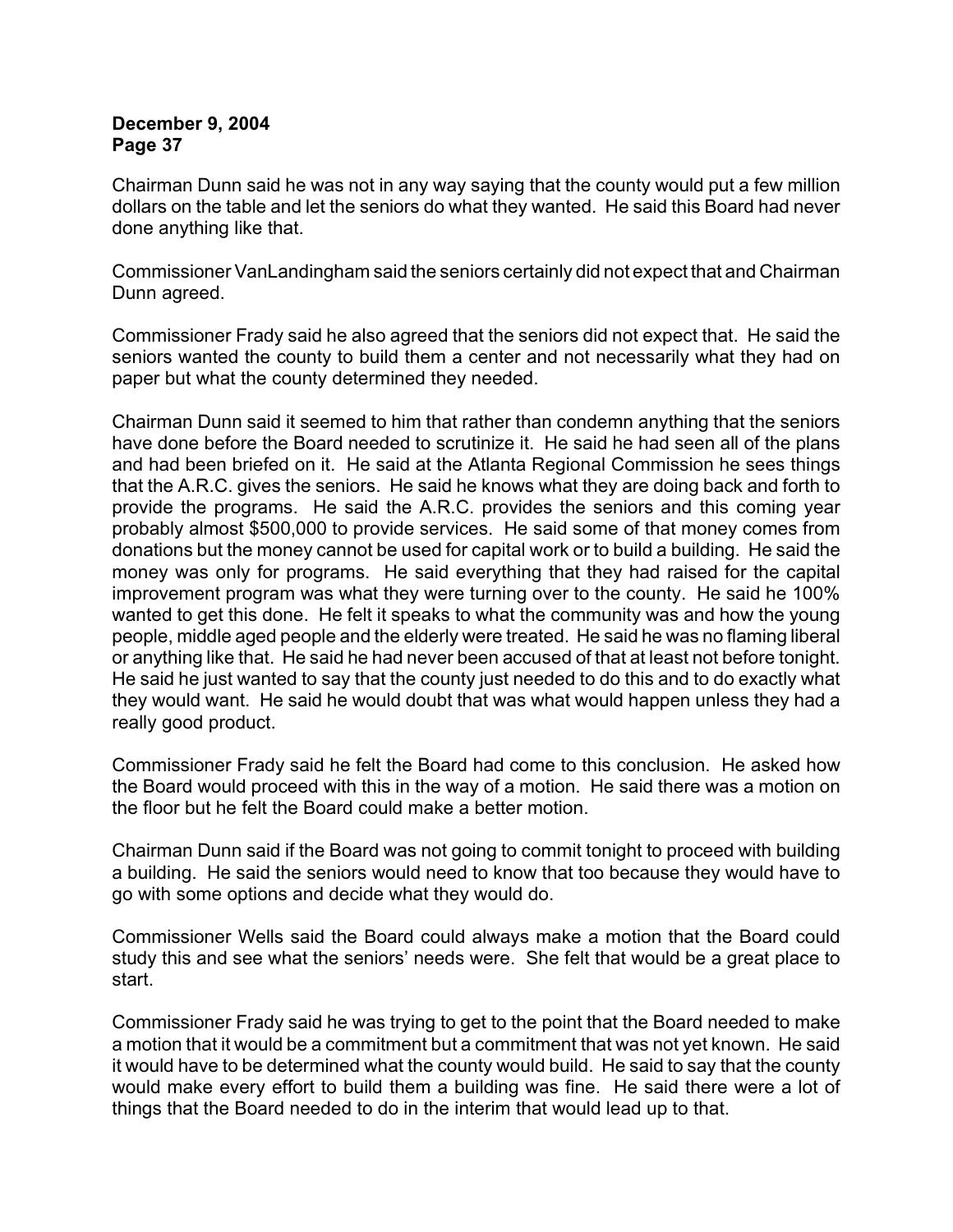Chairman Dunn felt the Board could live with a motion that said it was agreed that a county facility would be built over there. He said it was not known at this time exactly what that would be. He said if the Board reviewed the seniors program and if that program could be amended and still be a first class facility and get the mission accomplished and the county could save some money, then it should be done.

Commissioner VanLandingham said this had been discussed with the senior board and they would be willing to do that.

Commissioner Frady asked for the motion to be read back.

Karen Morley responded that a motion had been made by Commissioner VanLandingham and seconded by Chairman Dunn for discussion that the Board vote to support the construction of a senior services recreation center.

Chairman Dunn said there was a misnomer there because the county would be building the center with the seniors support.

Commissioner Frady said the county would not be building a senior building for the seniors but a county building.

Chairman Dunn remarked that this would be non profit organization donating money to the county.

Commissioner VanLandingham asked if anyone had any trouble with the motion and Commissioner Wells replied yes, she did.

Commissioner Frady asked Ms. Morley to read the motion again.

On motion made by Commissioner VanLandingham, seconded by Chairman Dunn that the Board vote to support the construction of a senior services recreation center, discussion followed.

Chairman Dunn asked Commissioner VanLandingham wanted to amend his motion. He said the Board needed to tell the world that this was going to be done.

Commissioner VanLandingham said he thought the motion was good enough the way that it was. He said the Board was not committing to any dollar figure but just committed to support the building of the senior building.

Commissioner Frady said he understood what was being said. He asked if the Board needed to determine where the funds would come from.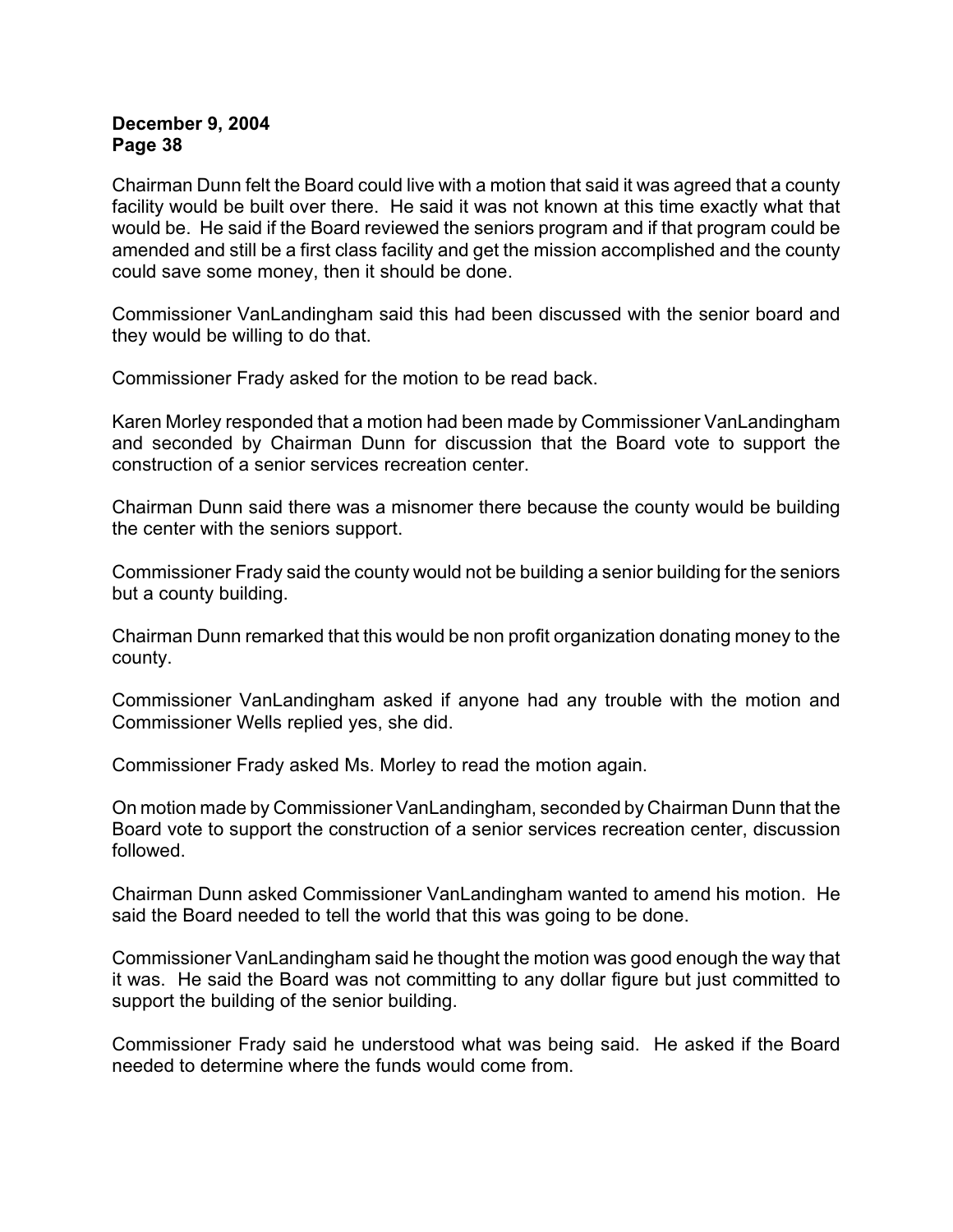Chairman Dunn replied no. He said that would be a budget process and this would undergo a lot of scrutiny and exactly when the building would start. He said the Board could not decide all of those kinds of issues tonight.

Commissioner Frady said he would assume that if a motion was made like this one and he was reading the paper tomorrow he would assume that the building would start right now.

Commissioner Frady said he supported this 100% but he had a problem with the motion.

Chairman Dunn said he felt this would be part of the 2005 budget cycle.

Commissioner VanLandingham said anyone who thought the county would start on this tomorrow was not very smart. He said there was no way. He said this Board had never voted one day to build a building and start the building the very next day. He said this had never happened.

Chairman Dunn said this would be part of the budget discussions and be part of the budget that the Board would have to approve in June of 2005.

Commissioner VanLandingham said that was true and the seniors also understood that.

Chairman Dunn said in fiscal year 2006 was probably when something would begin to be done.

Commissioner Frady asked Chairman Dunn to call the question.

Chairman Dunn said there was a motion that the Board would support the building of this building.

The motion carried 4-1 with Commissioner Wells voting in opposition.

Commissioner Frady said one more motion would have to be made where staff was directed by the Board from here. He said the motion that was just made meant nothing unless staff was directed to do something. He said he felt this should have been included in the motion anyway that the Board would direct staff to begin gathering the necessary information so that this process could begin.

Commissioner VanLandingham said this could be done right now.

Chairman Dunn asked if Commissioner Frady wanted to make a motion. He said there was an implied requirement to do that since this Board had already determined that this would proceed.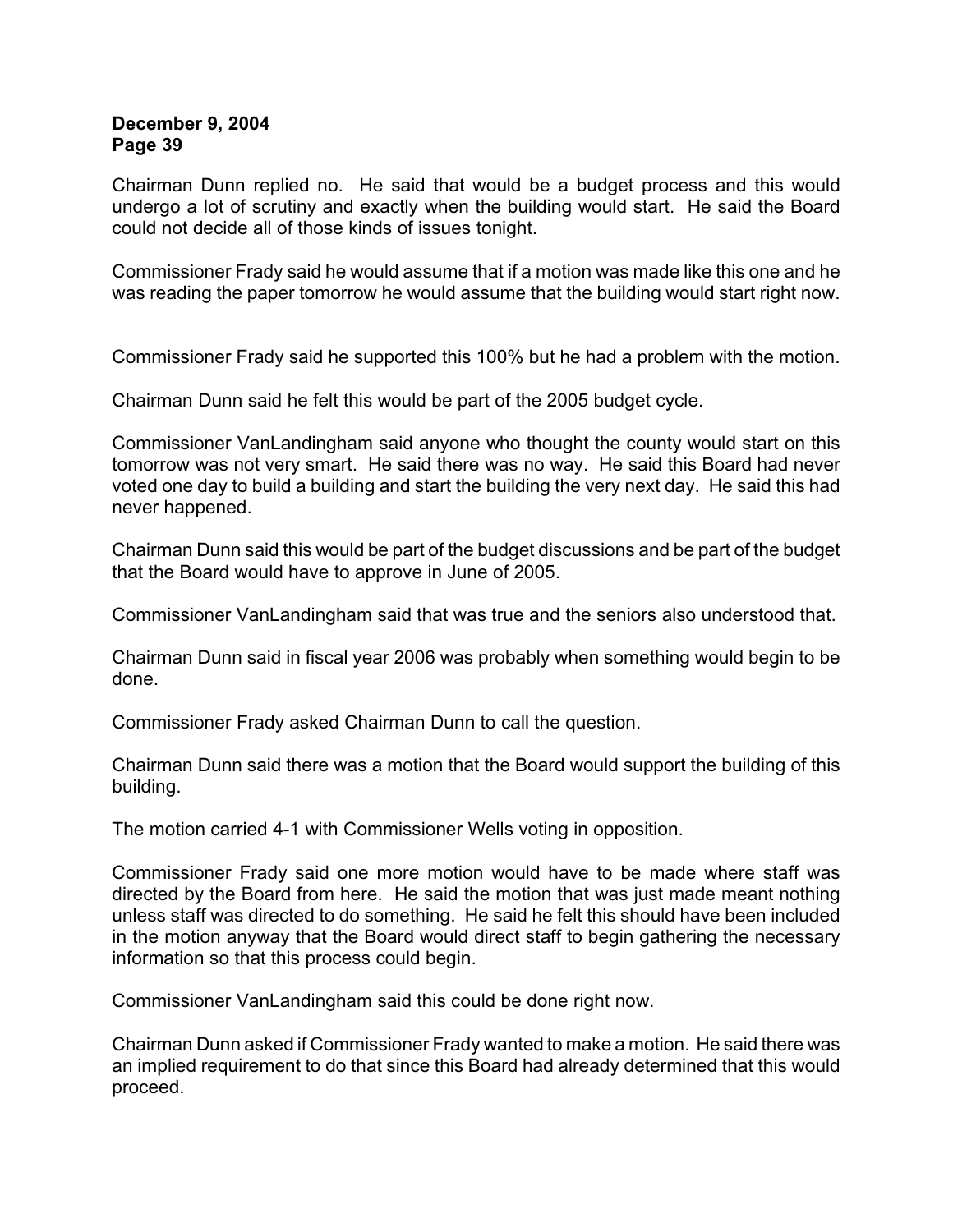On motion made by Commissioner Frady, seconded by Commissioner VanLandingham that staff proceed to gather all information pertinent to this project including the size of the building, how many people would need to be accommodated and how much money would be spent and furnish this information to the Board as soon as possible. The motion carried 4-1 with Commissioner Wells voting in opposition.

**EXECUTIVE SESSION:** Attorney McNally requested an executive session to discuss five legal items.

**EXECUTIVE SESSION:** On motion made by Commissioner Wells, seconded by Commissioner Pfeifer to adjourn to executive session to discuss five legal items. The motion carried 5-0.

**LEGAL:** County Attorney Bill McNally and Chief Jack Krakeel discussed a legal item with the Board.

On motion made by Commissioner VanLandingham, seconded by Commissioner Wells to authorize Attorney McNally to proceed in this matter. The motion carried 3-2 with Chairman Dunn and Commissioner Pfeifer voting in opposition.

**LEGAL:** County Attorney Bill McNally reported to the Board on a legal matter.

On motion made by Commissioner Wells, seconded by Commissioner Pfeifer to authorize Attorney McNally to proceed in this matter. The motion carried 5-0.

**LEGAL:** Attorney McNally advised the Board on a legal item.

The Board took no action on this matter.

**LEGAL:** Attorney McNally and Attorney Dennis Davenport advised the Board on a legal item.

The Board took no action on this matter.

**LEGAL:** Attorney McNally advised the Board on a legal matter.

The Board took no action on this matter.

**EXECUTIVE SESSION AFFIDAVIT:** On motion made by Commissioner Wells, seconded by Commissioner Pfeifer to authorize the Chairman to execute the Executive Session Affidavit affirming that five legal items were discussed in executive session. The motion carried 5-0.A copy of the Affidavit, identified as "Attachment No. 9", follows these minutes and is made an official part hereof.